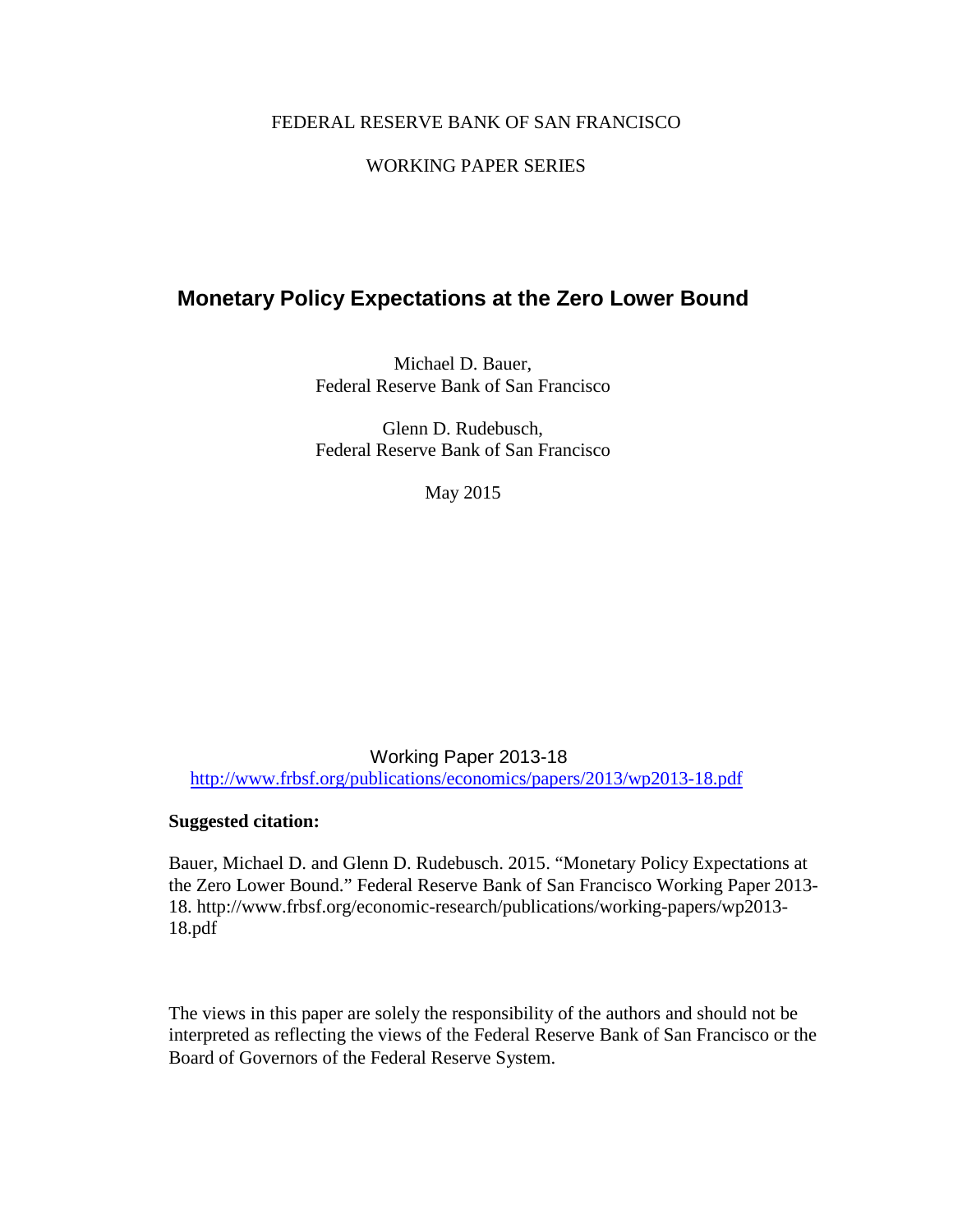# Monetary Policy Expectations at the Zero Lower Bound<sup>∗</sup>

Michael D. Bauer†and Glenn D. Rudebusch‡

May 21, 2015

#### Abstract

We show that conventional dynamic term structure models (DTSMs) estimated on recent U.S. data severely violate the zero lower bound (ZLB) on nominal interest rates and deliver poor forecasts of future short rates. In contrast, shadow-rate DTSMs account for the ZLB by construction, capture the resulting distributional asymmetry of future short rates, and achieve good forecast performance. These models provide more accurate estimates of the most likely path for future monetary policy—including the timing of policy liftoff from the ZLB and the pace of subsequent policy tightening. We also demonstrate the benefits of including macroeconomic factors in a shadow-rate DTSM when yields are constrained near the ZLB.

Keywords: dynamic term structure models, shadow rates, policy liftoff, macro-finance JEL Classifications: E43, E44, E52

<sup>∗</sup>The authors thank Todd Clark, Greg Duffee, Jim Hamilton, Leo Krippner, Anh Le, Seth Pruitt, Jean-Paul Renne, Francisco Ruge-Murcia, Eric Swanson, John Williams, and Cynthia Wu, as well as seminar and conference participants at the Banque de France, the Federal Reserve Bank of San Francisco, Research Affiliates, UC Santa Cruz, the Bank of Canada conference "Advances on Fixed Income Modeling," and the SED 2013 meetings in Seoul for their helpful comments. Kevin Cook, Alison Flint and Simon Riddell provided excellent research assistance. All remaining errors are ours. The views expressed in this paper are those of the authors and do not necessarily reflect those of others in the Federal Reserve System.

<sup>†</sup>Corresponding author: Federal Reserve Bank of San Francisco, 101 Market St. MS 1130, San Francisco, CA 94109, (415) 974-3299, michael.bauer@sf.frb.org.

<sup>‡</sup>Federal Reserve Bank of San Francisco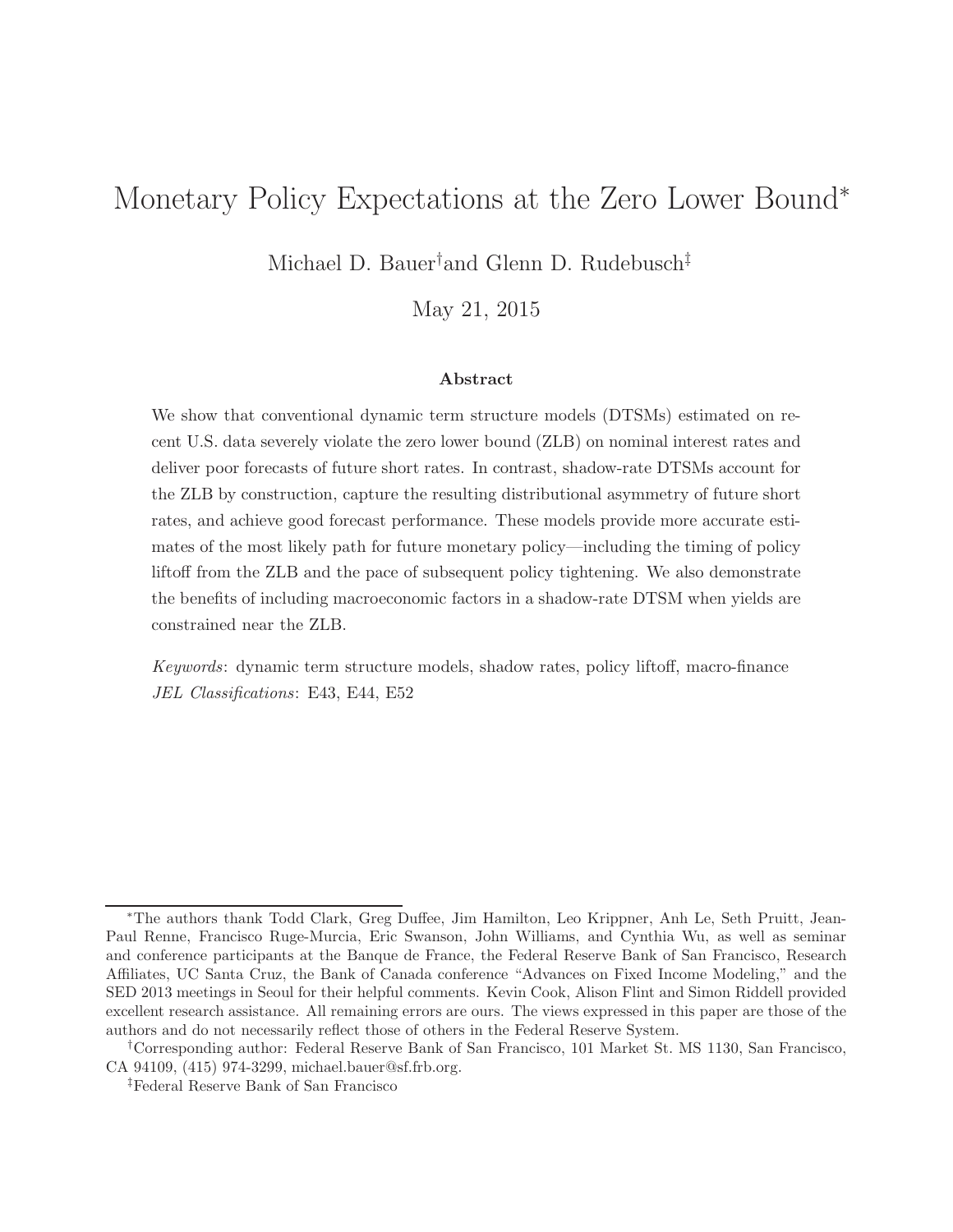## 1 Introduction

Divining the path of future monetary policy has been of special interest during the Great Recession and its aftermath. Expectations of future monetary policy actions are commonly obtained from the term structure of interest rates, which captures financial market participants' views regarding the prospective path of the short-term interest rate—the policy instrument of central banks. Gaussian affine dynamic term structure models (DTSMs) are the standard representation in finance used to extract such short-rate expectations (e.g., [Piazzesi,](#page-27-0) [2010](#page-27-0)). However, while these models have provided good empirical representations of yield curves in the past, they may be ill-suited to represent the dynamics of recent near-zero interest rates that have prevailed in many countries. In particular, standard Gaussian DTSMs do not recognize that in the real world, with currency available as an alternative asset, interest rates are bounded below by zero because negative nominal interest rates would lead to riskless arbitrage opportunities.[1](#page-2-0)

The fact that Gaussian affine DTSMs ignore the zero lower bound (ZLB) was of little consequence when interest rates were well above zero. However, as nominal interest rates have fallen to near zero, the lack of an appropriate nonnegativity restriction in conventional models has become a conspicuous theoretical deficiency. This paper presents evidence showing that the theoretical failure of standard Gaussian affine DTSMs to account for the ZLB has been an important practical deficiency in recent years in terms of fit, point and distributional forecasting ability, and accuracy of estimated monetary policy expectations. Our benchmark for comparison is an alternative model based on the shadow-rate concept proposed by [Black](#page-25-0)  $(1995)^2$  $(1995)^2$  $(1995)^2$ . The shadow-rate representation replaces the affine short-rate specification of standard DTSMs with an identical affine process for an unobserved shadow short rate. The observed short rate is set equal to this shadow short rate when it is positive; otherwise, it is set to zero (or some other near-zero minimum value). Only a few studies have used shadow-rate DTSMs that respect the ZLB, in large part because the associated nonlinearity makes it difficult to solve for bond prices. In particular, a key advantage of affine DTSMs—namely, analytical affine bond pricing—is lost. Instead, numerical solution methods are required, so the calculation of model-implied interest rates is computationally quite intensive.

<span id="page-2-0"></span><sup>&</sup>lt;sup>1</sup>The value of the lower bound on nominal interest rates is not precisely zero. As discussed below, the effective lower bound depends on a variety of institutional factors including the size of costs associated with storing, transferring, and spending large amounts of currency. Indeed, recent nominal European yields have been slightly negative. Still, for convenience, we will describe this constraint as a zero lower bound even though our model and analysis will allow for a non-zero lower bound.

<span id="page-2-1"></span><sup>&</sup>lt;sup>2</sup>At the ZLB, one could also consider other alternatives, such as stochastic-volatility models with squareroot processes or Gaussian quadratic models, but the shadow-rate model has the advantage of matching the canonical Gaussian DTSM when interest rates are away from the ZLB.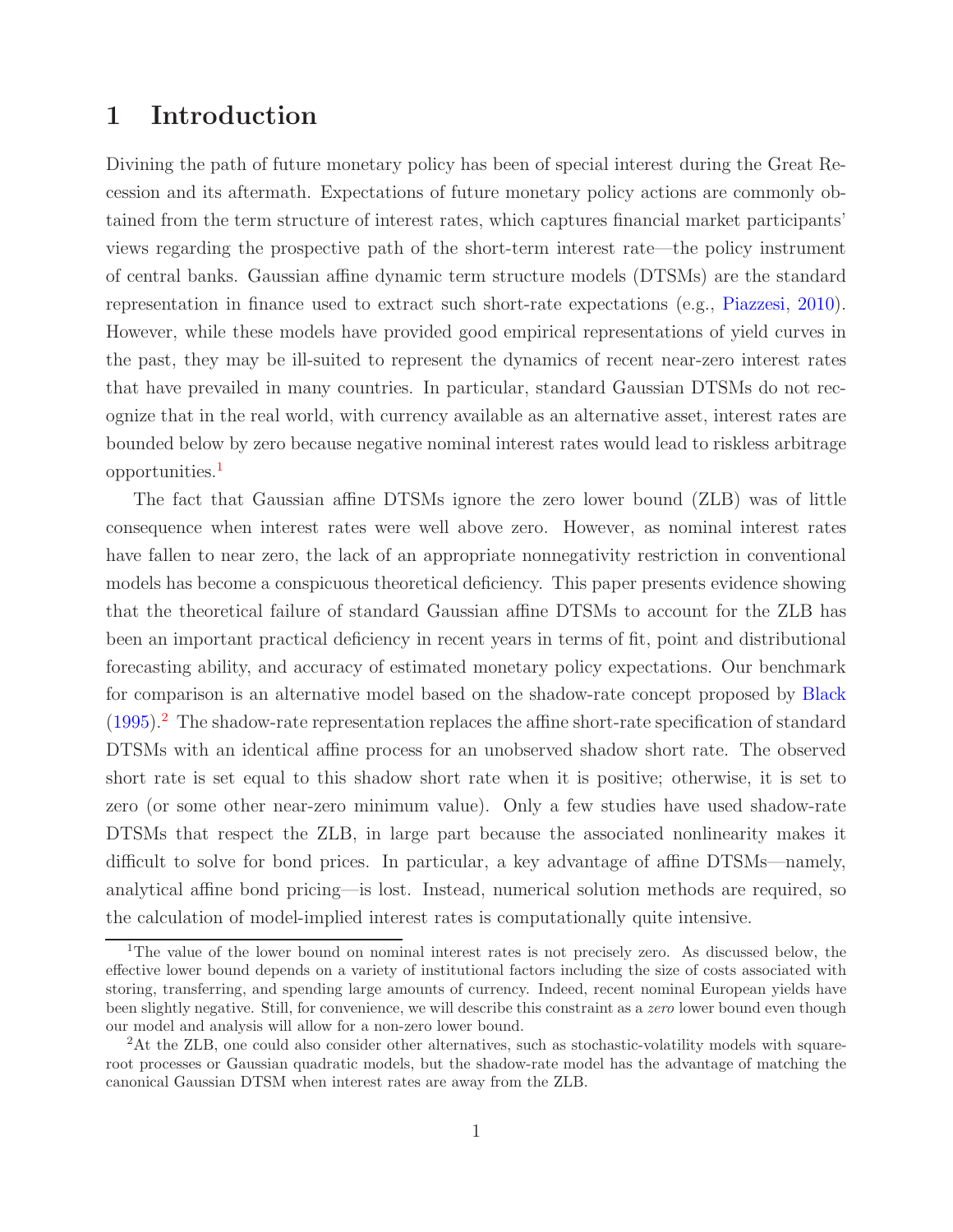The focus of our paper is the estimation of monetary policy expectations at the ZLB. To this end, we consider both yields-only and macro-finance shadow-rate models, where the latter includes measures of economic activity and inflation as risk factors. There is now a sizable literature arguing that a joint macro-finance approach is a very productive research avenue for term structure modeling (e.g., [Rudebusch](#page-28-0), [2010](#page-28-0)), but this paper is the first to include macroeconomic factors into a shadow-rate model. We show that when the nominal term structure is constrained by the ZLB, the addition of macroeconomic variables to the DTSM information set is useful for inference about the future evolution of the yield curve. Intuitively, the ZLB limits the information content of the yield curve because its short end is pinned at zero. In such a situation, macro variables provide important additional information for forecasting future yields, particularly for predicting how long the policy rate will remain near zero.[3](#page-3-0)

We begin our analysis with an evaluation of affine and shadow-rate models during the past near-decade of very low interest rates in the United States. Given the close proximity of interest rates to the ZLB during this period, we find that shadow-rate DTSMs provide a statistically significant and economically relevant improvement in fit and forecasting performance compared with standard Gaussian affine DTSMs. Affine models frequently violate the ZLB and produce substantial estimated probabilities of negative future short rates. Shadow-rate models avoid such violations by construction and fit the cross section of yields substantially better than affine models. Most notably, affine models cannot capture the phenomenon of the short rate remaining near zero for many years at a time, which has been the case in the United States and Japan. Consequently, such models produce quite inaccurate short-rate forecasts at the ZLB. In contrast, we document that shadow-rate models can accurately forecast prolonged near-zero policy rates in an out-of-sample forecast exercise.

Shadow-rate models account for the substantial asymmetry in the distribution of future short rates during periods of near-zero policy rates. This feature is especially valuable for assessing monetary policy expectations embedded in the yield curve at the ZLB. For example, one key question is how to estimate the anticipated timing of the liftoff of the policy rate from the ZLB. A common approach among financial market researchers and investors is to use the horizon at which forward rates cross a given threshold, say 25 basis points, as an estimate of the expected date of liftoff. But forward rates correspond to (risk-neutral) expectations of future short rates, and this practice of using this *mean path* to estimate liftoff is problematic because it ignores the asymmetry of the distribution of future short rates near the ZLB.

<span id="page-3-0"></span> $3$ The value of a macro-finance approach is also consistent with the many central bank statements that have stressed that the timing of liftoff from the ZLB is dependent on the flow of incoming macroeconomic data.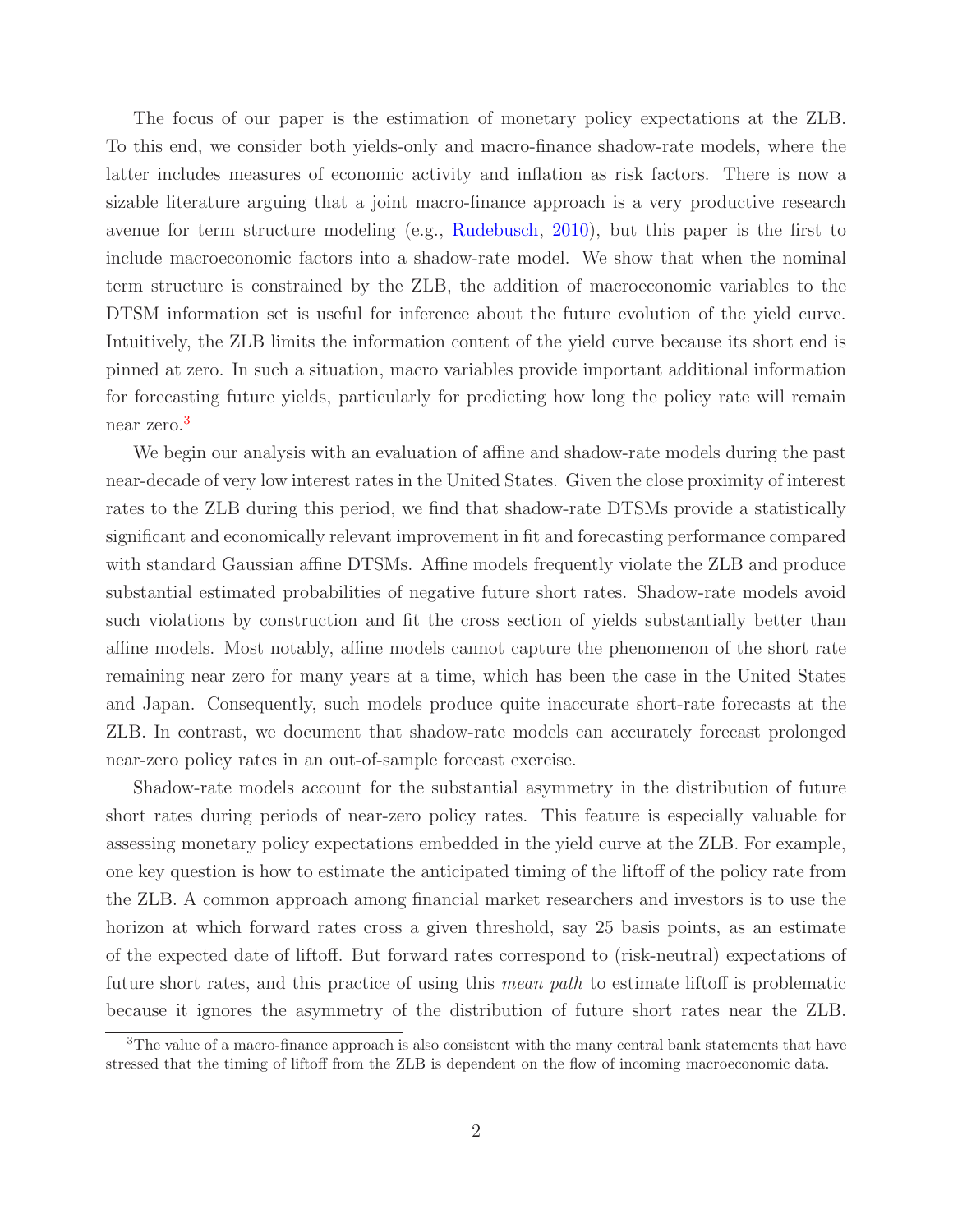Instead, to assess the expected time of short-rate liftoff, one needs to consider the modal path—the most-likely path for future short rate rates. In a shadow-rate model, this modal path corresponds to the expected path of future shadow short rates (or to zero when the expected shadow short rate is negative). A comparison of the mean path to the modal path reveals how tightly the ZLB constraint is binding. The difference between the two paths, which we term a "ZLB wedge," reflects the asymmetry induced by the ZLB on the distribution of future short rates. Furthermore, it also measures the option cost of the ZLB, i.e., the value of the option of holding physical currency. We use the ZLB wedge between the ten-year yield and the corresponding shadow yield as a measure of the tightness of the ZLB constraint, and document that it increased substantially over the period from 2009 to 2012, and then gradually decreased over 2013 and 2014, a period when macroeconomic conditions improved notably.

To measure monetary policy expectations at the ZLB, we focus on two key metrics: the time until liftoff and the subsequent pace of tightening. In the first, the expected date at which the modal short-rate path escapes from near zero provides a forecast of the time until liftoff that is optimal under an absolute-error loss function. We also compute the full forecast distribution of the liftoff horizon in order to verify the modal-path-based liftoff estimate and to obtain interval forecasts for liftoff. We find that model-based liftoff estimates based on a macro-finance yield curve model closely accord with private-sector forecasts of the timing of monetary policy liftoff, and are consistent with the Federal Open Market Committee's (FOMC) calendar-based forward guidance. Overall, the liftoff horizon can therefore serve as a useful univariate summary of monetary policy at the ZLB.[4](#page-4-0) Our second metric, the initial pace of policy tightening is calculated as the expected cumulative increase in the modal short rate path during the first two years after liftoff. Our macro-finance term structure model forecasts a much more gradual increase in the policy rate than in previous policy tightening cycles, which is consistent with statements by Federal Reserve policymakers.

Overall, our analysis documents the empirical relevance of the ZLB constraint and the importance of accounting for it when carrying out inference about interest rates and monetary policy during the recent period in the United States. Only a few studies have used shadowrate DTSMs that respect the ZLB, in large part because the associated nonlinearity makes it difficult to solve for bond prices. [Bomfim](#page-25-1) [\(2003\)](#page-25-1) employs a two-factor shadow-rate model to estimate the probability of the future policy rate hitting the ZLB during the 2002–2003

<span id="page-4-0"></span><sup>&</sup>lt;sup>4</sup>In contrast to our measures of monetary policy expectations, model-implied shadow short rates, which have been advocated as measures of the policy stance near the ZLB in some academic and policy circles [\(Bullard,](#page-25-2) [2012;](#page-25-2) [Krippner,](#page-27-1) [2013;](#page-27-1) [Wu and Xia,](#page-28-1) [2014\)](#page-28-1), are highly sensitive to model specification the exact data at the short end of the yield curve. Their lack of robustness raises a warning flag about using shadow short rates as a measure of monetary policy.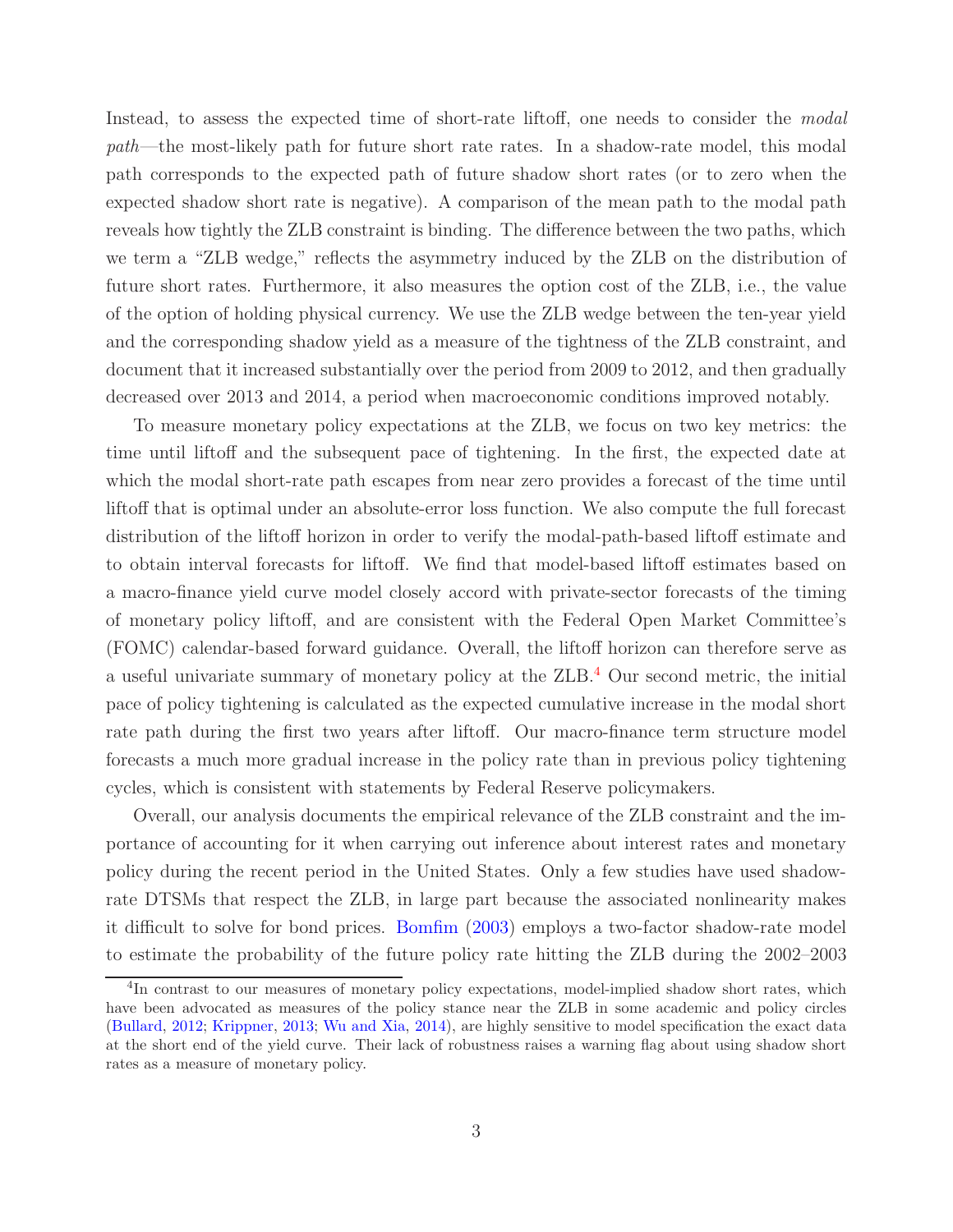period. [Ueno et al.](#page-28-2) [\(2006\)](#page-28-2) analyze Japanese interest rates over the period 2001–2006 using a one-factor model, for which [Gorovoi and Linetsky](#page-26-0) [\(2004](#page-26-0)) have derived an analytical solution, and [Ichiue and Ueno](#page-26-1) [\(2007\)](#page-26-1) apply a two-factor model to the same data. Using Japanese yield curve data, [Kim and Singleton](#page-27-2) [\(2012\)](#page-27-2) estimate two-factor models and demonstrate the good performance of shadow-rate models compared to alternatives, and [Christensen and Rudebusch](#page-25-3) [\(2013](#page-25-3)) document the sensitivity of shadow-rate estimates to model specification in estimated one-, two- and three-factor models. Several other studies have considered the recent U.S. experience, including [Krippner](#page-27-3) [\(2015\)](#page-27-3), [Ichiue and Ueno](#page-26-2) [\(2013](#page-26-2)), and [Christensen and Rudebusch](#page-25-4) [\(2015](#page-25-4)). Our study goes beyond these papers in several ways, most notably by documenting the empirical relevance of the ZLB and the problems of affine models in this context, showing the fragility of shadow short rate estimates, and by estimating the tightness of the ZLB over time. Most importantly, our paper shows how to capture various aspects of monetary policy expectations at the ZLB using the modal path.

The paper is structured as follows. Section [2](#page-5-0) lays out our modeling framework. In Section [3](#page-10-0) we document the empirical relevance of taking into account the ZLB constraint, demonstrate the strong model-dependence of estimated shadow short rates, and estimate the modal path and how tightly the ZLB is restraining yields. Section [5](#page-17-0) discusses estimation of monetary policy expectations at the ZLB, with a focus on forecasting the future liftoff date, and argues in favor of using the modal short-rate path for this purpose. Section [6](#page-23-0) concludes.

## <span id="page-5-0"></span>2 Dynamic term structure models

In this section, we describe our model specifications, the role of the ZLB constraint in these models, and our empirical implementation, which uses monthly U.S. data.

#### <span id="page-5-2"></span>2.1 Affine models

The canonical affine Gaussian DTSM is based on three assumptions. First, the short-term interest rate—the one-month rate in our context—is affine in the N risk factors  $X_t$ , i.e.,

<span id="page-5-1"></span>
$$
r_t = \delta_0 + \delta'_1 X_t. \tag{1}
$$

Second, it is assumed that there exists a risk-neutral probability measure Q which prices all financial assets—hence, there are no arbitrage opportunities—and that under Q the risk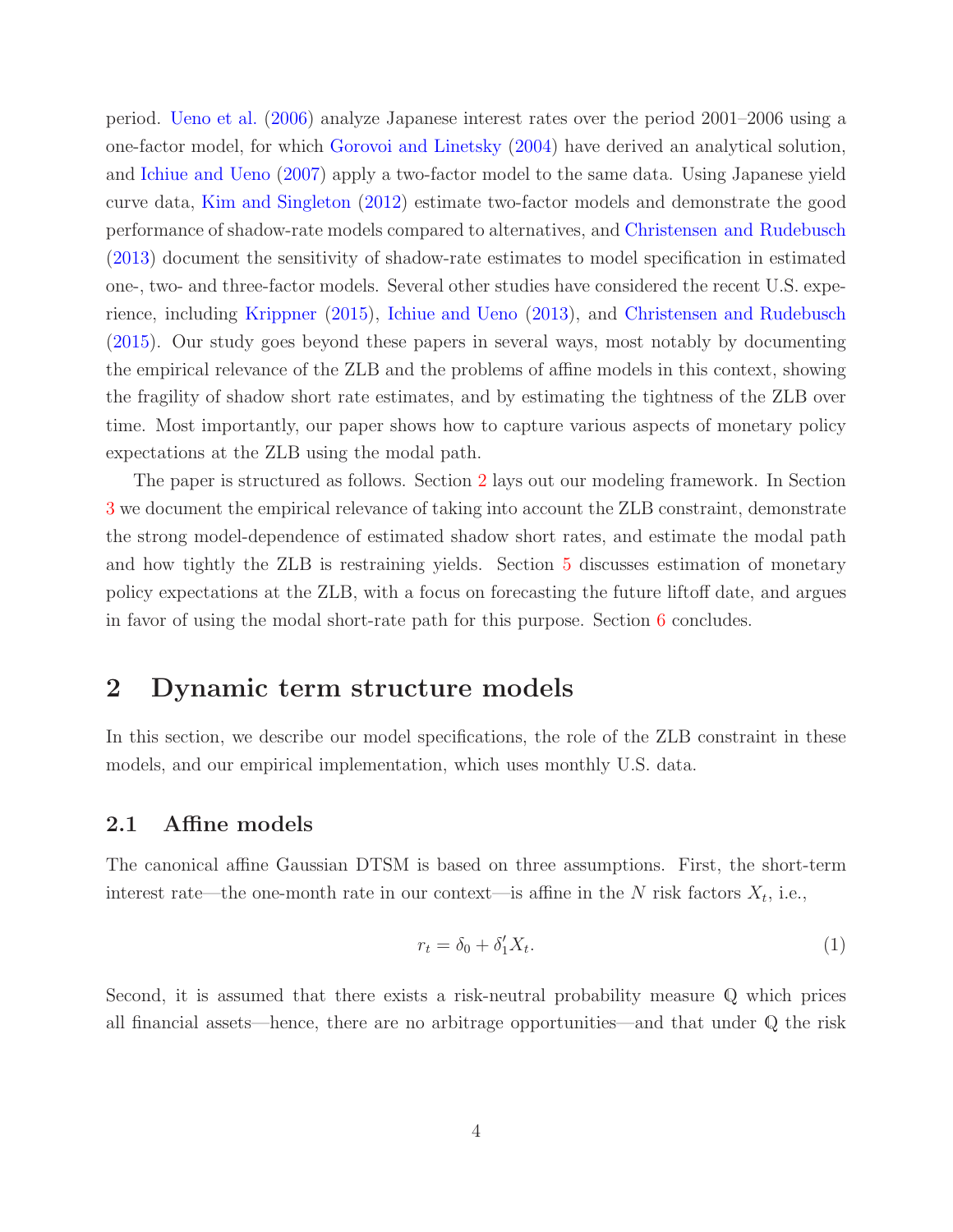factors follow a Gaussian vector autoregression (VAR),

<span id="page-6-2"></span>
$$
X_t = \mu^{\mathbb{Q}} + \phi^{\mathbb{Q}} X_{t-1} + \Sigma \varepsilon_t^{\mathbb{Q}},\tag{2}
$$

where  $\Sigma$  is lower triangular and  $\varepsilon_t^{\mathbb{Q}}$  $\mathcal{L}_t^{\mathbb{Q}}$  is an *i.i.d.* standard normal random vector under  $\mathbb{Q}$ . Third, under the real-world probability measure  $P$ ,  $X_t$  also follows a Gaussian VAR,

<span id="page-6-3"></span>
$$
X_t = \mu + \phi X_{t-1} + \Sigma \varepsilon_t,\tag{3}
$$

where  $\varepsilon_t$  is an *i.i.d.* standard normal random vector under  $\mathbb{P}$ .<sup>[5](#page-6-0)</sup> Note that these assumptions imply the existence of a stochastic discount factor which is essentially-affine as in [Duffee](#page-26-3)  $(2002)$  $(2002)$ . The price of a bond with a maturity of m periods is determined by

$$
P_t^m = E_t^{\mathbb{Q}} \left[ \exp \left( -\sum_{i=0}^{m-1} r_{t+i} \right) \right]. \tag{4}
$$

In an affine model, this expectation can be found analytically, and it is exponentially affine in the risk factors. Model-implied yields therefore are affine functions of the factors. The details are well-known, but for completeness, we summarize them in Appendix [A.](#page-29-0) Importantly, a Gaussian model implies that interest rates can turn negative with non-zero probability. During times of near-zero interest rates, violations of the ZLB can be quite prevalent, and we document this empirically in Section [3.2.](#page-11-0)

#### 2.2 Shadow-rate models

Following [Black](#page-25-0) [\(1995](#page-25-0)), our shadow-rate DTSMs are closely similar to our affine models except that the affine short-rate equation  $(1)$  is replaced by a shadow-rate specification:

<span id="page-6-1"></span>
$$
r_t = \max(s_t, r_{min}), \quad s_t = \delta_0 + \delta'_1 X_t.
$$
\n
$$
(5)
$$

The shadow short rate,  $s_t$ , is modeled as affine Gaussian, exactly as the short rate in affine models. Equation [\(5\)](#page-6-1) ensures that the short rate and all other model-implied interest rates cannot go below  $r_{min}$ . [Black](#page-25-0) [\(1995\)](#page-25-0) set  $r_{min} = 0$ , and this is our choice as well. This ZLB on

<span id="page-6-0"></span><sup>&</sup>lt;sup>5</sup>That is, as is standard, forecasts for the state variables can be calculated under two different probability measures: the real-world P measure (also know as the physical or historical or objective measure) and the risk-neutral Q measure that investors use to value assets because of their risk aversion. Specifically, investors value assets just as a risk-neutral agent would if that agent believed that the dynamics of state variables were characterized by the Q measure.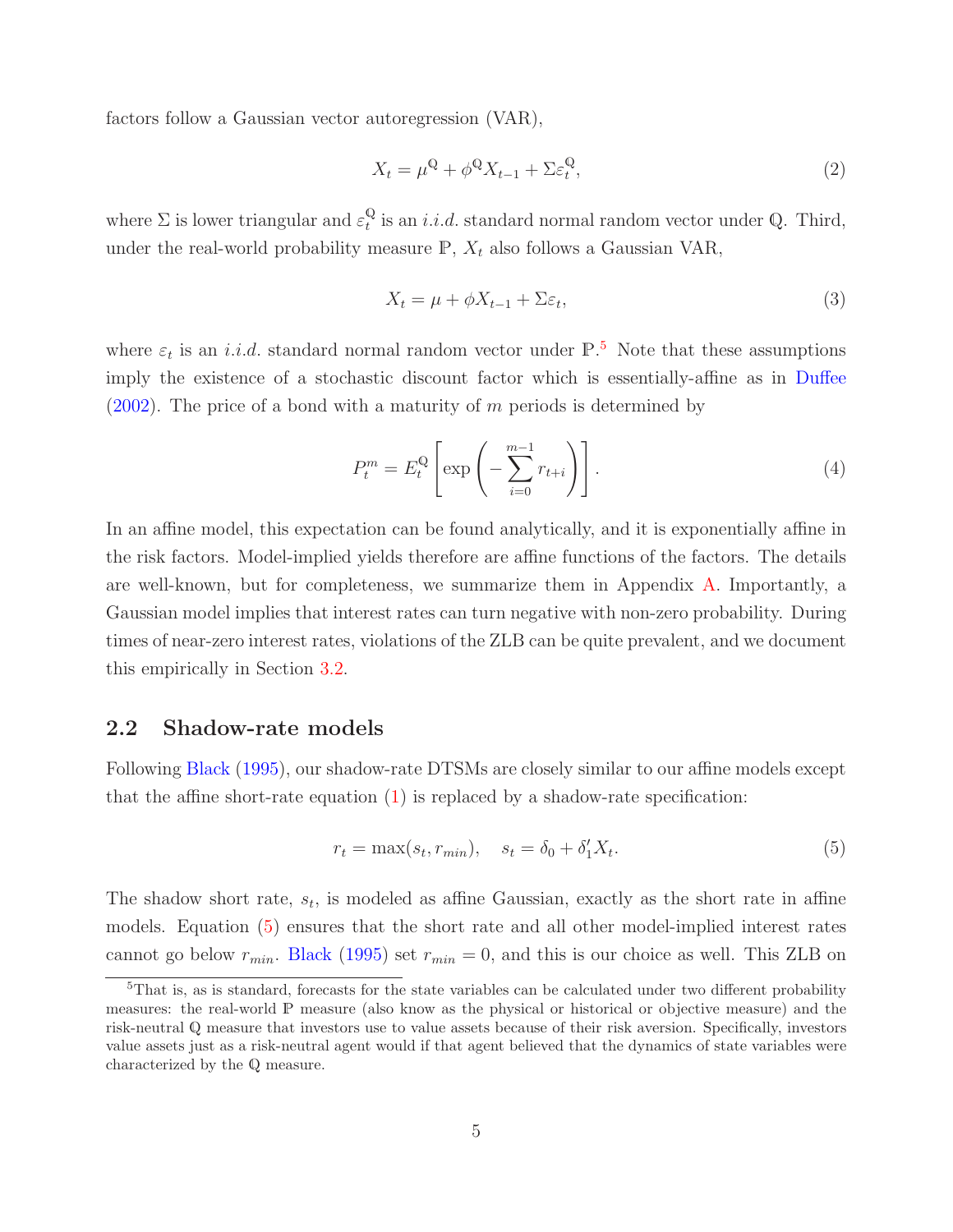nominal interest rates is typically motivated by the presence of physical currency. Since the storage and use of large amounts of physical currency can incur significant transaction costs, the ZLB has been violated at times in the past when interest rates have dipped into negative territory but remained close to zero. We could account for this fact by specifying a slightly negative value for  $r_{min}$ . On the other hand, the federal funds rate, the key short-term interest rate managed by the Federal Reserve, in practice typically remains above zero (in part because it pertains to an unsecured loan), which would be an argument in favor of a slightly positive value for  $r_{min}$ . Different authors have made alternative choices, e.g., [Wu and Xia](#page-28-1) [\(2014\)](#page-28-1) set  $r_{min} = 25$  basis points, and [Kim and Priebsch](#page-27-4) [\(2013\)](#page-27-4) treat  $r_{min}$  as a parameter and estimate it. Below, we investigate the sensitivity of our results to different choices of  $r_{min}$ .

A key advantages of shadow-rate models is that, except for the alternative short-rate equation, they are the same as affine Gaussian models, a mainstay of term structure analysis. Therefore, a shadow-rate model retains many of the features and advantages of an affine Gaussian model, and away from the ZLB, it behaves exactly as the corresponding affine DTSM. Another major advantage of shadow-rate models is that in contrast to other tractable non-Gaussian models that respect the ZLB constraint, such as square-root diffusion (Cox-Ingersoll-Ross) models and quadratic models, the probability of a zero future short rate is non-zero. This becomes crucial when addressing the issue of the duration of near-zero policy rates and the time of future liftoff, as we do in this paper.

A shadow-rate model does not lead to closed-form solutions for yields and bond prices so that the need arises for approximative solution methods. One appealing approach was proposed by [Krippner](#page-27-5) [\(2014\)](#page-27-5), who approximates forward rates in a shadow-rate context as the sum of shadow forward rates and an option effect, both of which are available analytically. This method is fast and convenient, and has successfully been used in other studies.<sup>[6](#page-7-0)</sup> However, [Priebsch](#page-27-6) [\(2013\)](#page-27-6) proposes a solution method that appears significantly more accurate than Krippner's approach, at the expense of being somewhat more computationally intensive. In this paper, we use the Priebsch method, which we adapt to the discrete-time context, to approximate bond prices in our shadow-rate models. The first and second moments of the future short rate in the shadow-rate model are in Appendix [C,](#page-30-0) and details on how to use the moments to approximate bond prices are in Appendix [D.](#page-31-0)

<span id="page-7-0"></span> $6$ [Christensen and Rudebusch](#page-25-4) [\(2015\)](#page-25-4) perform the necessary derivations for their affine Nelson-Siegel model and in this way apply this approach empirically. [Wu and Xia](#page-28-1) [\(2014](#page-28-1)) independently derive an approximation for bond prices in a discrete-time shadow-rate model that is equivalent to the method proposed by Krippner, as shown in [Krippner](#page-27-3) [\(2015](#page-27-3)). We show how the Krippner approach relates to moments of the shadow-rate model in Appendix [C.](#page-30-0)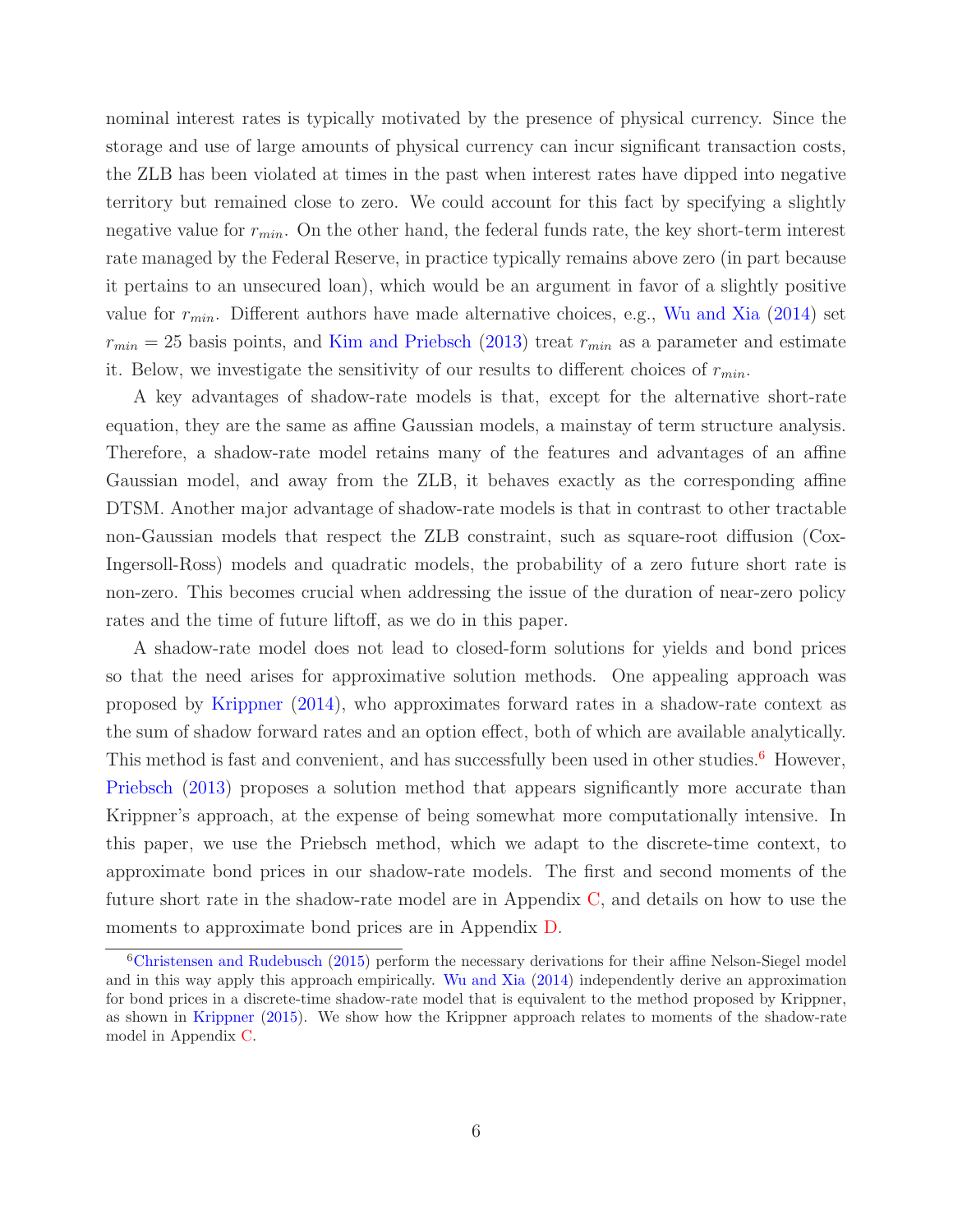#### 2.3 Risk factors

A key modeling choice is which risk factors to include in the DTSM. We estimate both "yieldsonly" models, where  $X_t$  reflects only information in the yield curve, and "macro-finance" models, where  $X_t$  also includes macroeconomic variables.

We use yields-only affine and shadow-rate models with three risk factors, denoting the affine model by  $YA(3)$  and the shadow-rate model by  $YZ(3)$ . We use the canonical form of [Joslin et al.](#page-26-4) [\(2011\)](#page-26-4). The risk factors are linear combinations of yields, with the weights corresponding to the loadings of the first N principal components of observed yields. In the affine model, the risk factors are linear combinations of model-implied yields—they correspond to level, slope, and curvature of the yield curve.<sup>[7](#page-8-0)</sup> In the shadow-rate model, the yield factors are linear combinations of shadow yields—the yields that obtain when the shadow short rate is used for discounting payoffs—so that they can be interpreted as shadow level, shadow slope, and shadow curvature.<sup>[8](#page-8-1)</sup>

Macroeconomic variables are likely to be particularly informative when the yield curve is constrained by the ZLB. To investigate this, we estimate macro-finance DTSMs that include measures of inflation and economic activity in addition to the yield factors. Here, we use the canonical form of [Joslin et al.](#page-26-5) [\(2013b](#page-26-5)). We use affine and shadow-rate models with two  $(L = 2)$  yield factors in addition to the two macro factors, and denote our models by  $MA(2)$ and  $MZ(2).<sup>9</sup>$  $MZ(2).<sup>9</sup>$  $MZ(2).<sup>9</sup>$  As in the case of yields-only models, the yield factors are linear combinations of (model-implied/shadow) yields, with weights corresponding to principal components of observed yields.

In our macro-finance models, the macroeconomic variables are spanned by the yield curve.<sup>[10](#page-8-3)</sup> An alternative is to use models with unspanned macro risks as in [Joslin et al.](#page-27-7) [\(2014\)](#page-27-7), where the current short rate and yield curve depends only on the yield factors. Here we maintain the assumption that macroeconomic conditions directly affect the current short-term interest rate and yield curve, so that they are informative for inferring policy expectations under the risk-neutral measure. This specification is consistent with the expressed view of the Federal Open Market Committee (FOMC) that the short rate will be based on the unemployment and inflation rates. For further discussion of this issue and a defense of spanned macro-finance DTSMs see [Bauer and Rudebusch](#page-25-5) [\(2015\)](#page-25-5).

<span id="page-8-0"></span><sup>7</sup>Our affine yields-only models correspond to the RKF model specification in [Joslin et al.](#page-26-4) [\(2011](#page-26-4)).

<span id="page-8-1"></span><sup>8</sup>Shadow yields can be calculated by using the risk factors of a shadow-rate model in combination with affine loadings.

<span id="page-8-2"></span><sup>9</sup>We have also considered models with two macro factors and only one yields factor, as in [Joslin et al.](#page-26-5) [\(2013b\)](#page-26-5). We found that these models are not able to accurately fit observed yields, and hence focus on models with two yields factors (which were also used in [Joslin et al.](#page-26-6), [2013a\)](#page-26-6).

<span id="page-8-3"></span> $10$ In the shadow-rate models, the macro factors are spanned by the (unobservable) shadow yields.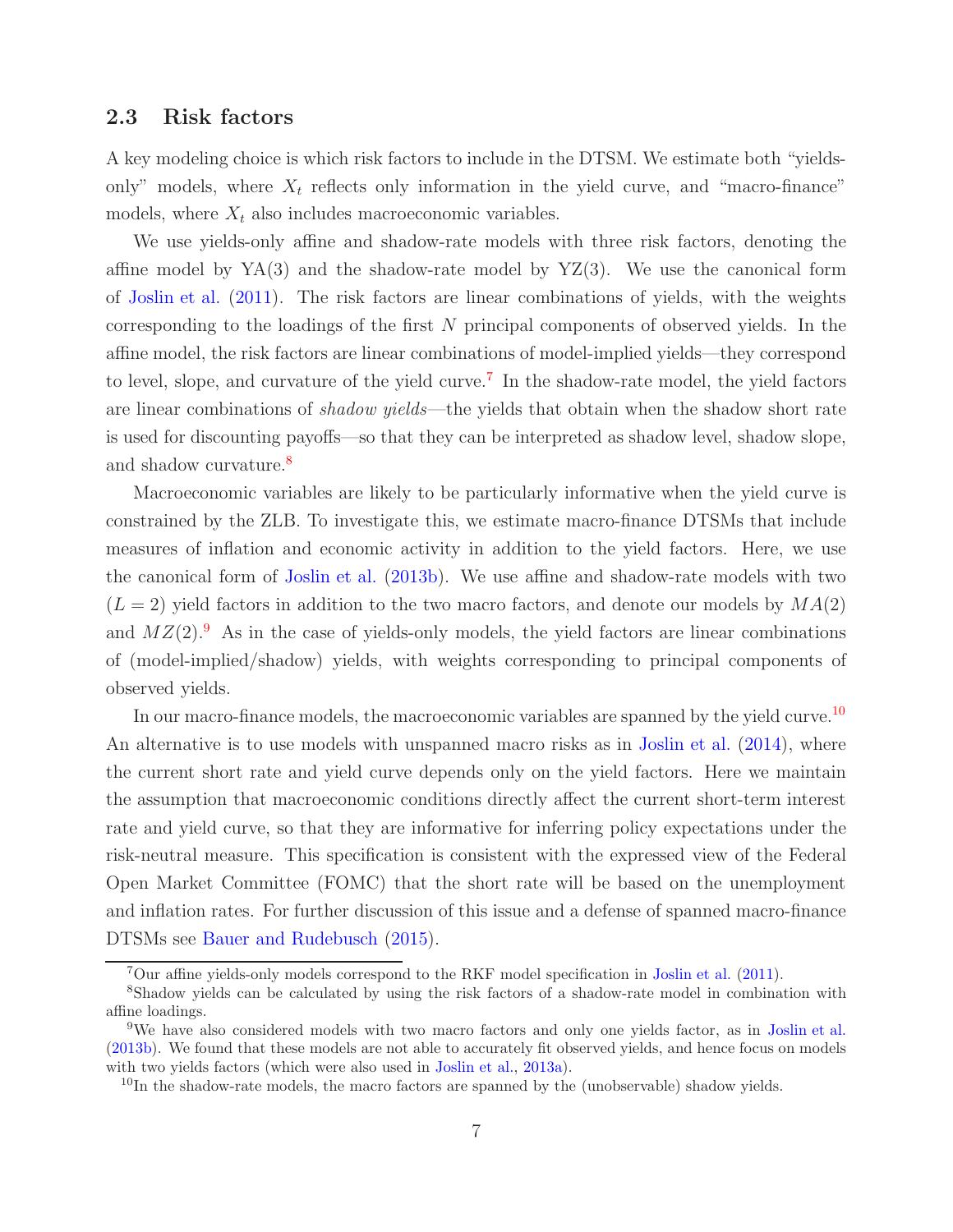#### 2.4 Data, measurement error, and estimation

Our data consist of monthly observations of interest rates and macroeconomic variables from January 1985 to December 2014. For the short end of the yield curve, we use three-month and six-month T-bill rates.<sup>[11](#page-9-0)</sup> The remaining rates are smoothed zero-coupon Treasury yields with maturities of one, two, three, five, seven, and ten years from Gürkaynak et al.  $(2007)^{12}$  $(2007)^{12}$  $(2007)^{12}$  $(2007)^{12}$ We measure economic activity by the unemployment gap, using the estimate of the natural rate of unemployment from the Congressional Budget Office. Inflation is measured by the year-over-year percent change in the consumer price index (CPI) for all items excluding food and energy, i.e., by core CPI inflation. We include the inflation and gap measures because these are closely linked to the target federal funds rate, the policy instrument of the Federal Reserve [\(Rudebusch](#page-27-8), [2006,](#page-27-8) [2009\)](#page-27-9). Figure [1](#page-35-0) displays these data on yields (for three maturities) and macroeconomic variables.

Denote the vector of  $J = 8$  model-implied yields by  $Y_t$ . For the affine models, we have  $Y_t = A + BX_t$ , with J-vector A and  $J \times N$ -matrix B containing the usual affine loadings. The observed bond yields used for estimation and inference are  $\hat{Y}_t = Y_t + e_t$ , where  $e_t$  is a vector of iid normal measurement error. We include measurement error on yields because an Ndimensional factor model cannot perfectly price  $J > N$  yields. In line with the large literature on macro-finance DTSMs, we do not include measurement errors on macro variables.<sup>[13](#page-9-2)</sup>

Estimation of the affine models is standard, both for yields-only and macro-finance models. In the estimation we assume that the yield factors are observed, as in [Joslin et al.](#page-26-4) [\(2011\)](#page-26-4) and [Joslin et al.](#page-26-5) [\(2013b](#page-26-5)), so that  $\mu$  and  $\phi$  can be obtained using least squares and the remaining parameters are found by maximizing the likelihood function for given VAR parameters. This is particularly advantageous for macro-finance models, which have many parameters. Our estimation method delivers fast and reliable maximum likelihood estimates.<sup>[14](#page-9-3)</sup> Instead of estimating the shadow-rate models, we take a different approach in this paper. We estimate parameters only for the affine models  $YA(3)$  and  $MA(2)$ , using the pre-ZLB sample ending in December 2007. Over this period, affine and shadow-rate models are essentially indistinguishable, because yields are sufficiently far from the ZLB. Then, we use the same pre-ZLB

<sup>&</sup>lt;sup>11</sup>T-bill rates are obtained from the Federal Reserve's H.15 release, see <http://www.federalreserve.gov/releases/h15/data.htm>.

<span id="page-9-1"></span><span id="page-9-0"></span> $12$ These yields are available at <http://www.federalreserve.gov/pubs/feds/2006/200628/200628abs.html>.

<span id="page-9-2"></span><sup>&</sup>lt;sup>13</sup>We do not allow for measurement errors on the macro factors, because in that case "the likelihood function" largely gives up on fitting the observed macro factors in favor of more accurate pricing of bonds" [\(Joslin et al.](#page-26-5), [2013b\)](#page-26-5). Note that our affine macro-finance model corresponds to the  $TS<sup>f</sup>$  specification in [Joslin et al.](#page-26-5) [\(2013b](#page-26-5)), with the difference that we use  $\mathcal{L} = 2$  yield factors instead of just one.

<span id="page-9-3"></span><sup>&</sup>lt;sup>14</sup>Denote by W the  $\mathcal{L} \times J$  matrix with the principal component loadings. The assumption that  $X_t$  is observable, i.e., that the L linear combination of yields in W are priced exactly by the model, implies  $X_t =$  $W\hat{Y}_t = WY_t$  and  $We_t = 0$  so that there are effectively only  $J - \mathcal{L}$  independent measurement errors.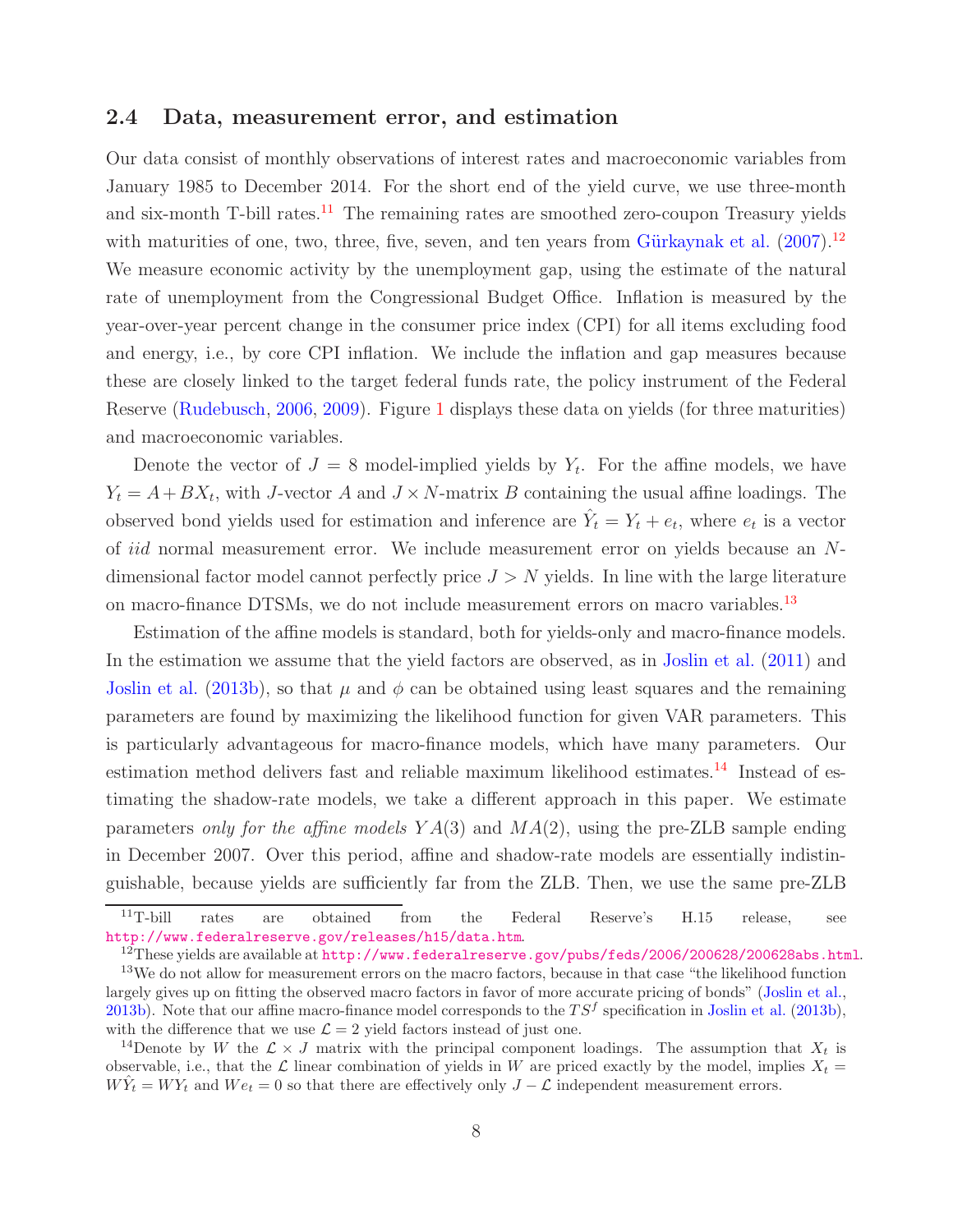estimated parameters in the affine models and the corresponding shadow-rate models  $YZ(3)$ and  $MZ(2)$ , and apply the models to the full sample period until December 2014.<sup>[15](#page-10-1)</sup>

Hence, we use shadow-rate and affine models with the same parameters estimated from the pre-ZLB sample to answer questions regarding the full sample. One important reason for this approach is that estimation of shadow-rate models incurs very high computational costs, as it requires both numerical bond pricing and nonlinear filtering. This is particularly problematic for the macro-finance models that we are interested in due to their many parameters. In contrast, estimation of affine models is extremely fast and much more reliable. While one may be concerned about using parameters in the shadow-rate models that are not the maximum likelihood estimates, we show in Section [3](#page-10-0) that in spite of this, shadow-rate models in fact perform very well in our data along several dimensions. They perform much better than affine models, although using the affine-model parameters in our comparison would of course tend to give the advantage to the affine models. Another advantage to holding the parameters the same for each pair of affine and shadow-rate models is that the effects of the ZLB constraint when comparing each pair can be clearly seen. More generally, we view our use of only pre-ZLB data for estimation as a defensible compromise. As a practical matter, it is an open question as to whether the pre-ZLB data or the full sample best approximates the expanding realtime information set that the bond market investors actually use for pricing. Certainly, early on in the ZLB period, using the pre-ZLB sample is likely a better approximation than using the full sample because the latter would raise issues of look-ahead bias by potentially resolving much of the uncertainty about how long the ZLB period would really last. Of course, for our macro-fiance models, a month-by-month expanding-sample procedure with repeated re-estimation of the parameters is computationally infeasible.

## <span id="page-10-0"></span>3 Model evaluation

From a theoretical perspective, shadow-rate models have a fundamental advantage over affine models in that they impose the nonnegativity of nominal interest rates. But how relevant is this in practice? In this section, we first evaluate affine and shadow-rate models during a period of near-zero interest rates. Then, we discuss and measure how the ZLB constraint affects current short rates and the distribution of future short rates.

<span id="page-10-1"></span><sup>15</sup>In the full sample, the shadow-rate model yield factors must be latent, so for consistency we use latent factors for the affine model as well. We use the Kalman filter for the affine models and the Extended Kalman filter for the shadow-rate models. For the shadow-rate models,  $Y_t = g(X_t)$ , where the function  $g(\cdot)$  is nonlinear and not known in closed form, so we approximate it using the Priebsch method explained in Appendix [D.](#page-31-0) The Extended Kalman filter requires the calculation of the Jacobian of  $g(\cdot)$ , which we approximate numerically.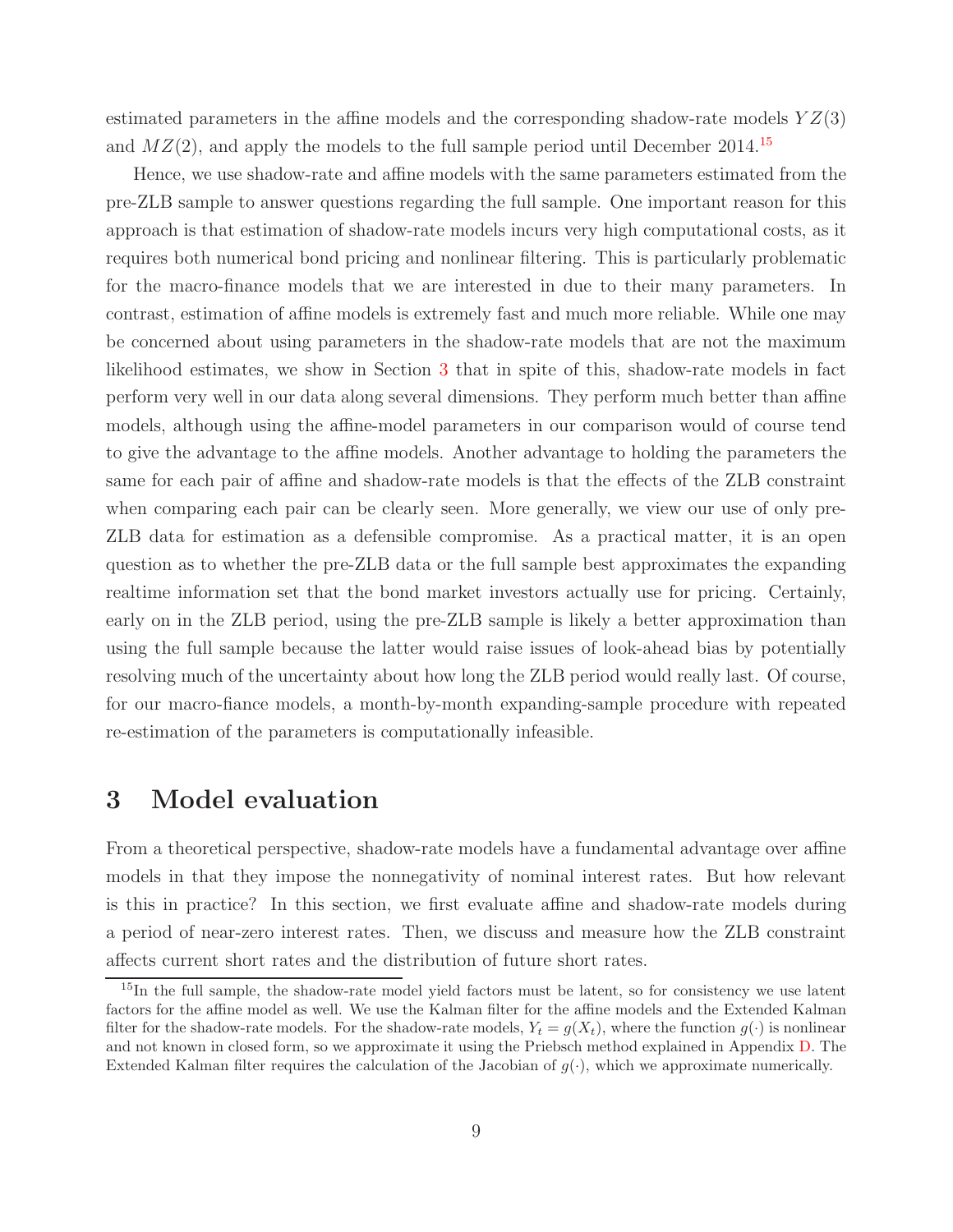#### 3.1 Cross-sectional fit

We first assess the cross-sectional fit of model-implied yields to observed yields for affine and shadow-rate models. Table [1](#page-33-0) shows the root mean-squared fitting errors (RMSEs) across models for the whole cross section of yields and for each yield maturity separately. The top panel reports RMSEs for the whole sample, while the bottom panel reports the fit for the ZLB subsample, here and in the following taken as the period from December 2008 to December 2013.[16](#page-11-1)

Overall, shadow-rate models fit yields better than their affine counterparts. This improvement in fit is due to the ZLB period. The bottom panel of Table [1](#page-33-0) shows that improvements in RMSEs are very substantial for this subsample. For the pre-ZLB period the affine and shadow-rate models have essentially identical cross-sectional fit (results not shown), because away from the ZLB, the implications of these models are the same. Near the ZLB, however, shadow-rate models have additional flexibility in fitting the cross section of yields, which behaves in an unusual way due to the pronounced nonlinearity at zero.

The macro-finance models exhibit slightly worse yield fit than the yields-only models. While these models have four risk factors, more than the yields-only models, only two of these are yield factors—compared to the three yield factors in our yields-only models—hence they are more constrained in fitting the cross section of yields.<sup>[17](#page-11-2)</sup> For our purposes here, however, the cross-sectional fit of model  $MZ(2)$  is sufficient.

#### <span id="page-11-0"></span>3.2 Violations of the ZLB by affine models

To understand the relevance of the ZLB for term structure modeling in recent U.S. data, it is important to measure the extent to which affine models violate this constraint. One form of violation of the ZLB occurs when model-implied paths of future short rates drop below zero at some horizons. This can happen for either forward rates (i.e., expected future short rates under  $\mathbb{Q}$  or for (real-world, P-measure) short-rate expectations.<sup>[18](#page-11-3)</sup> Table [2](#page-33-1) shows the number of months that forward rates or expected future short rates drop below zero in each affine model. Also shown is the average length of horizon that the paths stay in negative

<span id="page-11-1"></span><sup>16</sup>On December 16, 2008, the FOMC lowered the target for the federal funds rate to a range from 0 to 25 basis points, hence we choose December 2008 as the first month of the ZLB subsample.

<span id="page-11-2"></span><sup>&</sup>lt;sup>17</sup>One possibility would be to go to a model with three yield factors and two macro factors (as in [Bauer and Rudebusch](#page-25-5), [2015](#page-25-5)).

<span id="page-11-3"></span><sup>&</sup>lt;sup>18</sup>Throughout this paper, for simplicity we refer to Q-measure expectations of future short rates as forward rates. These differ from the actual forward rates, which can be contracted by simultaneously buying and selling bonds of different maturities, by a convexity term. Note that short-rate expectations under either measure are available in closed form even in the shadow-rate model—see Appendix [C.](#page-30-0)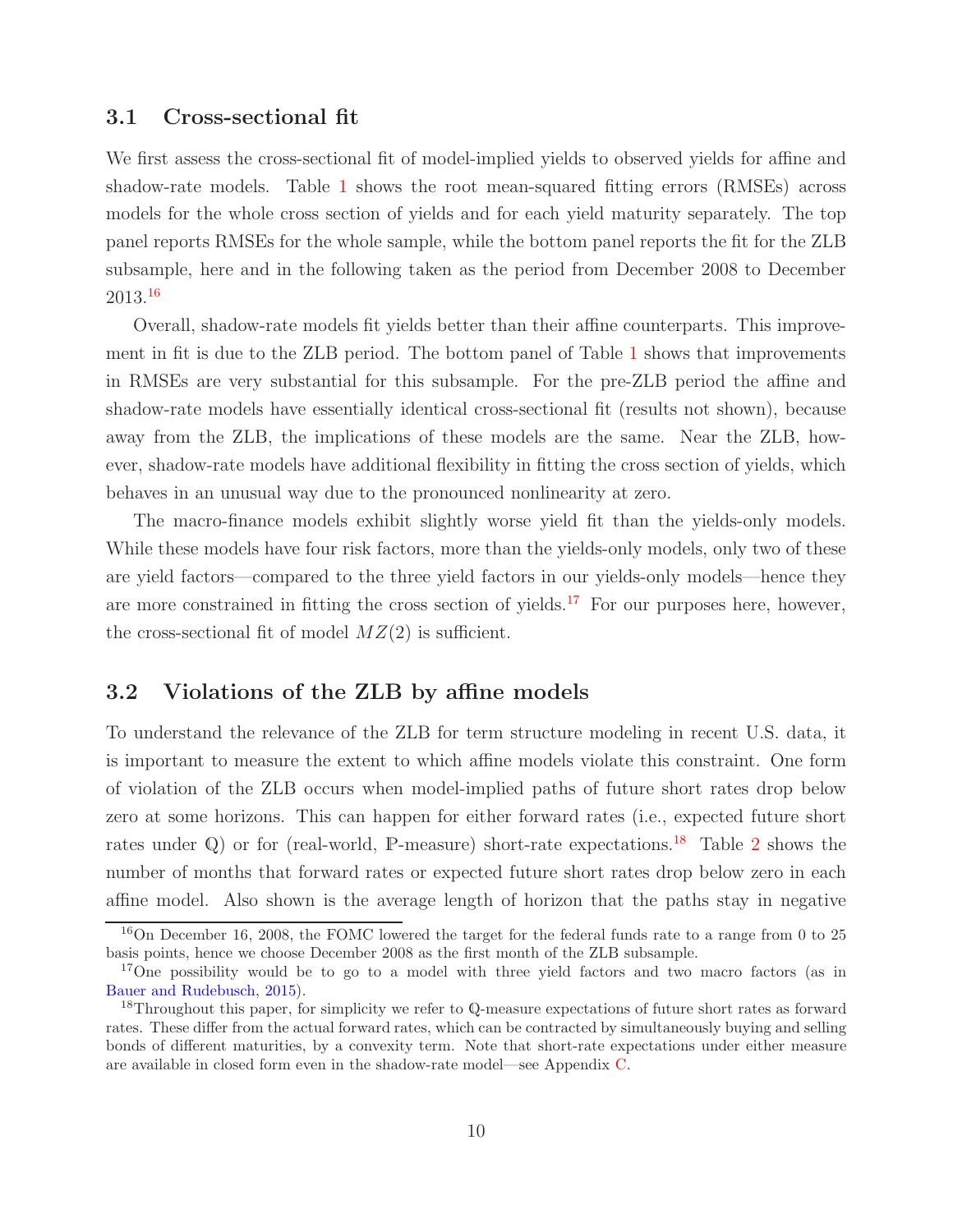territory. Both affine models imply short-rate paths that frequently and severely violate the ZLB constraint, and this holds for both forward curves and short-rate expectations.

Even when the expectation for the future short rate is positive, the model-implied probability distribution for the future short rate, which is Gaussian, may put nonnegligible mass on negative outcomes. Figure [2](#page-36-0) plots the time series of conditional probabilities of negative future short rates at horizons of 6, 12, and 24 months in the future, for the period from 2000 to 2013. The top panel show these probabilities for model  $YA(3)$ , and the bottom panel for model  $MA(2)$ . Note that even during the extended period of monetary easing after the 2001 recession, the probability of negative future short rates was nonnegligible. For the more recent period of near-zero short rates from 2008 to 2014, both affine models imply that these probabilities are very high. The macro-finance model implies larger probabilities over this period than the yields-only models. The reason is that the high unemployment and subdued inflation toward the end of the sample imply paths of expected future short-term rates which are very low, reflecting expectations of easier future monetary policy. This leads to even higher probabilities of negative future short rates than for model  $YA(3)$ .

#### 3.3 Forecasting at the ZLB

Affine models produce frequent and severe ZLB violations in the recent U.S. data. Does this matter for forecasting interest rates? While affine models may imply negative forecasts of future interest rates, a pragmatic solution is to simply set these forecasts to zero, and "fixing" them in this way may lead to sufficiently accurate forecasts. A second question is whether incorporating macroeconomic information improves interest-rate forecasts near the ZLB, because of the limited information content of yields that are constrained.

To address these questions, we investigate the out-of-sample forecast accuracy of affine and shadow-rate models during the ZLB period, focusing on the three-month T-bill rate as the forecast target. For each month from December 2008 to December 2012, we calculate model-based forecasts of this short rate for horizons up to 24 months. We use a fixed-window forecast scheme, i.e., we do not re-estimate the models but instead use our baseline parameter estimates, obtained over the estimation sample from January 1985 through December 2007.

For a given forecast date and horizon, we obtain model-based forecasts by first calculating conditional expectations of the risk factors,  $E_t(X_{t+h})$ , and then plugging these into the relevant yield formulas, where for the affine models we replace negative forecasts by zeros. These forecasts are not the conditional expectations of future yields, since we plug in the conditional expectations of the risk factors into non-linear functions. However, while these forecasts are not optimal under mean-squared-error loss, they are optimal under absolute error loss,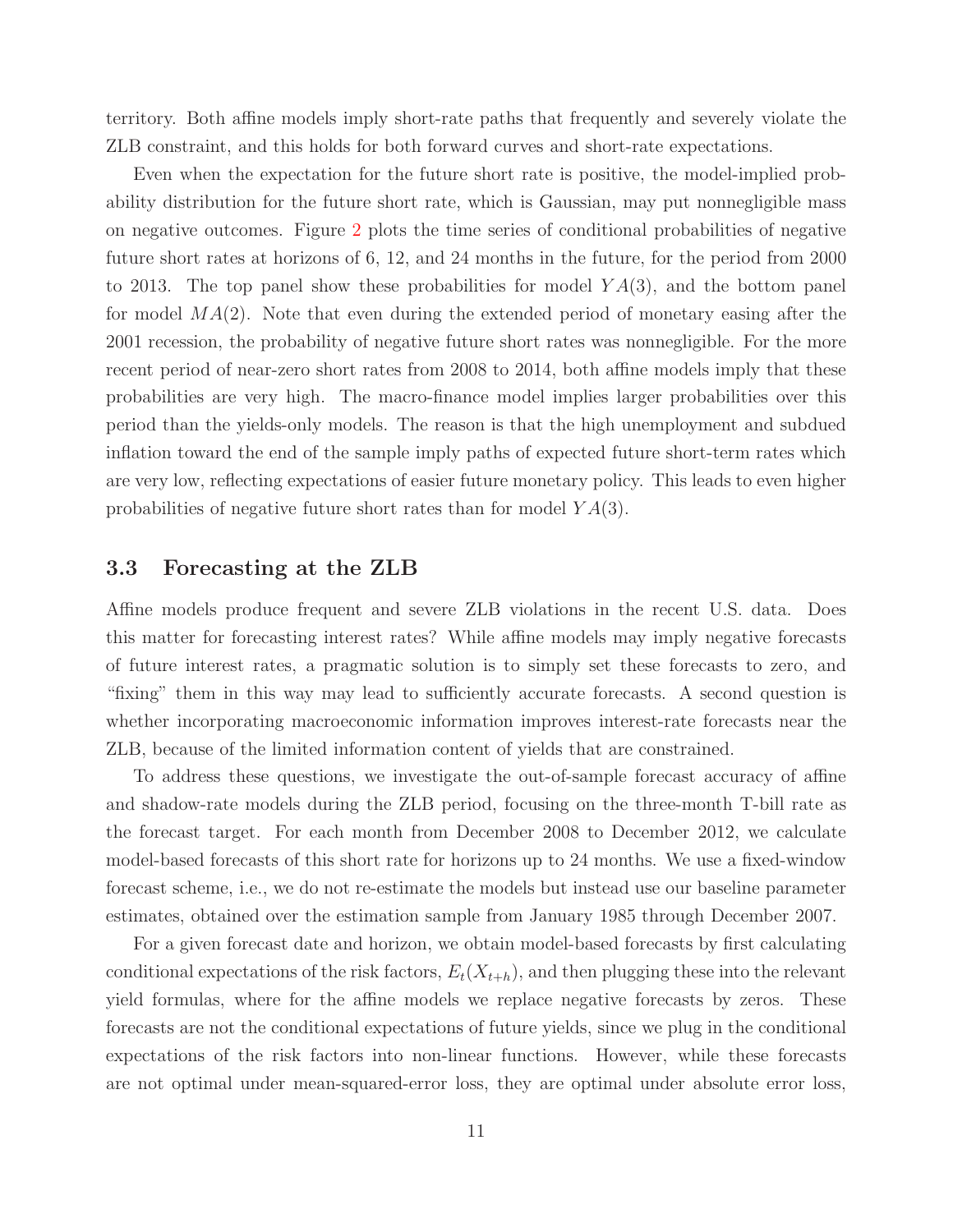because they correspond to the *median* of the forecast distribution of future yields.<sup>[19](#page-13-0)</sup> We use the median instead of the mean because the target distribution is highly asymmetric due to the ZLB, and the median is less affected by this asymmetry. The median is optimal under an absolute-error forecast loss function. See Section [5.1](#page-18-0) for further discussion of the use of the median in ZLB situations, where the forecast target is different but the issue is the same.

Table [3](#page-34-0) shows in the top panel the mean absolute forecast errors in basis points for selected forecast horizons across models. The bottom panel shows relative forecast accuracy (the ratio of mean absolute errors) for four pairs of models, with asterisks indicating the significance level of the test for equal accuracy of [Diebold and Mariano](#page-25-6) [\(2002\)](#page-25-6). Our main result is that the shadow-rate models predict the short rate more accurately than the affine models. The differences in forecast accuracy are very substantial, with the shadow-rate models in several cases producing forecasts that are twice as accurate as those from the affine models. In most cases, the null for equal forecast accuracy is rejected. Overall, shadow-rate models are at least as accurate and typically much more accurate than affine models when forecasting interest rates near the ZLB.

This evidence, together with the results above, demonstrates the importance of accounting for the ZLB constraint when performing inference about the yield curve during a period of near-zero short-term interest rates. While a sufficiently flexible affine model might be able to satisfactorily fit the yield curve, any type of economic inference is prone to be misleading. The ZLB has the effect that implied short-rate paths, forecasts, and term premia (which are implied by short-rate forecasts), produced by conventional DTSMs are likely to be seriously distorted and cannot be trusted.

The results in Table [3](#page-34-0) also show the benefit of incorporating macroeconomic information for forecasting at the ZLB. With only one exception, forecasts from macro-finance models outperform those from yields-only models, and the improvements in forecast accuracy are sizable. For example, at horizons longer than six months, the forecasts from the macro-finance shadow-rate model  $MZ(2)$  have average errors that are almost an order of magnitude smaller than those of the yields-only shadow-rate model  $YZ(3)$ . These dramatic differences in forecast accuracy illustrate the importance of accounting for macroeconomic information at the ZLB. In contrast, during normal times—away from the ZLB—the yield curve itself likely contains most or all of the information necessary to predict the future course of interest rates [\(Duffee](#page-26-8), [2013;](#page-26-8)

<span id="page-13-0"></span><sup>&</sup>lt;sup>19</sup>The reason is that the median goes through nonlinear functions. Note in particular that these forecasts correspond to the target that is approximated by the following Monte Carlo simulation: First, simulate draws from the (Gaussian) distribution of the risk factors  $X_{t+h}$ , given information at time t. Second, calculate the model-implied three-month rate for each of these draws, replacing negative yields by zero for the affine model. Third, obtain the point forecast as the median of this model-implied forecast distribution of the short rate.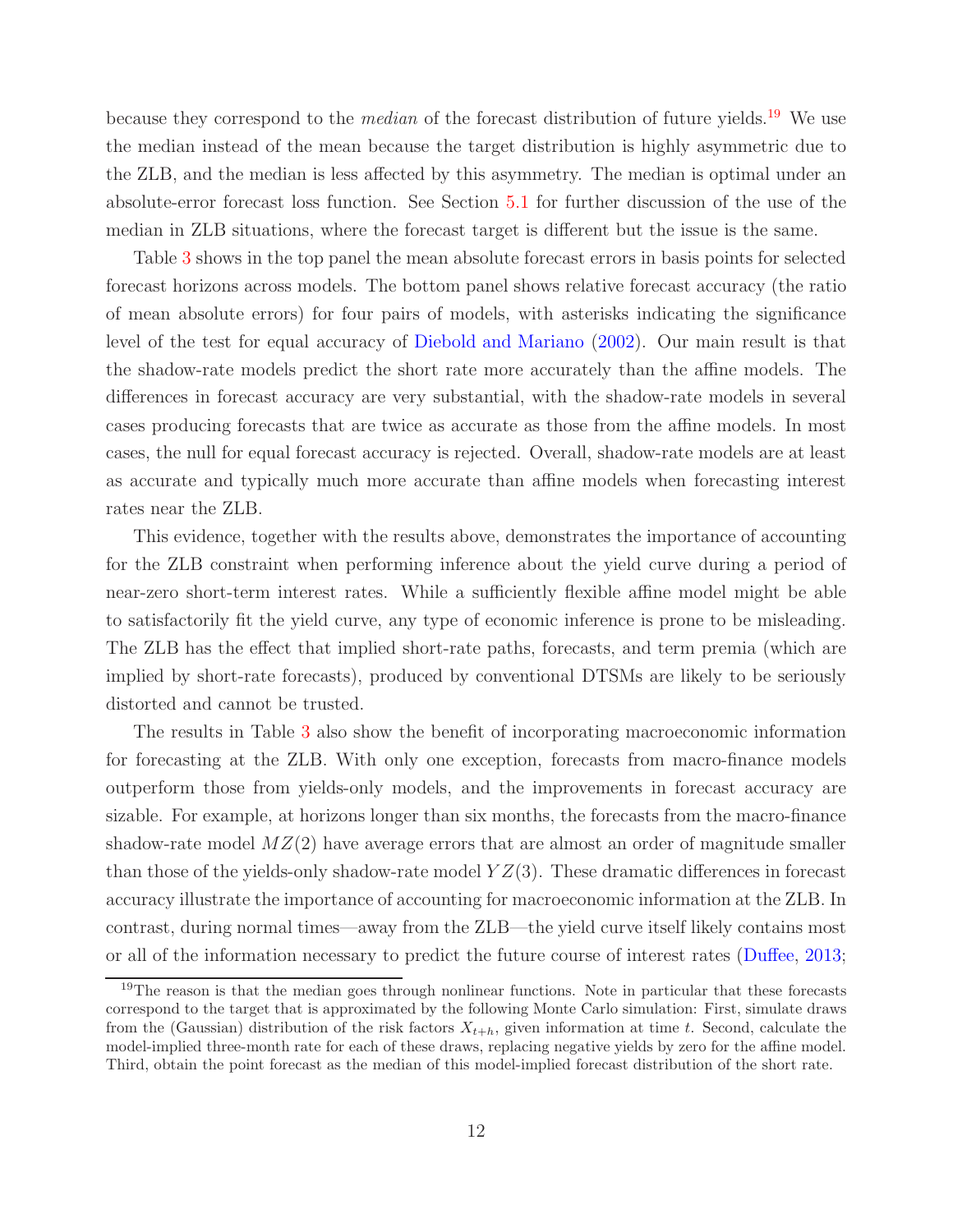[Bauer and Hamilton,](#page-25-7) [2015](#page-25-7)). But when the yield curve is constrained by the ZLB, yields cannot fully incorporate all relevant information and cannot reflect information in other important state variables. Hence it is particularly important to incorporate macroeconomic variables when making inference about monetary policy expectations near the ZLB. For these reasons, the macro-finance model  $MZ(2)$  is our preferred model for the remainder of this paper.

### 4 Interpreting shadow rates

In this section we first discuss the shadow short rate, which unfortunately turns out to be not a very robust measure of the constraining influence of the ZLB on interest rates. Instead, we consider the entire distribution of future short rates and show how the asymmetry of this distribution can convey the relevance of the ZLB.

#### <span id="page-14-2"></span>4.1 The shadow short rate

During the ZLB period, the usual indicator of monetary policy, the short rate, has not changed, but the Federal Reserve has implemented unconventional monetary policies in order to try to ease financial conditions further. To account for the effect of these atypical easing actions, some have interpreted the shadow short rate as an alternative indicator of the stance of monetary policy—see, in particular, [Krippner](#page-27-5) [\(2014](#page-27-5)), [Ichiue and Ueno](#page-26-2) [\(2013](#page-26-2)), and [Wu and Xia](#page-28-1) [\(2014](#page-28-1)).[20](#page-14-0)

Figure [3](#page-37-0) shows estimated shadow short rates, together with the three-month T-bill rate, from 2005 to 2014. For the models  $YZ(3)$  (top panel) and  $MZ(2)$  (bottom panel), we show estimated shadow short rates assuming values of the numerical lower bound for interest rates,  $r_{min}$ , ranging from 0 to 25 basis points in 5 basis-point increments. When the short rate is well above zero, the various estimated shadow short rates and the observed short rate all are almost identical. However, during the recent ZLB period, the estimated shadow short rates differ markedly depending on the model and the assumed  $r_{min}$ . For our baseline  $r_{min} = 0$ specification, the  $MZ(2)$  model generally implies a more negative shadow short rate than the YZ(3) model, and the two estimates have often moved in different directions. Shadow short rate estimates are also highly sensitive to the assumed numerical value of the lower bound  $r_{min}$ . Indeed, the resulting variation across this dimension in Figure [3](#page-37-0) is quite striking.<sup>[21](#page-14-1)</sup>

<span id="page-14-0"></span><sup>20</sup>[Bullard](#page-25-2) [\(2012\)](#page-25-2) considers Krippner's estimates of a very negative shadow rate in the United States as evidence of a very easy stance of monetary policy. Similarly, researchers at the Federal Reserve Bank of Atlanta have taken an estimated shadow short rate as the "effective" fed funds rate during the ZLB period. See <http://macroblog.typepad.com/macroblog/2013/11/the-shadow-knows-the-fed-funds-rate.html>.

<span id="page-14-1"></span> $^{21}$ [Kim and Singleton](#page-27-2) [\(2012\)](#page-27-2), [Christensen and Rudebusch](#page-25-3) [\(2015\)](#page-25-4), Christensen and Rudebusch [\(2013](#page-25-3)), [Krippner](#page-27-3) [\(2015\)](#page-27-3), and [Ichiue and Ueno](#page-26-2) [\(2013\)](#page-26-2) provide complementary evidence that shadow short-rate es-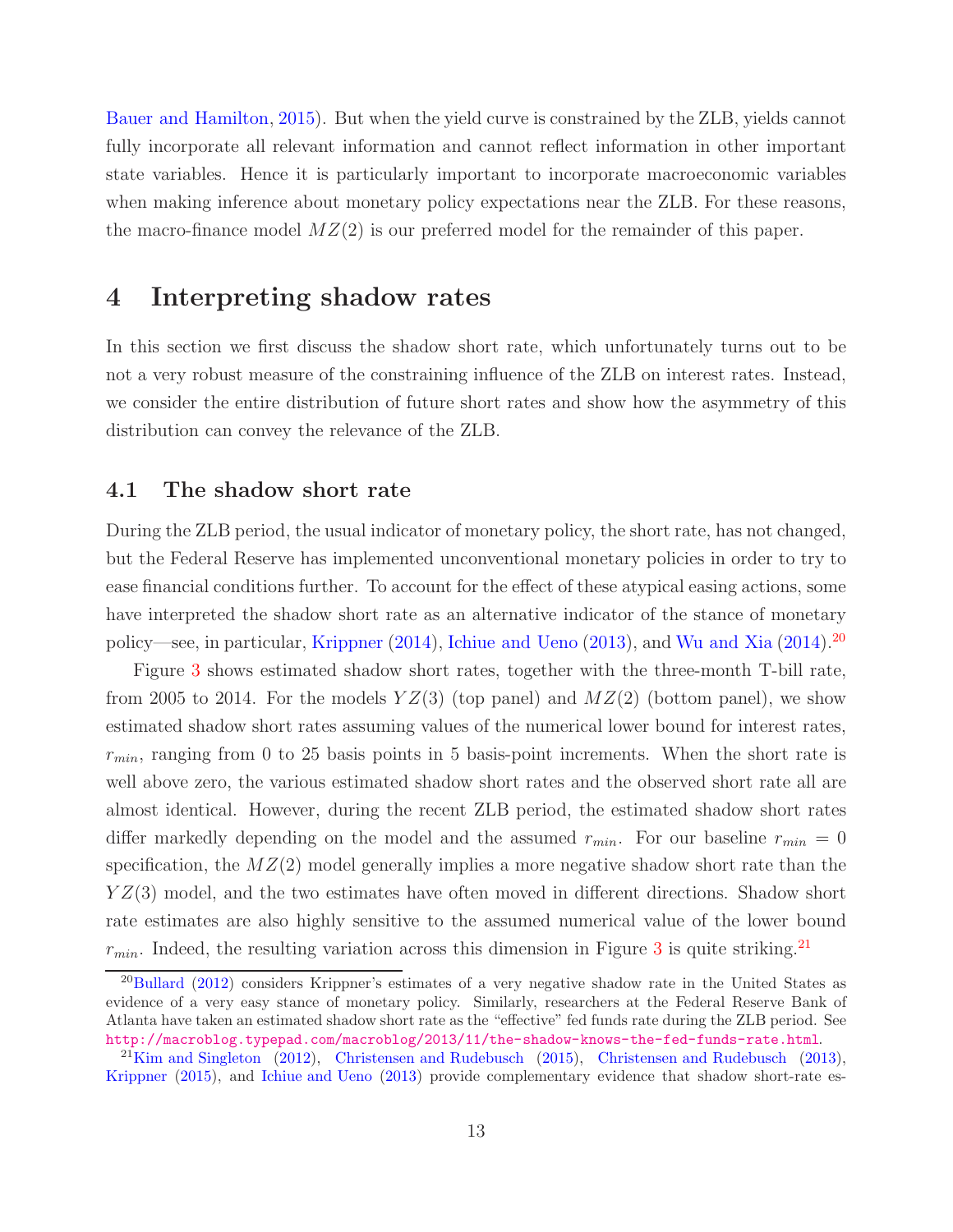The lack of robustness exhibited by estimates of the shadow short rate reflects the subtle interplay of observed short-term yields with the imposed lower bound on yields. Although short-term yields are stuck near zero, they show some modest variation due to idiosyncratic factors in money markets. Apparently, these small fluctuations interact with the assumed  $r_{min}$ to determine the estimated shadow short rate. Accordingly, we have found that estimated shadow short rates are quite sensitive to both the specific short-term yields included in the model and the assumption about  $r_{min}$ . However, the choice of  $r_{min}$  in model estimations is largely arbitrary. For example, the choice of  $r_{min} = 25$  basis points in [Wu and Xia](#page-28-1) [\(2014](#page-28-1)), is hard to reconcile with the frequent observation of actual short-term interest rates within a few basis points of zero during the recent period—see, for example, Figure 3 in [Gagnon and Sack](#page-26-9) [\(2014](#page-26-9)).

The sensitivity of estimated shadow short rates raises a warning flag about their use as a measure of monetary policy, as in [Ichiue and Ueno](#page-26-2) [\(2013\)](#page-26-2) and [Wu and Xia](#page-28-1) [\(2014\)](#page-28-1). Our findings show that such estimates are not robust and strongly suggest that their use as indicators of monetary policy at the ZLB is problematic. More promising approaches have recently been suggested by [Lombardi and Zhu](#page-27-10) [\(2014\)](#page-27-10), who infer a shadow short rate that is consistent with other observed indicators of monetary policy and financial conditions, and [Krippner](#page-27-3) [\(2015](#page-27-3)), who considers the area between shadow rates and their long-term level.

#### <span id="page-15-0"></span>4.2 The asymmetric distribution of future short rates

Given the inadequacy of focusing on just the current shadow short rate, we now turn to a consideration of the entire path of future shadow short rates using our preferred  $MZ(2)$ macro-finance model. The ZLB leads to an asymmetry in the distribution of future short rates, and the extent of this asymmetry reveals how strongly the ZLB is binding, i.e., how relevant it is for the yield curve at a certain point in time. Figure [4](#page-38-0) illustrates this asymmetry by showing the probability densities for the distributions of the future short rate and the future shadow (short) rate, as implied by model  $MZ(2)$  on December 31, 2012, for a horizon of  $h = 48$  months. The densities shown are for the risk-neutral (Q-measure) distribution, and the same arguments apply to the real-world (P-measure) distribution. For the future shadow rate, the density is Gaussian and centered around the conditional mean  $E(s_{t+h}|X_t)$ . The future short rate has a mixed discrete-continuous distribution: it has a point mass at zero (indicated in the graph with a vertical line) and for positive values the density equals that of the shadow rate. Therefore, its conditional mean is higher than that of the shadow

timates can be sensitive to model specification.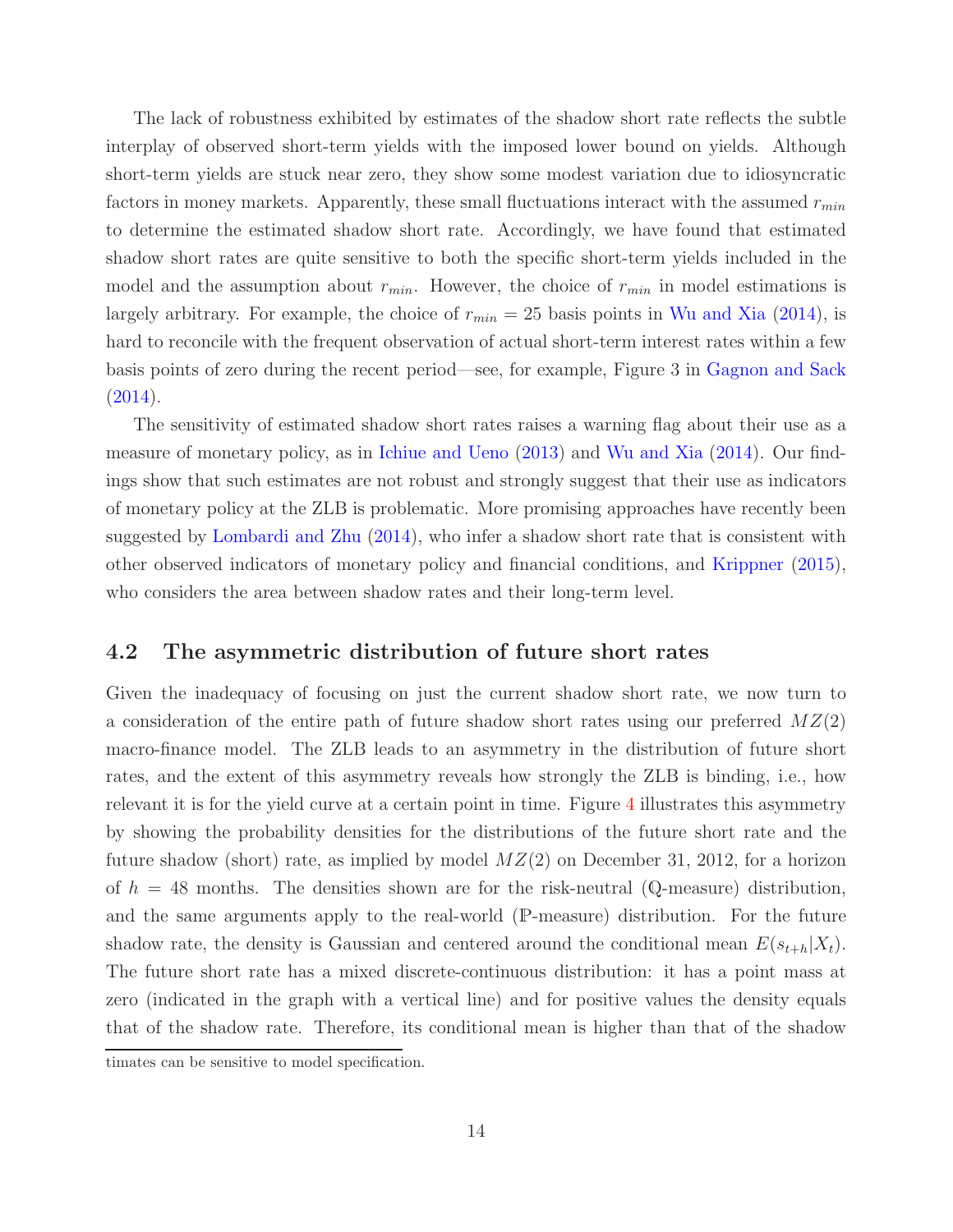rate,  $E(r_{t+h}|X_t) > E(s_{t+h}|X_t)$ . For what follows, it will be useful to define the mode of the short-rate distribution uniquely as  $\max[0, E(s_{t+h}|X_t)]$  (as in [Kim and Singleton](#page-27-2), [2012\)](#page-27-2). The distribution of the future short rate is right-skewed, the mean being higher than the mode.

The probability of a zero future short rate corresponds to the probability of a non-positive future shadow rate. During normal times, this probability is negligibly small, so that the mean and the mode of the short rate distribution approximately coincide. The more relevant the ZLB becomes, the larger the asymmetry of the distribution of future short rates, and the larger the difference will become between mean and mode—the "ZLB wedge." This wedge depends on the distance of yields from zero and the second moments of yield curve distribution. The ZLB wedge captures the option cost of the ZLB in the sense that it equals the cost introduced by the optionality in equation [\(5\)](#page-6-1). That is, the ZLB wedge captures the value of the option of holding physical currency, which restrains nominal interest rates as they approach zero, and therefore measures how much the ZLB constrains the yield curve.

The *modal path* corresponds to the mode of the future short rate distribution across horizons, i.e., the most-likely path of future short rates. It is identical to expectations of future shadow rates when these are positive, and equal to zero when these are non-positive. The modal path contrasts with the mean path, i.e., expectations of future short rates. Figure [5](#page-39-0) displays mean and modal paths in December 2012 and in December 2013 under both the Qand P-measure. For the earlier date, the ZLB wedge between the mean and modal paths is very large and it persists out to fairly long horizons. By the end of 2013, however, there is a much smaller difference between these paths, and it becomes negligible for horizons longer than about two years. Evidently, the ZLB constraint had a greater effect constraining the yield curve in December 2012 than in December 2013. This figure also demonstrates the very limited amount of information of the shadow short rate at a given point in time. Its value is similar on both dates, which is clearly not representative of the whole curve or of the tightness of the ZLB constraint.

The paths under the risk-neutral measure Q are estimated using information in the cross section of interest rates, and the mean path under Q essentially corresponds to fitted forward rates.<sup>[22](#page-16-0)</sup> In contrast, the paths under the real-world probability measure  $P$  also take into account the macroeconomic information, in addition to the current shape of the yield curve. In December 2012, policy expectations under P and Q were quite similar. However, in December 2013, the Q-measure paths were notably flatter, implying a later liftoff from the ZLB and a more gradual increase of short rates thereafter. This difference reflects a sluggish economic

<span id="page-16-0"></span><sup>&</sup>lt;sup>22</sup>One difference is that the mean path under Q ignores the convexity of bond prices and the resulting Jenseninequality terms. Consequently, it is available in closed form even in a shadow-rate model, while forward rates have to be approximated.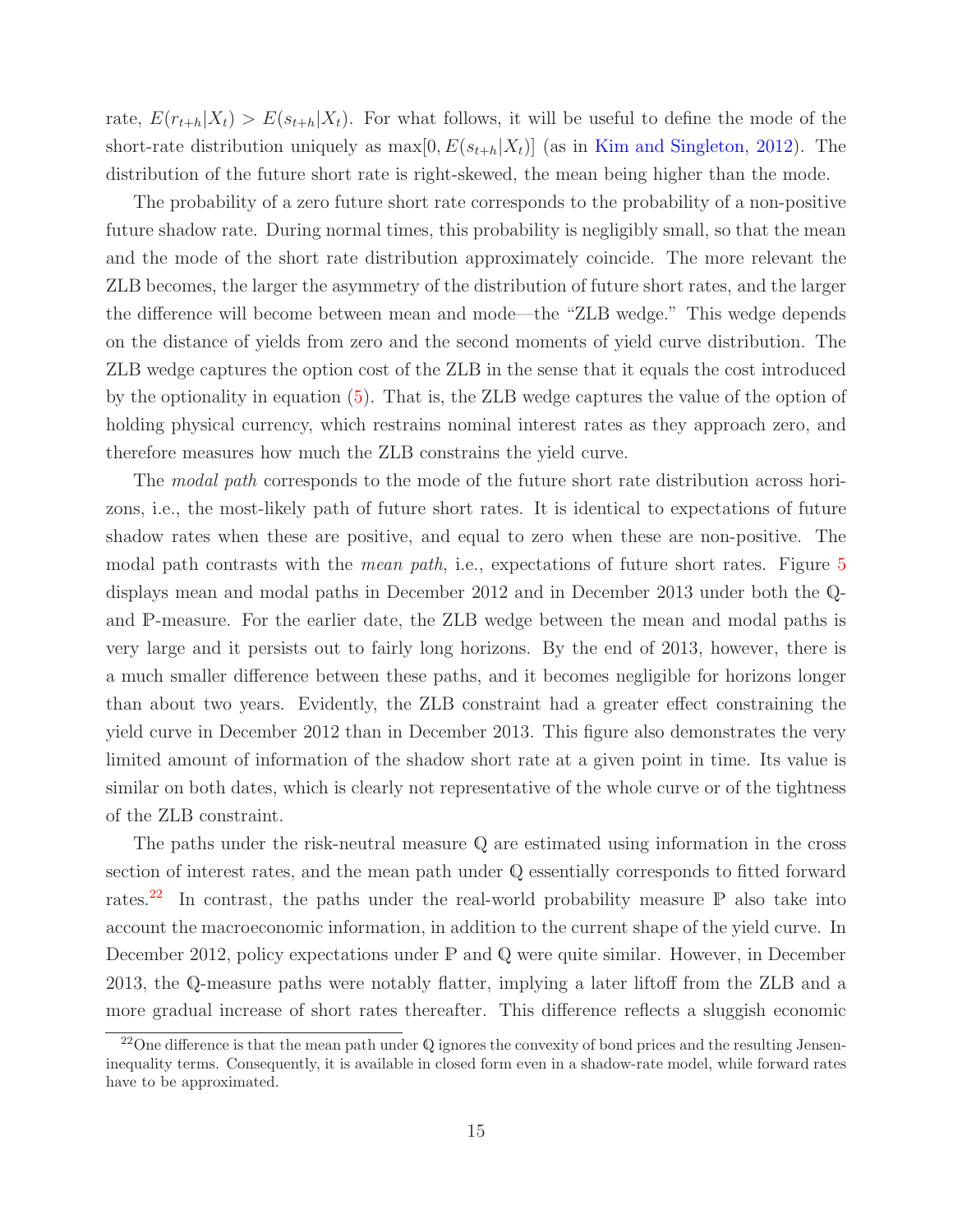recovery with low underlying inflation and persistent economic slack, which in the macro-finance model results in an expectation of a very gradual easing of monetary policy.<sup>[23](#page-17-1)</sup> To help understand the impact of the ZLB on the yield curve, Figure [6](#page-40-0) shows actual yields together with fitted and shadow yield curves in December of 2012 and 2013. The  $MZ(2)$  model provides a close fit to observed yields on both dates. However, on December 2012, shadow yields were very substantially below fitted yields, with a ZLB wedge of 3/4 to 1 percentage point, so the ZLB clearly was constraining yields. A year later, fitted and shadow yields were much closer and the effect of the ZLB was significantly attenuated.

The ZLB wedge between long-term fitted and shadow interest rate measures how tightly the ZLB constrains the entire term structure of interest rates, because it equals the cumulative difference between the mean and modal paths (under Q). Figure [7](#page-41-0) shows the evolution over time of the fitted and shadow ten-year yields (top panel) and the difference—the corresponding ten-year ZLB wedge (bottom panel). Over the period from 2009 to 2012, the difference between observed and shadow yields has increased substantially, indicating that the ZLB has increasingly constrained interest rates. This finding is consistent with [Swanson and Williams](#page-28-3) [\(2012](#page-28-3)), who measure the tightness of the ZLB using the sensitivity of different interest rates to macroeconomic news, and document that this sensitivity has decreased for most yields over this period. $24$  Conversely, over 2013 and 2014 the ZLB constraint evidently has become less restrictive, due to improving macroeconomic conditions and a resulting higher level of the ten-year yield.

## <span id="page-17-0"></span>5 Monetary policy expectations

We have shown that the ZLB had a substantial impact on the term structure of interest rates in the United States in recent years and that shadow-rate DTSMs can account for this important fact. This section examines how to appropriately characterize monetary policy near the ZLB. We compare alternative approaches and argue in favor of using the modal path for this purpose, which can lead to optimal liftoff forecasts and estimates of the subsequent pace

<span id="page-17-1"></span> $^{23}$ It is important to note, however, that estimates of real-world, P-measure expectations are necessarily imprecise. While the risk-neutral distribution is estimated very accurately, due to the large amount of crosssectional information in the yield curve [\(Cochrane and Piazzesi,](#page-25-8) [2008;](#page-25-8) [Kim and Orphanides](#page-27-11), [2012\)](#page-27-11), inference about the VAR parameters  $\mu$  and  $\phi$  and about the real-world distribution of future short rates is difficult [\(Bauer et al.](#page-25-9), [2012](#page-25-9); [Duffee and Stanton](#page-26-10), [2012](#page-26-10)). In other words, the policy paths under Q are pinned down quite precisely by the data, whereas the paths under  $\mathbb P$  are subject to a substantial amount of uncertainty.

<span id="page-17-2"></span><sup>&</sup>lt;sup>24</sup>Increases in the tightness of the ZLB often coincided with key Fed announcements of easier monetary policy, which pushed long-term interest rates closer to their lower bound, as evident also in the top panel of the figure. A notable example is the switch to more explicit forward guidance by the FOMC in fall 2011, which pushed out the expected duration of near-zero policy rates.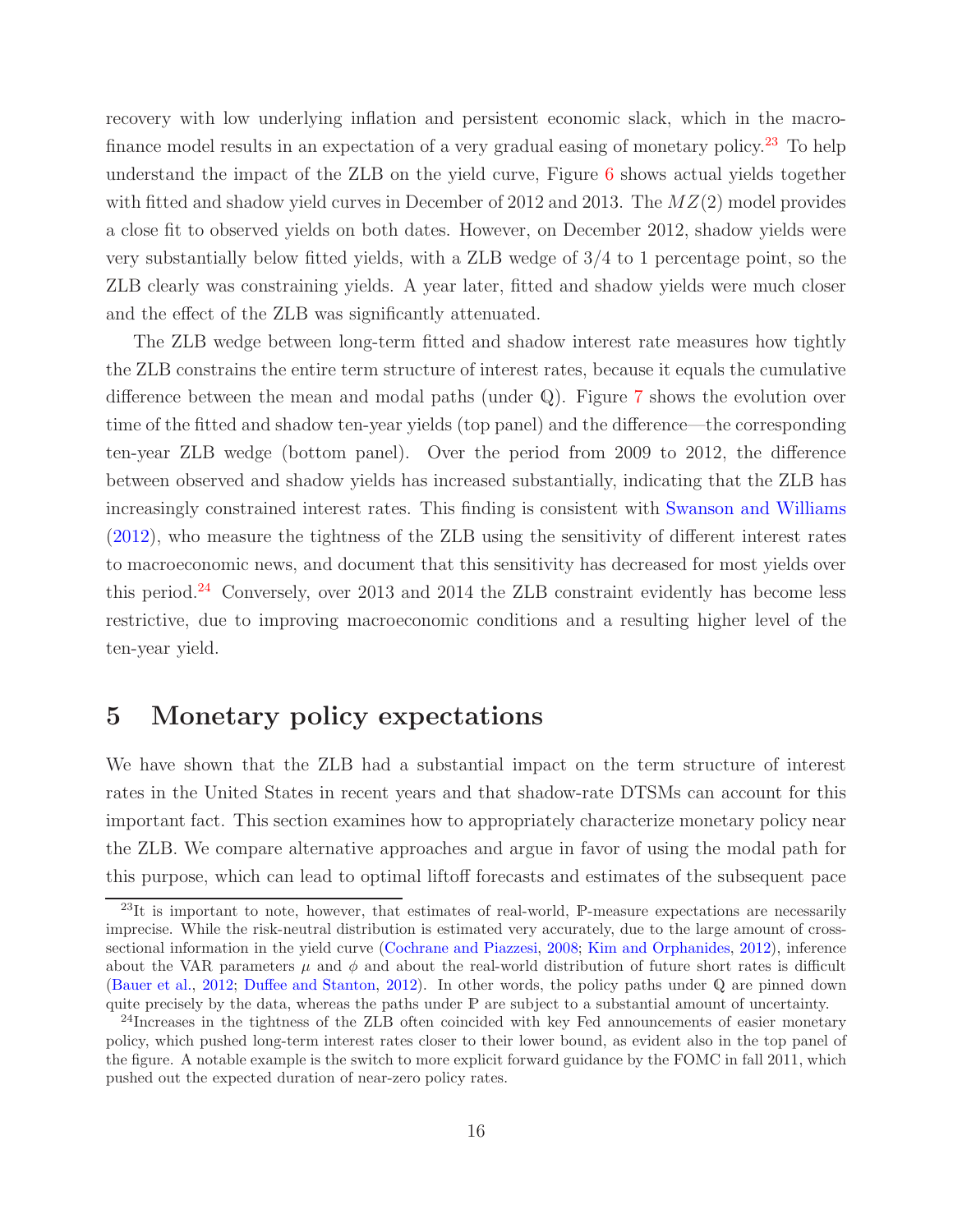<span id="page-18-0"></span>of policy tightening.

#### 5.1 Optimal liftoff forecasts based on the target distribution

A natural starting point for estimating monetary policy expectations at the ZLB is an examination of the distribution of future policy liftoff. In a shadow-rate model, policy liftoff corresponds to the initial time the shadow short rate rises above a given threshold. We set this threshold at 25 basis points, which is consistent with 0 to 25 basis points range the Federal Reserve has kept during the ZLB period. In the case of a univariate model, the distribution of the liftoff horizon can in some cases be derived analytically.<sup>[25](#page-18-1)</sup> In multi-factor shadow-rate models, the liftoff distribution has to be obtained using Monte Carlo simulation. Figure [8](#page-42-0) shows the smoothed Kernel density of the liftoff distribution on December 31, 2012, based on simulations from our preferred model  $MZ(2)$  under the risk-neutral distribution.<sup>[26](#page-18-2)</sup> The figure also reports the mean, median, mode, and interquartile range and alternative liftoff estimates based on the mean and modal paths that we will discuss below. The liftoff distribution is strongly skewed to the right—even very distant horizons for policy liftoff are not uncommon.

Accordingly, the most appropriate forecast of policy liftoff based on this distribution will depend heavily on the forecaster's loss function. For squared-error loss, the mean is the optimal forecast. Given the large weight the mean gives to outliers, the long-horizon right tail of the distribution leads to unappealingly distant liftoff forecasts. Hence the mean is not a useful summary of the central tendency of the liftoff distribution. Under absolute-error loss, the median as an optimal forecast. This choice appears much more reasonable in this context, given that outliers do not have an unduly large influence. The mode is the optimal forecast for the case of step loss (also called 0–1 loss). This loss function is unappealing for the problem at hand, since the magnitude of the error is not taken into account, and the skewness is effectively ignored.[27](#page-18-3) Hence, to estimate future policy liftoff, our focus will be on the median as the most natural choice for forecasting. We now discuss how the liftoff distribution relates to estimates of liftoff based on the mean and modal paths.

<span id="page-18-1"></span> $^{25}$ See [Linetsky](#page-27-12) [\(2004](#page-27-12)), who uses analytical results for hitting times of an Ornstein-Uhlenbeck process to calculate the distribution of the liftoff horizon in a shadow-rate Vasicek model. These results are also used in [Ueno et al.](#page-28-2) [\(2006](#page-28-2)) and [Ichiue and Ueno](#page-26-11) [\(2012\)](#page-26-11), who consider one-factor shadow-rate DTSMs.

<span id="page-18-2"></span><sup>&</sup>lt;sup>26</sup>Starting from the current term structure at t, we simulate 10,000 sample paths for the shadow rate using the risk-neutral dynamics of the risk factors in equation [\(2\)](#page-6-2). For each simulation, the date of liftoff is determined by the time that the shadow rate hits the threshold. Due to the erratic nature of the sample paths, we also require that the shadow rate stays above the threshold for 12 months before we designate a policy liftoff, which leads to better-behaved liftoff distribution.

<span id="page-18-3"></span><sup>&</sup>lt;sup>27</sup>[Ichiue and Ueno](#page-26-11) [\(2012\)](#page-26-11) have taken the mode of the liftoff distribution as their forecast of policy liftoff, without any reference to forecast optimality. They argue in favor of the mode over the mean based on what they view as better comparability with survey forecasts but not discuss the median.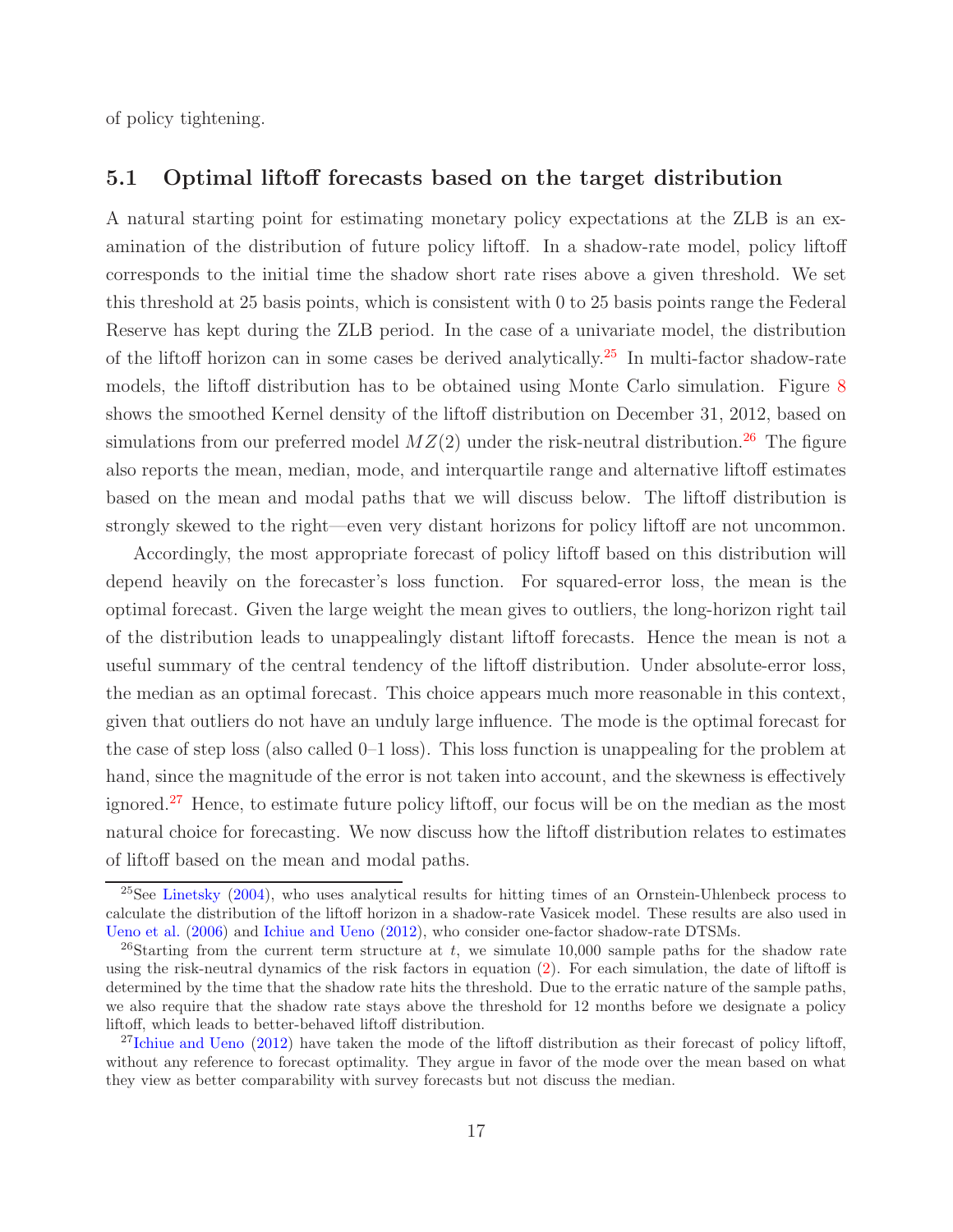#### 5.2 Mean path vs. modal path

It is a common practice to base estimates of liftoff on the mean path (under Q) obtained from forward rates or money market futures rates. The time until liftoff is given by the horizon when this path rises above a certain threshold (e.g., 25 basis points).<sup>[28](#page-19-0)</sup> At first glance, this approach may seem to be an attractive model-free approach. However, by using the mean path, it ignores the asymmetry of the distribution of the future short-term interest rate induced by the ZLB. Because of this asymmetry, the mean path does not reflect the most likely value of the policy rate at a future point in time, as noted in Section [4.2.](#page-15-0) Instead, we advocate using the modal path for calculating liftoff estimates, and some professional forecasters and market analysts estimate liftoff in exactly this way: They first construct their most likely path for the future policy rate and treat the first increase in this path above a 25 basis point threshold as an estimate of policy liftoff.<sup>[29](#page-19-1)</sup> Furthermore, liftoff estimates using the modal path essentially coincide with the median of the liftoff distribution, which again is the optimal forecast under absolute-error loss. For example, Figure [8](#page-42-0) shows that in December 2012, these two estimates were almost identical—with the median of the distribution at 33 months and the liftoff horizon based on the modal path at 34 months. The intuition for this concordance is the following: When the modal path crosses the liftoff threshold, the (Gaussian) shadow short rate is equally likely to be above or below the modal short-rate path, so there is an equal probability for liftoff to occur earlier or later (i.e., the modal threshold crossing is also the median of the liftoff distribution.<sup>[30](#page-19-2)</sup> Therefore, forecasting liftoff in a straightforward fashion using the modal path is justified based on a more complete analysis of the forecasting problem, which also introduces optimality under an absolute-error loss.

Figure [5](#page-39-0) also illustrates the liftoff estimates based on mean and modal paths. Horizontal lines at 25 basis points indicate the threshold for liftoff. As the modal path is always below

<span id="page-19-0"></span> $^{28}$ For example, [Ueno et al.](#page-28-2) [\(2006](#page-28-2)) take the horizon where Euroyen futures rates exceed a given threshold as an estimate of future policy liftoff by the Bank of Japan, and there are many similar examples in U.S. financial market commentary, including "Fed Likely to Push Back on Market Expectations of Rate Increase," from the June 13, 2013 issue of the Wall Street Journal.

<span id="page-19-1"></span><sup>&</sup>lt;sup>29</sup>The responses in the Primary Dealer Survey are consistent with the view that respondents base their liftoff estimate on the modal path. Other examples of analysis in line with this approach include "Reading the Tea Leaves of Rate Expectations," Goldman Sachs US Economic Analyst from 7/3/2013.

<span id="page-19-2"></span><sup>&</sup>lt;sup>30</sup>To be more precise, denote by  $h^*$  the horizon where the modal path crosses the threshold. It is equally likely for the shadow rate to be above or below the threshold at  $t + h^*$ . Since all paths that are above the threshold at this horizon have lifted off already, the probability mass for the event of liftoff between t and  $t+h^*$  will be at least 0.5. Since most paths that are below the threshold have not lifted off yet, the probability of liftoff after  $t + h^*$  will be below but close to 0.5. A small discrepancy between these probabilities and 0.5 arises because in some cases the shadow rate path might rise above the threshold and then fall again below it before  $t + h^*$ , but the chance of this happening will generally be small. Hence, the median of the liftoff distribution will always be close to  $h^*$ .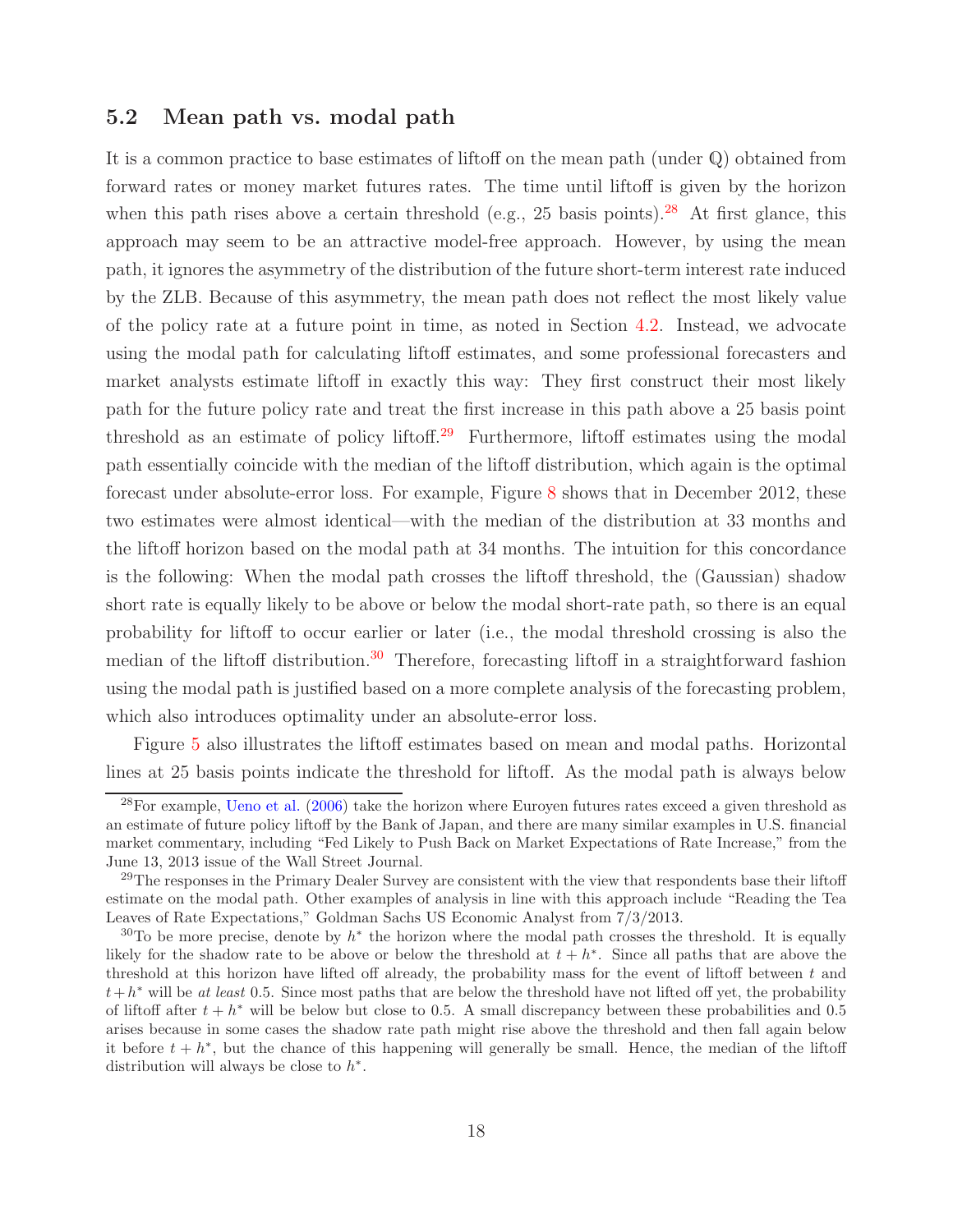the mean path, the liftoff implied by the modal path is always later than that implied by the mean path. In December 2012, the difference is particularly pronounced, due to the strong asymmetry of the future short rate distribution. For the paths under the Q-measure, the modal-path liftoff forecast at that point was 34 months, while the estimate based on the forward curve was 22 months.

#### 5.3 Comparing liftoff estimates over the recent ZLB period

We now discuss the time series of alternative estimates for policy liftoff during the ZLB period from January 2008 to December 2014. The top panel of Figure [9](#page-43-0) shows model-based estimates for liftoff based on the mean and modal paths, as well as the median and the interquartile range (IQR) of the forecast distribution for the liftoff horizon. While we focus on the estimates under the Q-measure, the same arguments apply to estimates under the P-measure. Again, over the whole sample, the median of the liftoff distribution is extremely close to the liftoff based on the modal path. Consequently, the modal-path-based estimate will be an optimal forecast for liftoff under a mean-absolute-error loss function. In contrast, the liftoff forecasts based on the mean path—corresponding to the common practice of estimating liftoff based on forward rates—imply liftoff that is much earlier, often by more than a year. Differences between liftoff estimates from the mean and modal path are particularly pronounced during 2011 and 2012, which was when the asymmetry due to the ZLB was strongest. Our interval forecasts for future liftoff—the IQR of the target distribution—illustrate the substantial uncertainty around the point forecasts for future policy liftoff. Late in 2011 and in 2012, when the liftoff forecasts imply especially long horizons, the uncertainty is particularly pronounced as longer horizons generally come with a larger degree of uncertainty.<sup>[31](#page-20-0)</sup>

We now put the shadow-rate model forecasts of the time until liftoff in perspective by comparing them to alternative estimates. The bottom panel of Figure [9](#page-43-0) shows liftoff forecasts based on the model-bases modal paths under P and Q and two alternative calculations of future liftoff dates by the private sector. The first is the median of modal forecasts for the time of policy liftoff from the Survey of Primary Dealers (SPD) of the Federal Reserve Bank of New York, which is publicly available going back to January  $2011<sup>32</sup>$  $2011<sup>32</sup>$  $2011<sup>32</sup>$  The second alternative

<span id="page-20-0"></span> $31$ The model does not have stochastic volatility; however, as noted by [Christensen and Rudebusch](#page-25-3) [\(2013](#page-25-3)) shadow-rate models can capture some of the time variation in second moments about future monetary policy at the ZLB.

<span id="page-20-1"></span> $32$ See [http://www.newyorkfed.org/markets/primarydealer\\_survey\\_questions.html](http://www.newyorkfed.org/markets/primarydealer_survey_questions.html) for the questions and answers for each survey. In the survey, the respondents are asked to provide the "estimate for [the] most likely quarter and year of [the] first target rate increase." We use the middle month of the quarter to translate these responses into monthly horizons.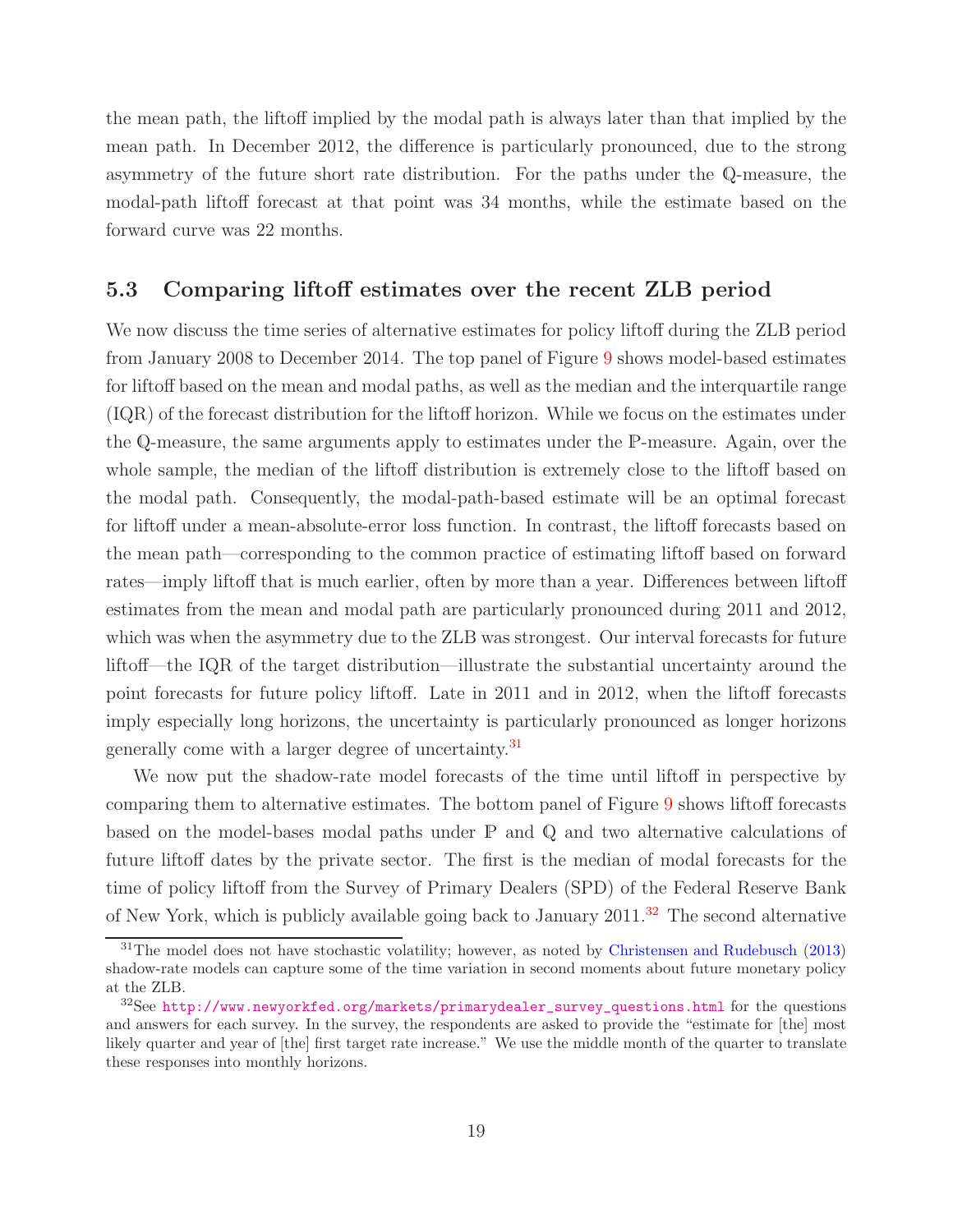source of liftoff estimates is from Macroeconomic Advisers (MA), based on their published "policy call" and on their modal projections of the future path of the federal funds rate, i.e., the most likely scenario for Fed policy in their view. The bottom panel of Figure [9](#page-43-0) also displays the horizons corresponding to the FOMC's calendar-based forward guidance the "mid-2013," "late-2014," and "mid-2015" language first used in September 2011, January 2012, and September 2012, respectively. The FOMC had indicated that it expected the period of near-zero policy rates to last at least as long as these horizons, so that reasonable liftoff estimates would have to be at least as large as the horizons corresponding to these calendar dates.

Liftoff forecasts based on the modal path under Q reflect the views about policy liftoff that were priced into the yield curve at each month in our sample. These estimates are generally close to those from the SPD and MA (with the exception of 2009, where the MA estimates imply substantially later liftoff). Both the outside estimates and the liftoff forecast based on the Q-modal path are also generally consistent with the FOMC's forward guidance. In particular, they responded to the introduction of calendar-based forward guidance by the FOMC on August 9, 2011, when the Committee noted in its statement that it expected a nearzero policy rate until at least mid-2013. This led to a substantial increase in the expected liftoff horizon (see also [Swanson and Williams,](#page-28-3) [2012](#page-28-3)).

Turning to the liftoff forecasts under the real-world measure P, we find that over the first half of the ZLB period, from 2009 to about mid-2012, these imply later liftoff than the estimates under  $Q$ . This is not surprising, since the former include the information in macroeconomic variables, whereas the latter are based solely on the information in the yield curve. The discrepancy between the two is due to the substantially depressed macroeconomic situation during the Great Recession and in the early years of the recovery. Our macro-finance model takes into account the elevated unemployment gap and low inflation during this period, which informs the P-measure forecasts for short rates and liftoff. The P-measure estimates of liftoff are also generally later than the outside estimates (the only exception being the MA forecasts in 2009), and later than the FOMC's forward guidance. It is noteworthy that the simple macro-finance shadow-rate model gave substantially longer and (with the benefit of hindsight) more reasonable estimates of liftoff during the early years of the ZLB period than most professional forecasters anticipated at the time.

Finally, we note the close connection between the tightness of the ZLB constraint and liftoff. The correlation between the ZLB wedge in the ten-year yield and the model-based liftoff horizon estimate (using the Q-measure modal path) is 0.99. Intuitively, variation in the length of the expected period of near-zero policy rates is the main reason for variation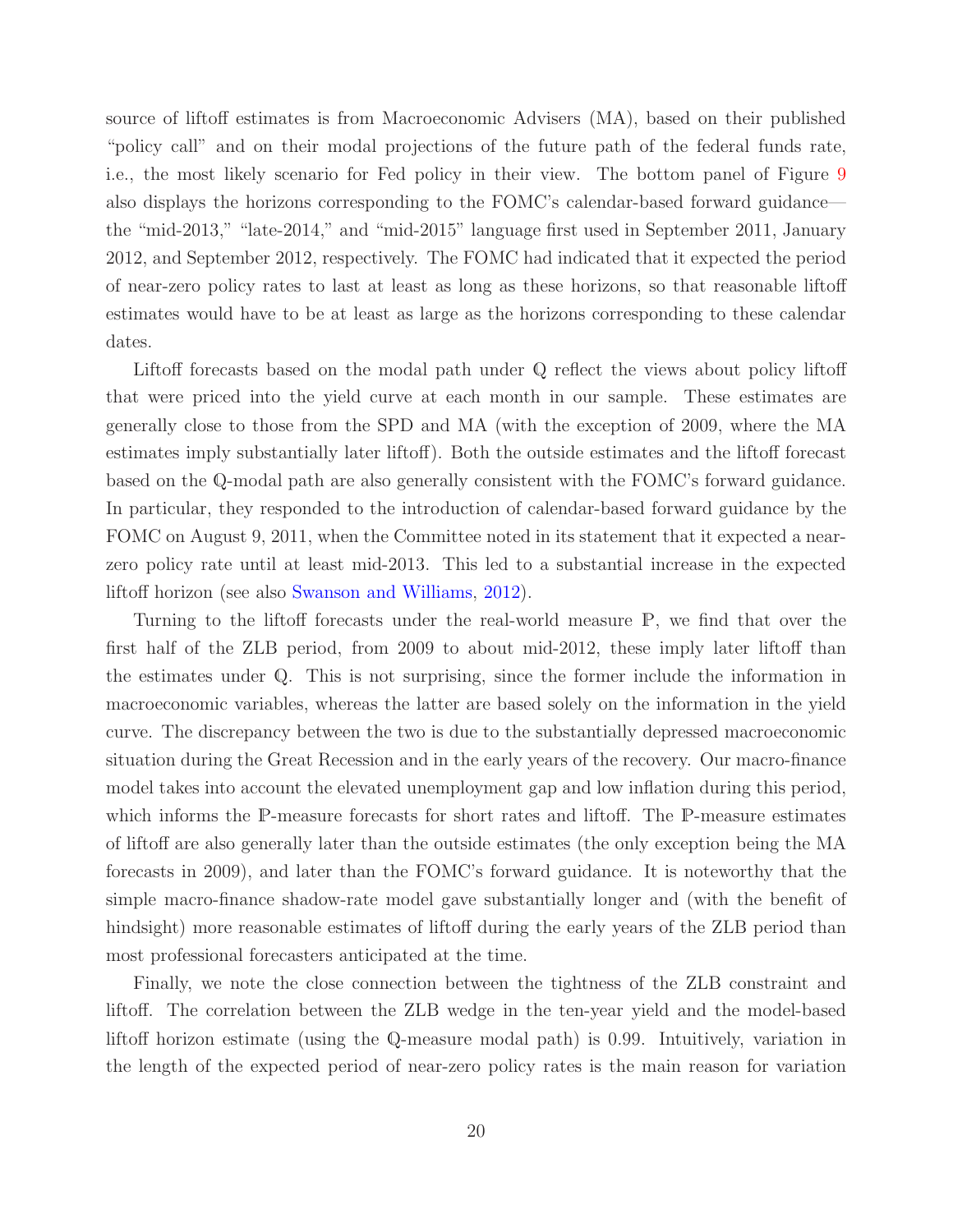in yields that are constrained by the ZLB. In contrast, the connection between the ZLB wedge and the shadow short rate is much weaker, with a correlation coefficient of -0.47. The shadow short rate contains a more limited amount of information, lacks robustness and is hard to interpret, while the expected liftoff horizon more accurately summarizes the evolution of the yield curve and the stance of monetary policy at the ZLB.<sup>[33](#page-22-0)</sup> For example, based on the liftoff estimates in Figure [9,](#page-43-0) the stance of policy became increasingly accommodative from 2009 to 2012. Federal Reserve forward guidance announcements—including the changes in the statement language about the appropriate path of the funds rate in 2008 and 2009, the explicit calendar-based forward guidance in 2011 and 2012, and the outcome-based forward guidance announcement in December 2012—typically had a noticeable impact and lengthened the estimated liftoff horizon. Accordingly, the expected liftoff horizon appears to be a fairly comprehensive univariate summary of the stance of monetary policy at the zero lower bound.

### 5.4 Pace of tightening

Another key dimension of monetary policy expectations at the ZLB is the expected pace of policy tightening after liftoff. For a given expected liftoff horizon, a faster expected pace implies higher interest rates, and vice versa. Hence, the anticipated pace of tightening is a crucial determinant of interest rates at medium and long maturities. To estimate the pace of tightening, a first issue is what metric to use. One possibility would be the time from liftoff until the policy rate reaches a certain higher threshold such as one or two percent. Instead, we use the cumulative anticipated increase in the policy rate over the two years after liftoff—a statistic that can easily be compared to previous monetary policy normalizations. A second issue is how to use shadow-rate models to estimate the anticipated increase in the policy rate after liftoff. We use the modal path for this purpose because again the modal path correctly accounts for the asymmetry of the short-rate distribution near zero. The mean path, in contrast, is always flatter than the modal path and would imply a slower pace of tightening.

Hence, we measure the expected pace of policy tightening as the increase in the modal path over the two-year horizon after first crossing the 25 basis point liftoff threshold. Figure [10](#page-44-0) shows this measure for the modal path under both the Q and P measures. The first thing to note is that the pace under Q has been very volatile, varying considerably from below 1.5 to over 3 percentage points. This is due to the fact that this measure mostly

<span id="page-22-0"></span><sup>&</sup>lt;sup>33</sup>We also note that in contrast to estimated shadow short rates, our modal paths, forecasts for liftoff, and expected pace of tightening estimated from model  $MZ(2)$  are very robust to different choices of the numerical lower bound,  $r_{min}$ —pairwise correlations are close to one and the estimates are generally very similar (results omitted). This is a very desirable feature, since it is hard to pin down  $r_{min}$  with data on short-term interest rates (see discussion in Section [4.1\)](#page-14-2).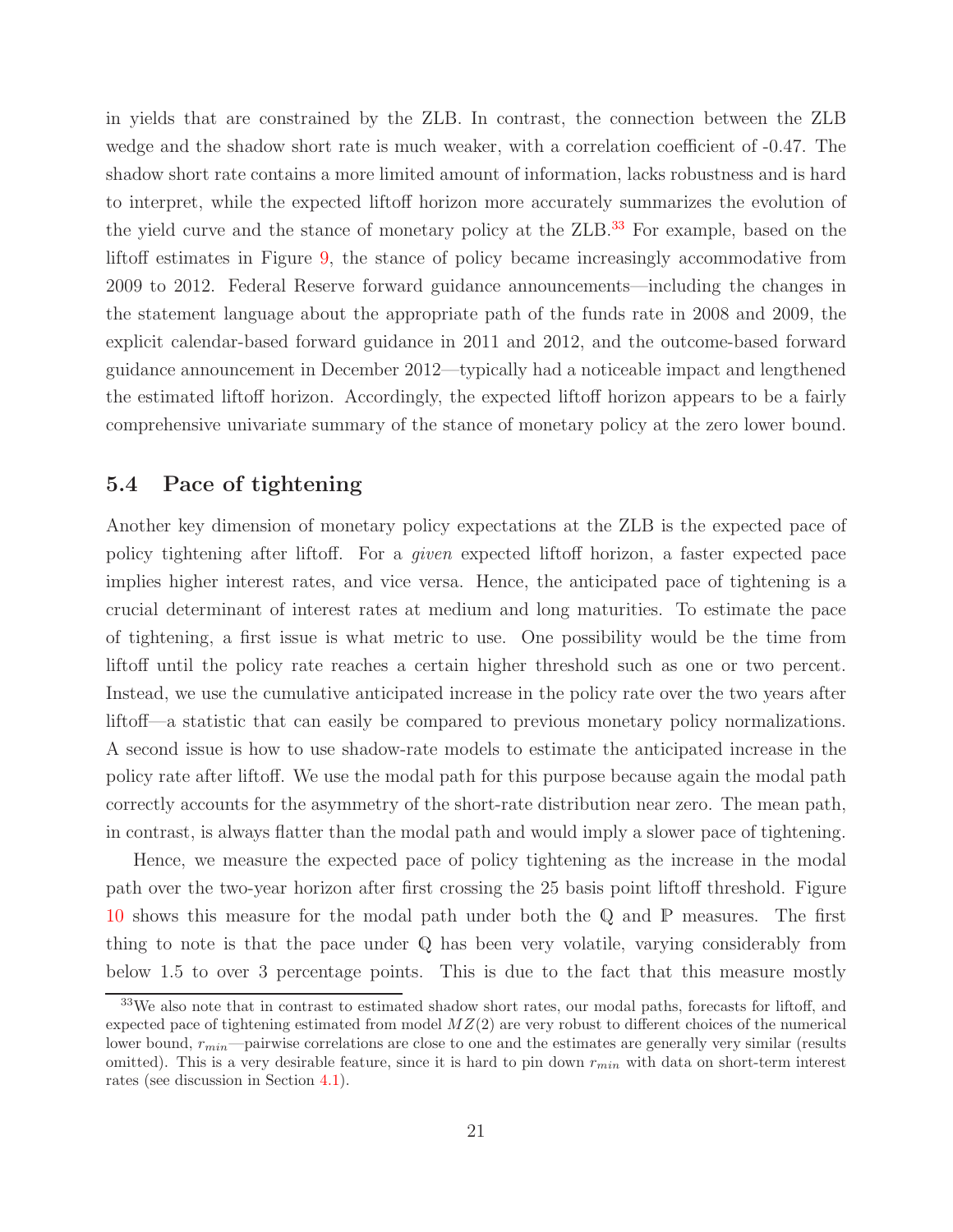reflects information in the cross section of interest rates, and any shift in the steepness of the yield curve translates into changes in the estimated pace. In contrast, the pace under P is much more stable, which reflects steadier model-based forecasts of future interest rates including macroeconomic variables. This measure, which is our preferred measure of the pace of tightening, declines over 2013 and 2014, and at the end of our sample, in December 2014, indicates an anticipated increase in the policy path of slightly below 1.5 percentage points over two years.

Figure [10](#page-44-0) also shows the anticipated pace of policy tightening that is implied by the SPD modal policy paths. Both our model-based estimates imply a slower pace than is apparently expected by the survey respondents. While our model-based estimates imply an increase of about a 1.5 to 2 percentage points in the policy rate over the two years after liftoff, the Primary Dealers have generally anticipated fairly steadily an increase in the range of 2 to 2.5 percentage points. It is noteworthy that our preferred model-based estimates have generally implied both a later liftoff and a slower pace of tightening than outside estimates.

How do these estimates compare to historical episodes of policy tightening? During the tightening cycle from February 1994 to February 1995, the Fed increased the policy rate from 3 to 6 percentage points, which corresponds to a pace of 6 percentage points over two years. From June 1999 to May 2000 the increase was from 4.75 to 6.5 percent, at a pace of about 3.5 percentage points, and from June 2004 to June 2006 the policy rate was raised from 1 percent to 5.25 percent, an increase at a pace of 4.25 percentage points. Clearly, in all three previous policy tightening cycles, the pace of tightening was substantially faster than it is expected for the period after liftoff from the ZLB. This discrepancy may be explained by the unusual situation of the U.S. economy at the ZLB. Some Fed policymakers also expected a slow pace of policy tightening after liftoff (see, for example [Dudley,](#page-26-12) [2014\)](#page-26-12). In a speech in March 2015, Fed Chair Yellen (see [Yellen](#page-28-4), [2015\)](#page-28-4) indicated that the pace of tightening in past monetary policy cycles may be a "highly misleading guide" to the course of monetary policy in 2015 and beyond because of perceived macroeconomic uncertainties, headwinds to the domestic and global economic outlook, and a possibly slower rate of long-run growth.

## <span id="page-23-0"></span>6 Conclusion

Using U.S. data, we estimate Gaussian affine and shadow-rate DTSMs with a variety of risk factors and elucidate some important issues about U.S. monetary policy at the zero bound. We estimate mean and modal paths for future short rates, taking into account the asymmetric probability distribution of future short rates at a range of projection horizons, and assess the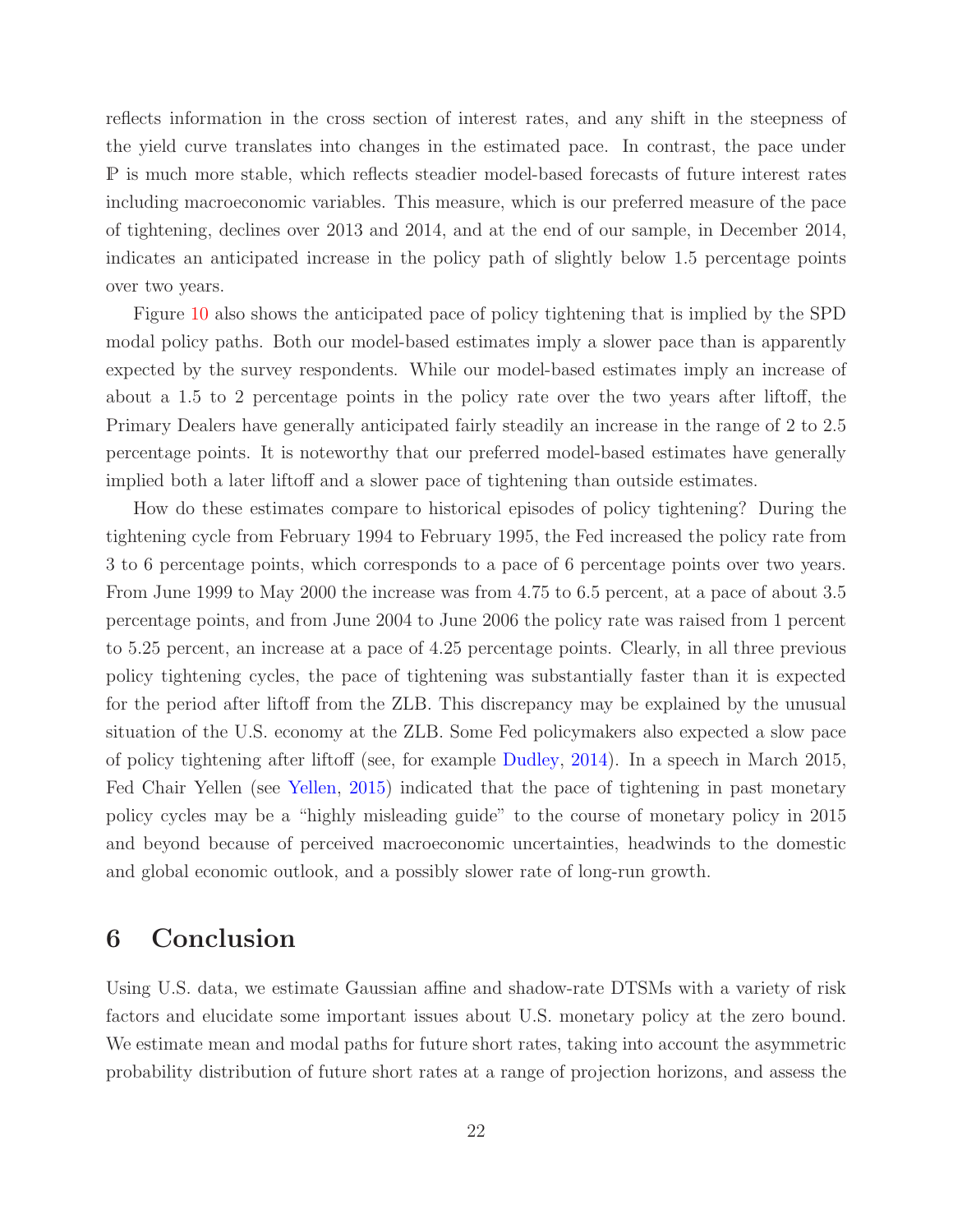associated dates for monetary policy liftoff from the ZLB. We argue that forecasts of policy liftoff using the term structure should be based on the modal path of future short rates, which is a near-optimal forecast and performs well empirically. We find that the increasing modelimplied expectations of liftoff from 2009 to 2012 are very closely matched by private-sector and survey forecasts. Furthermore, the expected duration of the ZLB period can provide a useful measure of the stance of monetary policy and the tightness of the ZLB. Finally, we document the benefits of including macroeconomic information in shadow-rate models, which improves inference at the ZLB about future monetary policy.

An admitted shortcoming of our ZLB term structure model is the assumption of stationarity across pre-ZLB and ZLB periods. This assumption is made by all ZLB models that we are aware of. Given the unique character of a situation with near-zero policy rates, one could certainly imagine that the interaction and evolution of yields is fundamentally different than during normal times, in particular when macroeconomic variables are included in the model. This issue could potentially be addressed in future research by incorporating regime-switching processes or time-varying parameters into shadow-rate DTSMs.

Our work can be extended in several promising directions. A natural application of our framework would be the recent period of near-zero interest rates in euro countries and the United Kingdom, as well as the long period of low interest rates in Japan over the past 20 years. Regarding our modeling framework, one could evaluate and impose restrictions on the risk pricing, which would tighten the link between the cross-sectional and time series dynamics of the risk factors [\(Joslin et al.](#page-27-7), [2014](#page-27-7); [Bauer](#page-25-10), [2015\)](#page-25-10). Such restrictions would improve model parsimony, alleviate some of the statistical issues related to the highly persistent nature of interest rates, and lead to more precise inference about short-rate expectations and policy liftoff under the real-world P-measure. Alternative techniques for pinning down Pmeasure expectations more accurately that could be incorporated in our framework include bias correction [\(Bauer et al.](#page-25-9), [2012\)](#page-25-9) and the inclusion of survey-based interest rate forecasts [\(Kim and Orphanides](#page-27-11), [2012](#page-27-11)). Finally, the use of a Bayesian inference framework for DTSM estimation, as in [Bauer](#page-25-10) [\(2015](#page-25-10)), holds promise for shadow-rate models. In particular, Bayesian methods would allow for an accurate description of the uncertainty around current and future shadow rates and liftoff estimates that results from forecast errors, parameter uncertainty, and even model uncertainty.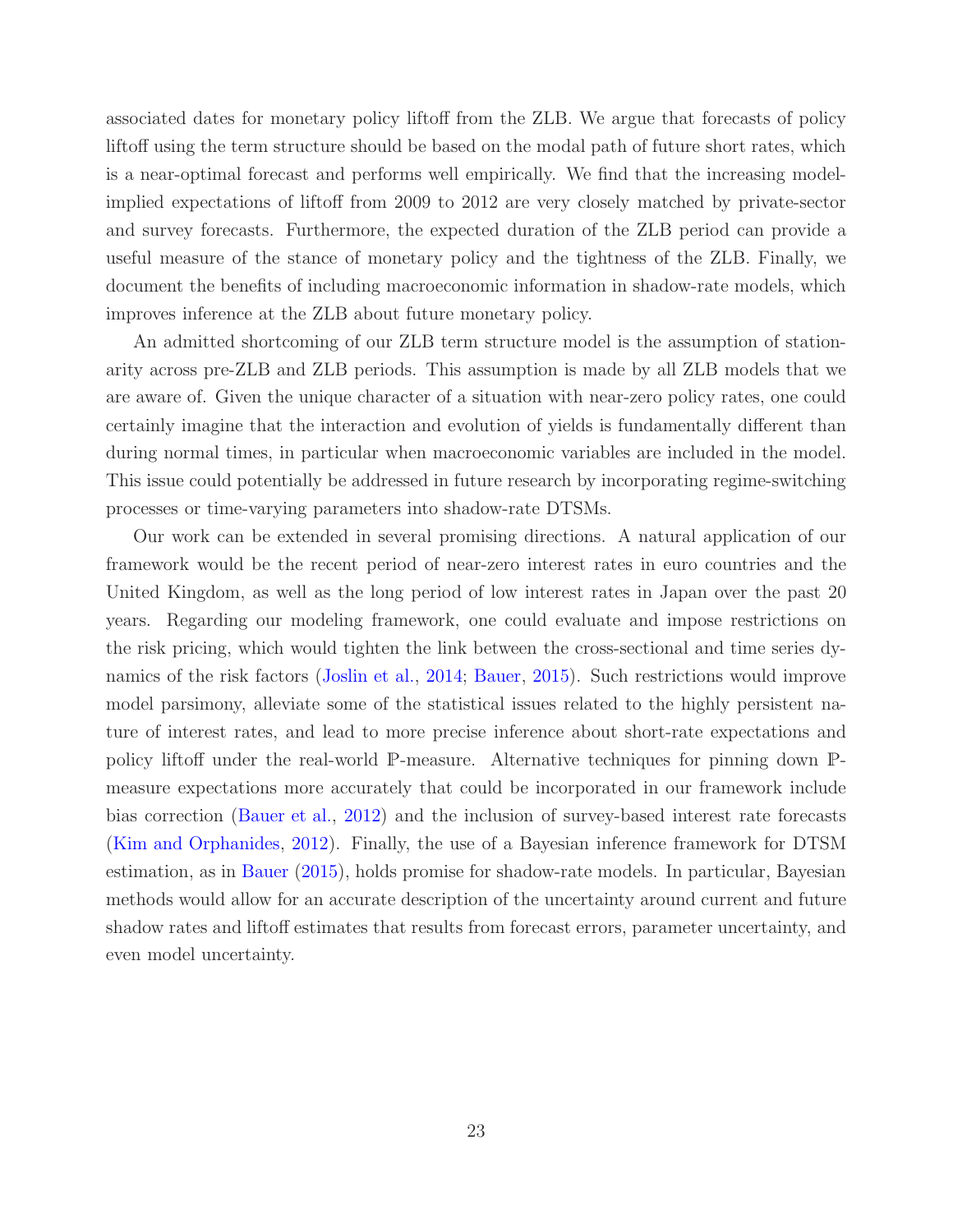## References

- <span id="page-25-10"></span>Bauer, Michael D., "Restrictions on Risk Prices in Dynamic Term Structure Models," Working Paper 2011-03, Federal Reserve Bank of San Francisco February 2015.
- <span id="page-25-5"></span>and Glenn D. Rudebusch, "Resolving the Spanning Puzzle in Macro-Finance Term Structure Models," Working Paper 2015-01, Federal Reserve Bank of San Francisco January 2015.
- <span id="page-25-7"></span>and James D. Hamilton, "Robust Bond Risk Premia," Technical Report, unpublished manuscript 2015.
- <span id="page-25-9"></span>, Glenn D. Rudebusch, and Jing Cynthia Wu, "Correcting Estimation Bias in Dynamic Term Structure Models," Journal of Business and Economic Statistics, July 2012, 30 (3), 454–467.
- <span id="page-25-0"></span>Black, Fischer, "Interest Rates as Options," Journal of Finance, December 1995, 50 (5), 1371–1376.
- <span id="page-25-1"></span>Bomfim, Antulio N., "'Interest Rates as Options:' Assessing the markets' view of the liquidity trap," Finance and Economics Discussion Series 2003-45, Federal Reserve Board of Governors 2003.
- <span id="page-25-2"></span>Bullard, James, "Shadow Interest Rates and the Stance of U.S. Monetary Policy," speech at the Annual Corporate Finance Conference, Olin Business School, Washington University in St. Louis, November 8, 2012.
- <span id="page-25-3"></span>Christensen, Jens H. E. and Glenn D. Rudebusch, "Modeling Yields at the Zero Lower Bound: Are Shadow Rates the Solution?," working paper 2013-39, Federal Reserve Bank of San Francisco 2013.
- <span id="page-25-4"></span> $\Box$  and  $\Box$ , "Estimating Shadow-Rate Term Structure Models with Near-Zero Yields," *Journal* of Financial Econometrics, Spring 2015, 13 (2), 226–259.
- <span id="page-25-8"></span>Cochrane, John H. and Monika Piazzesi, "Decomposing the Yield Curve," unpublished manuscript, Chicago Booth School of Business 2008.
- <span id="page-25-6"></span>Diebold, Francis X and Robert S Mariano, "Comparing predictive accuracy," Journal of Business  $\mathcal C$  economic statistics, 2002, 20 (1), 134–144.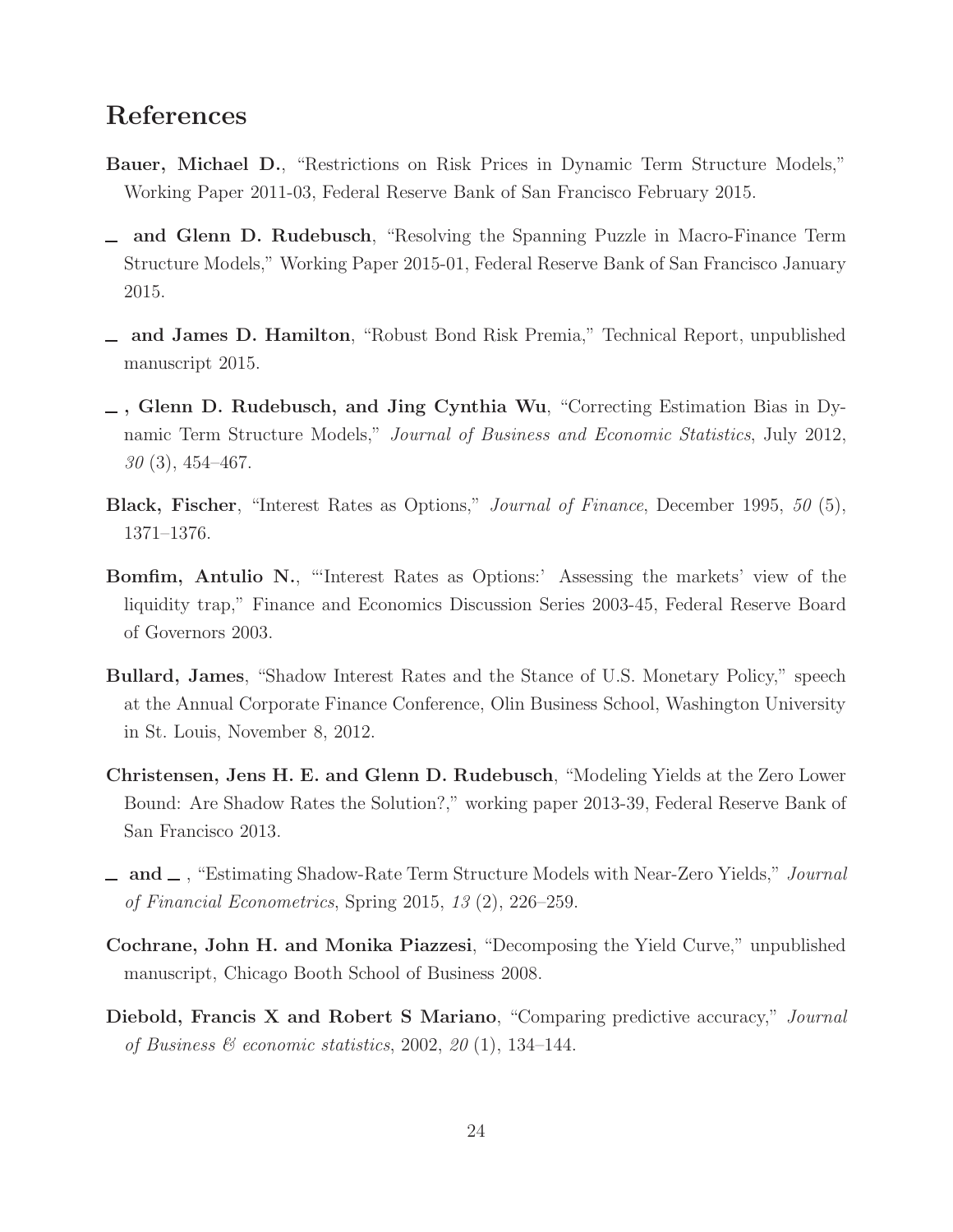- <span id="page-26-12"></span>Dudley, William C., "The Economic Outlook and Implications for Monetary Policy," Speech at the New York Association for Business Economics May 20 2014.
- <span id="page-26-3"></span>Duffee, Gregory R., "Term Premia and Interest Rate Forecasts in Affine Models," Journal of Finance, February 2002, 57 (1), 405–443.
- <span id="page-26-8"></span> $\Box$ , "Forecasting Interest Rates," in Graham Elliott and Allan Timmermann, eds., *Handbook* of Economic Forecasting, Vol. 2, Part A, Elsevier, 2013, pp. 385–426.
- <span id="page-26-10"></span>**4.** and Richard H. Stanton, "Estimation of Dynamic Term Structure Models," *Quarterly* Journal of Finance, 2012, 2 (2).
- <span id="page-26-9"></span>Gagnon, Joseph E. and Brian Sack, "Monetary Policy with Abundant Liquidity: A New Operating Framework for the Federal Reserve," Policy Brief, Peterson Institute for International Economics 2014.
- <span id="page-26-0"></span>Gorovoi, Viatcheslav and Vadim Linetsky, "Black's Model of Interest Rates as Options, Eigenfunction Expansions, and Japanese Interest Rates," Mathematical Finance, January 2004, 14 (1), 49–78.
- <span id="page-26-13"></span>Greene, William H, *Econometric Analysis*, 7th edition ed., Prentice Hall, 2003.
- <span id="page-26-7"></span>Gürkaynak, Refet S., Brian Sack, and Jonathan H. Wright, "The U.S. Treasury yield curve: 1961 to the present," Journal of Monetary Economics, 2007, 54 (8), 2291–2304.
- <span id="page-26-1"></span>Ichiue, Hibiki and Yoichi Ueno, "Equilibrium Interest Rates and the Yield Curve in a Low Interest Rate Environment," Working Paper 2007-E-18, Bank of Japan 2007.
- <span id="page-26-11"></span> $\Box$  and  $\Box$ , "Monetary Policy and the Yield Curve at Zero Interest," unpublished manuscript 2012.
- <span id="page-26-2"></span> $\Box$  and  $\Box$ , "Estimating Term Premia at the Zero Bound: An Analysis of Japanese, US, and UK Yields," Working Paper 2013-E-8, Bank of Japan 2013.
- <span id="page-26-6"></span>Joslin, Scott, Anh Le, and Kenneth J. Singleton, "Gaussian Macro-Finance Term Structure Models with Lags," Journal of Financial Econometrics, 2013, 11 (4), 581–609.
- <span id="page-26-5"></span> $\,\underline{\hspace{0.1cm}}$ , , and  $\,\underline{\hspace{0.1cm}}$ , "Why Gaussian Macro-Finance Term Structure Models Are (Nearly) Unconstrained Factor-VARs," Journal of Financial Economics, September 2013, 109, 604–622.
- <span id="page-26-4"></span>, Kenneth J. Singleton, and Haoxiang Zhu, "A New Perspective on Gaussian Dynamic Term Structure Models," Review of Financial Studies, March 2011, 24 (3), 926–970.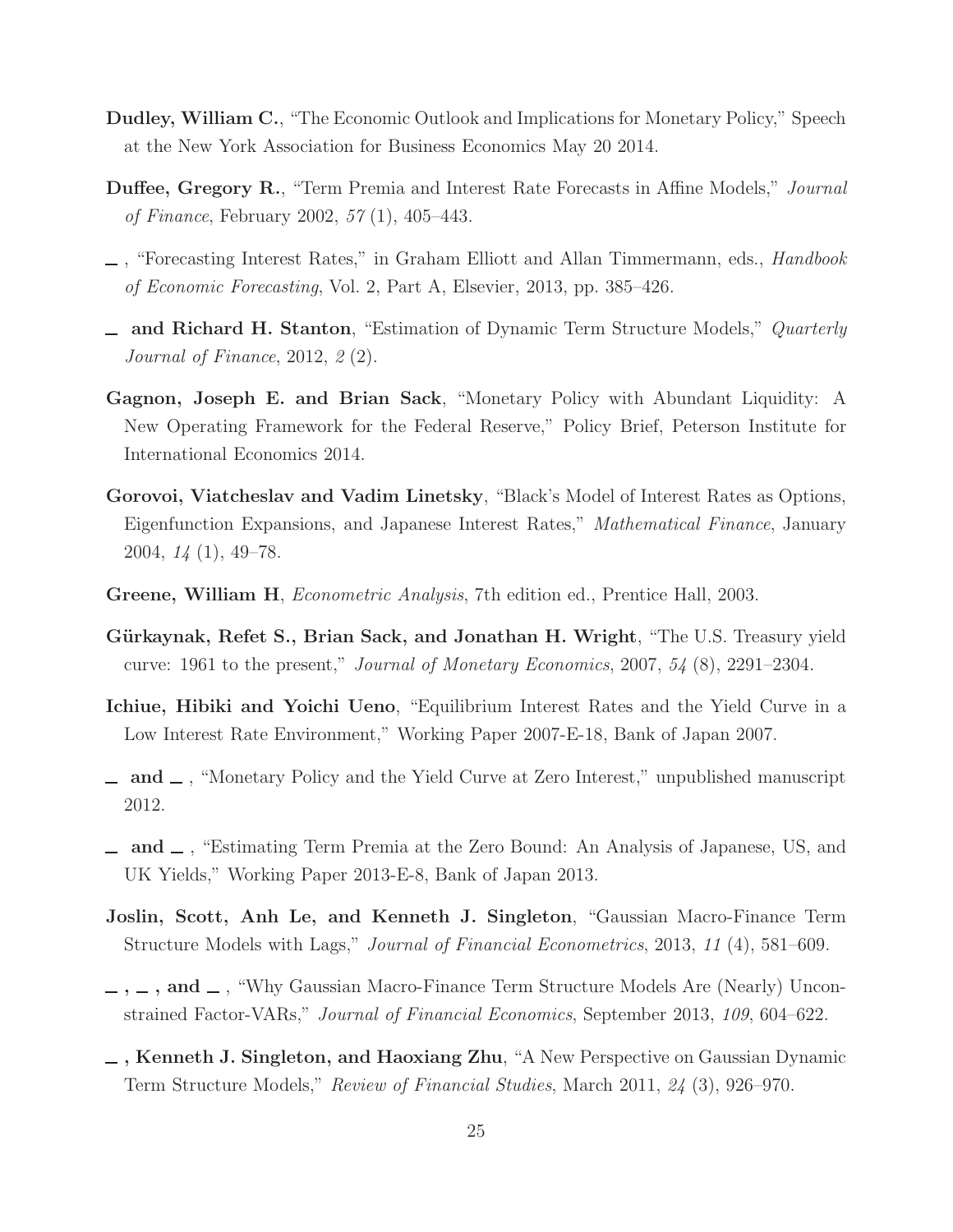- <span id="page-27-7"></span>, Marcel Priebsch, and Kenneth J. Singleton, "Risk Premiums in Dynamic Term Structure Models with Unspanned Macro Risks," *Journal of Finance*, June 2014, 69 (3), 1197–1233.
- <span id="page-27-11"></span>Kim, Don H. and Athanasios Orphanides, "Term Structure Estimation with Survey Data on Interest Rate Forecasts," Journal of Financial and Quantitative Analysis, February 2012,  $47(1), 241-272.$
- <span id="page-27-2"></span>and Kenneth J. Singleton, "Term Structure Models and the Zero Bound: An Empirical Investifation of Japanese Yields," Journal of Econometrics, September 2012, 170 (1), 32–49.
- <span id="page-27-4"></span>and Marcel A. Priebsch, "Estimation of Multi-Factor Shadow-Rate Term Structure Models," Unpublished manuscript, Federal Reserve Board 2013.
- <span id="page-27-1"></span>Krippner, Leo, "Measuring the stance of monetary policy in zero lower bound environments," Economics Letters, January 2013, 118 (1), 135–138.
- <span id="page-27-5"></span>, "A Tractable Framework for Zero-Lower-Bound Gaussian Term Structure Models," CAMA Working Paper 49/2013, Reserve Bank of New Zealand 2014.
- <span id="page-27-3"></span>, Term Structure Modeling at the Zero Lower Bound: A Practitioner's Guide, Palgrave-Macmillan, 2015.
- <span id="page-27-12"></span>Linetsky, Vadim, "Computing hitting time densities for CIR and OU diffusions: Applications to mean-reverting models," Journal of Computational Finance, 2004, 7, 1–22.
- <span id="page-27-10"></span>Lombardi, Marco Jacopo and Feng Zhu, "A shadow policy rate to calibrate US monetary policy at the zero lower bound," Technical Report, Bank for International Settlements 2014.
- <span id="page-27-0"></span>Piazzesi, Monika, "Affine Term Structure Models," in Yacine Ait-Sahalia and Lars Hansen, eds., Handbook of Financial Econometrics, Vol. 1, Elsevier, 2010, chapter 12.
- <span id="page-27-6"></span>Priebsch, Marcel A., "Computing Arbitrage-Free Yields in Multi-Factor Gaussian Shadow-Rate Term Structure Models," Finance and Economics Discussion Series, Federal Reserve Board 2013.
- <span id="page-27-8"></span>Rudebusch, Glenn D., "Monetary Policy Inertia: Fact or Fiction?," International Journal of Central Banking, December 2006, 2 (4), 85–135.
- <span id="page-27-9"></span>, "The Fed's Monetary Policy Response to the Current Crisis," FRBSF Economic Letter, May 2009.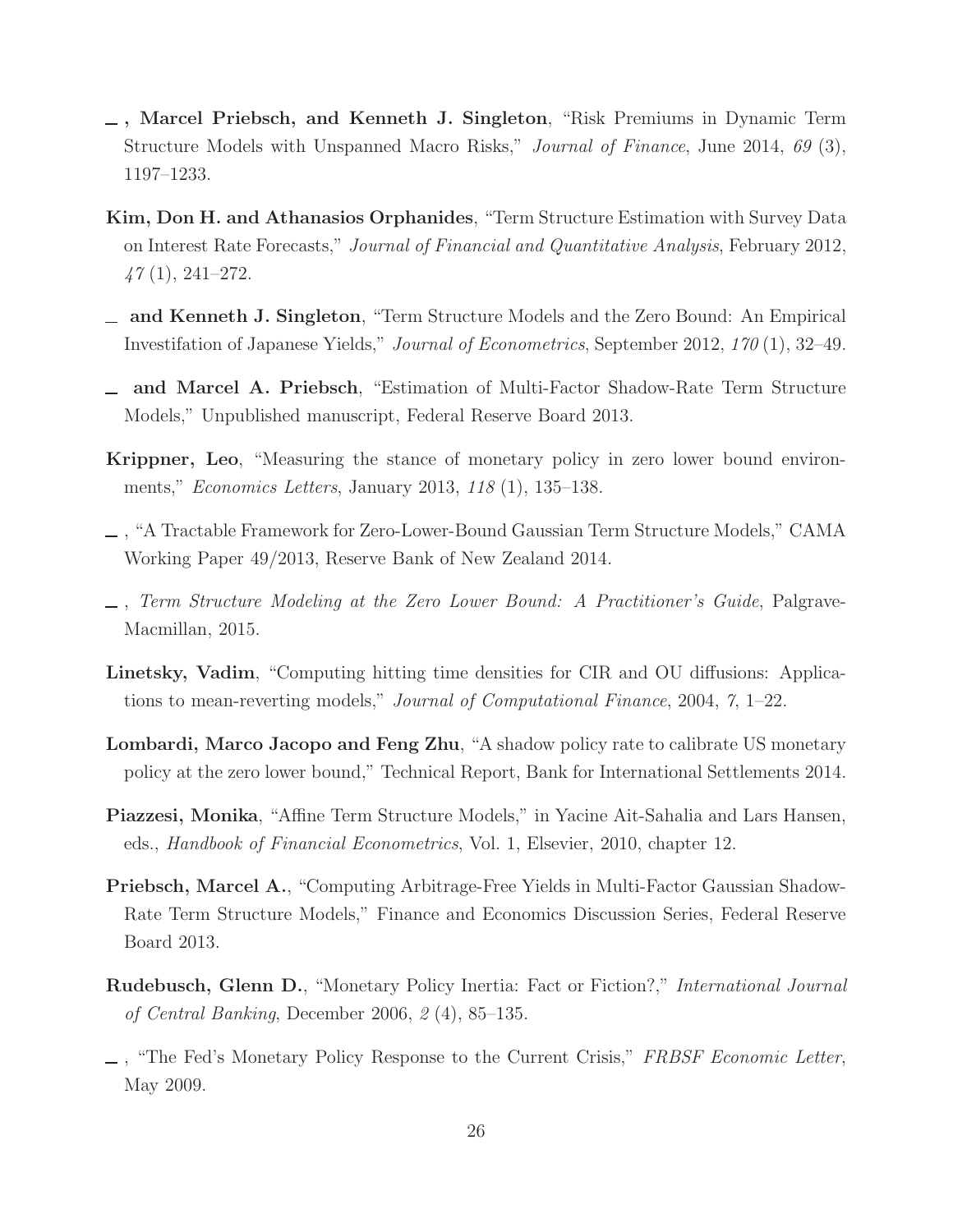- <span id="page-28-0"></span>, "Macro-Finance Models of Interest Rates and the Economy," The Manchester School, September 2010, 78 (s1), 25–52.
- <span id="page-28-3"></span>Swanson, Eric T. and John C. Williams, "Measuring the Effect of the Zero Lower Bound On Medium- and Longer-Term Interest Rates," Working Paper 2012-02, Federal Reserve Bank of San Francisco 2012.
- <span id="page-28-2"></span>Ueno, Yoichi, Naohiko Baba, and Yuji Sakurai, "The Use of the Black Model of Interest Rates as Options for Monitoring the JGB Market Expectations," Working Paper 2006-E-15, Bank of Japan 2006.
- <span id="page-28-1"></span>Wu, Jing Cynthia and Fan Dora Xia, "Measuring the Macroeconomic Impact of Monetary Policy at the Zero Lower Bound," Working Paper, National Bureau of Economic Research 2014.
- <span id="page-28-4"></span>Yellen, Janet L., "Normalizing Monetary Policy: Prospects and Perspectives," Speech at the conference "The New Normal for Monetary Policy" at the Federal Reserve Bank of San Francisco March 27 2015.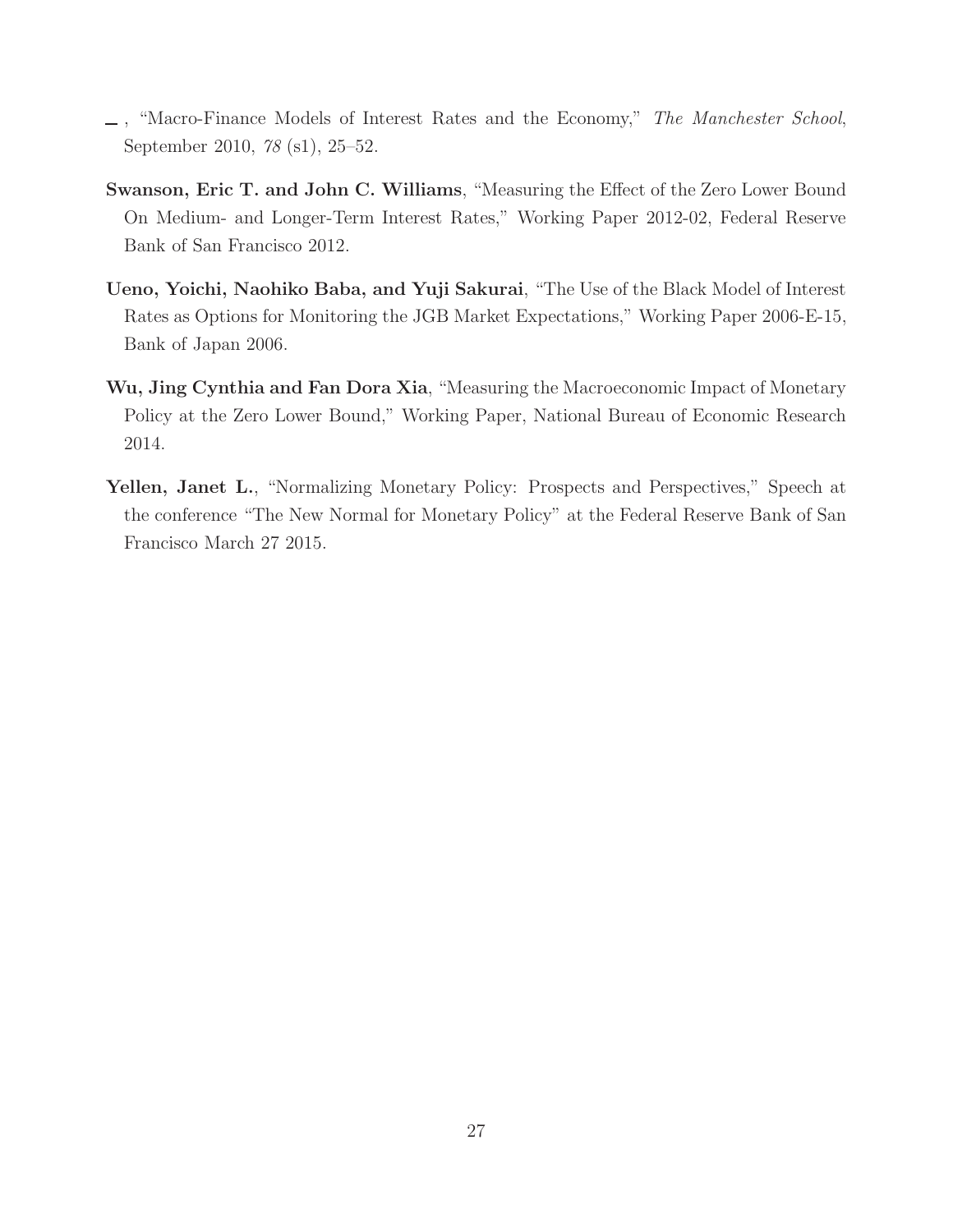## <span id="page-29-0"></span>A Affine bond pricing

Under the assumptions of Section [2.1,](#page-5-2) bond prices are exponentially affine functions of the pricing factors:

$$
P_t^m = e^{\mathcal{A}_m + \mathcal{B}_m X_t},
$$

and the loadings  $A_m = A_m(\mu^{\mathbb{Q}}, \phi^{\mathbb{Q}}, \delta_0, \delta_1, \Sigma)$  and  $\mathcal{B}_m = \mathcal{B}_m(\phi^{\mathbb{Q}}, \delta_1)$  follow the recursions

$$
\mathcal{A}_{m+1} = \mathcal{A}_m + (\mu^{\mathbb{Q}})' \mathcal{B}_m + \frac{1}{2} \mathcal{B}'_m \Sigma \Sigma' \mathcal{B}_m - \delta_0
$$
  

$$
\mathcal{B}_{m+1} = (\phi^{\mathbb{Q}})' \mathcal{B}_m - \delta_1
$$

with starting values  $A_0 = 0$  and  $B_0 = 0$ . Model-implied yields are determined by  $y_t^m =$  $-m^{-1}\log(P_t^m) = A_m + B_m X_t$ , with  $A_m = -m^{-1}A_m$  and  $B_m = -m^{-1}\mathcal{B}_m$ . Risk-neutral yields, the yields that would prevail if investors were risk-neutral, can be calculated using

$$
\tilde{y}_t^m = \tilde{A}_m + \tilde{B}_m X_t, \quad \tilde{A}_m = -m^{-1} \mathcal{A}_m(\mu, \phi, \delta_0, \delta_1, \Sigma), \quad \tilde{B}_m = -m^{-1} \mathcal{B}_m(\phi, \delta_1).
$$

Risk-neutral yields reflect policy expectations over the life of the bond,  $m^{-1} \sum_{h=0}^{m-1} E_t r_{t+h}$ , plus a convexity term. The yield term premium is defined as the difference between actual and risk-neutral yields,  $ytp_t^m = y_t^m - \tilde{y}_t^m$ .

## <span id="page-29-1"></span>B Moments of an affine short rate

Here we provide expressions for the moments of an affine Gaussian short rate. These results hold for the short rate in an affine Gaussian DTSM as well as for the shadow short rate in a Gaussian shadow-rate model. To avoid confusion with the short rate in the shadow-rate model, we use  $s_t$  to denote the affine short rate, with  $s_t = \delta_0 + \delta_1 X_t$ , and the dynamics of  $X_t$  under Q and P given in equations [\(2\)](#page-6-2) and [\(3\)](#page-6-3), respectively. To save on superscripts, we give all moments in Appendix  $B$  and  $C$  under the  $P$ -measure. Exactly analogous expressions, with  $\mu$  and  $\phi$  replaced by  $\mu^{\mathbb{Q}}$  and  $\phi^{\mathbb{Q}}$ , give the moments under the Q-measure, which will be needed for bond pricing in Appendix [D.](#page-31-0)

The conditional mean is

$$
\mu_{t \to t+h} := E_t(s_{t+h}) = \delta_0 + \delta'_1 E_t(X_{t+h}) = \delta_0 + \delta'_1 \left[ (1 - \phi^h) E(X_t) + \phi^h X_t \right]
$$

and the conditional variance is

$$
\sigma_h^2 := Var_t(s_{t+h}) = \delta_1' Var_t(X_{t+h})\delta_1 = \delta_1' \left[ \sum_{i=0}^{h-1} \phi^i \Sigma \Sigma'(\phi^i)' \right] \delta_1,
$$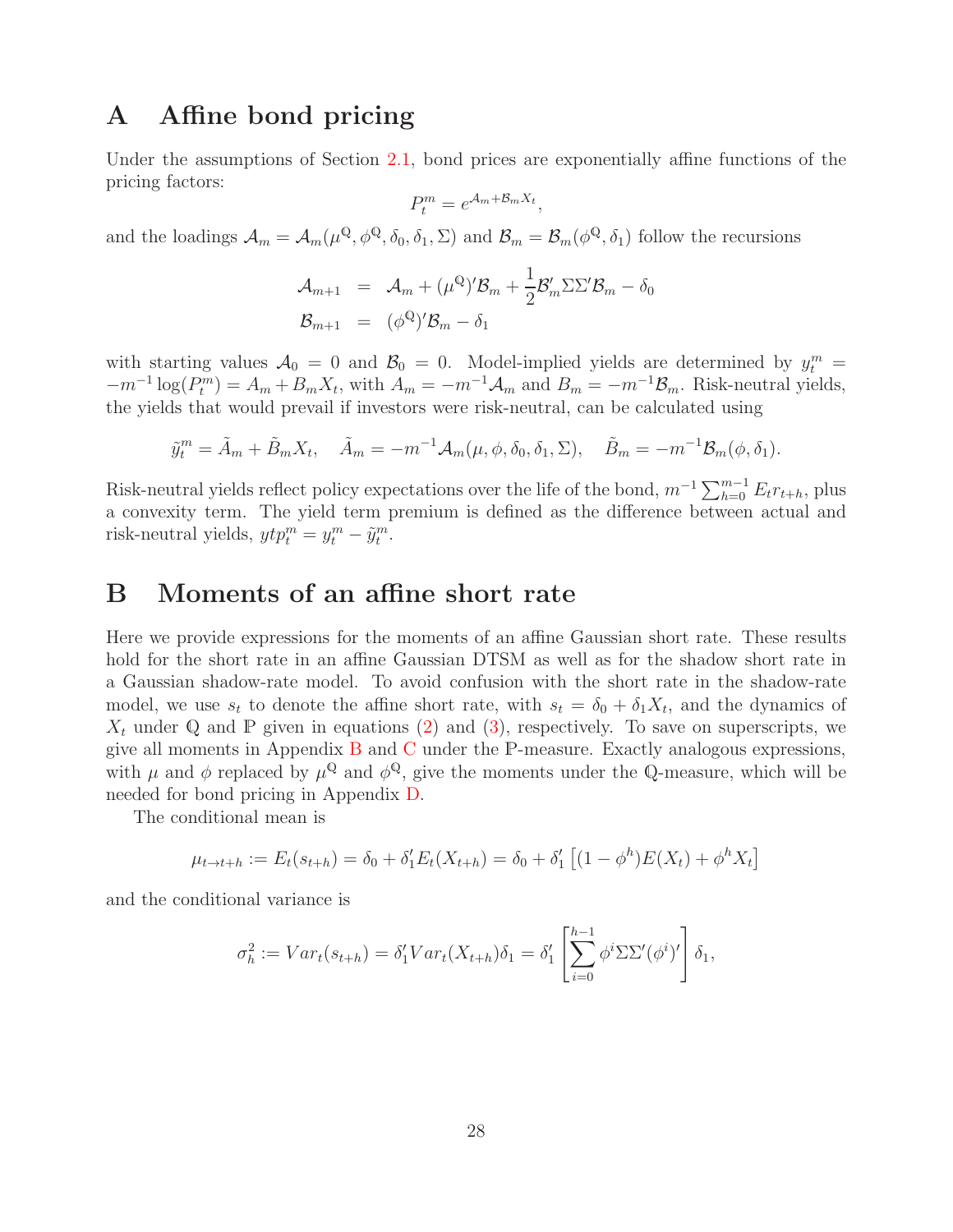which is time-invariant because  $X_t$  is homoskedastic. The conditional covariance is

$$
\sigma_{g,h} := Cov_t(s_{t+g}, s_{t+h}) = \delta_1' \left[ \sum_{i=1}^{\min(g,h)} \phi^{g-i} \Sigma \Sigma'(\phi^{h-i})' \right] \delta_1.
$$

We will also need cross-moments, i.e., non-centered second moments, which are given as

$$
E_t(s_{t+g}s_{t+g}) = \sigma_{g,h} + \mu_{t \to t+g} \mu_{t \to t+h}.
$$

### <span id="page-30-0"></span>C Moments of the short rate in a shadow-rate model

For the short rate in the shadow-rate model,  $r_t$ , the conditional mean at  $t + h$  is:

<span id="page-30-2"></span>
$$
E(r_{t+h}|X_t) = P(s_{t+h} > 0|X_t)E(s_{t+h}|X_t, s_{t+h} > 0)
$$
  
=  $\Phi(\mu_{t \to t+h}/\sigma_h) \left[ \mu_{t \to t+h} + \sigma_h \frac{\phi(-\mu_{t \to t+h}/\sigma_h)}{1 - N(-\mu_{t \to t+h}/\sigma_h)} \right)$   
=  $\Phi(\mu_{t \to t+h}/\sigma_h) \mu_{t \to t+h} + \sigma_h \phi(-\mu_{t \to t+h}/\sigma_h),$  (6)

where  $\Phi(\cdot)$  is the cumulative distribution function of the standard normal distribution, and  $\phi(\cdot)$  is its density function.<sup>[34](#page-30-1)</sup> The second line follows from well-known results about truncated normal distributions. Based on these results the path of expected future short rates for any given value of  $X_t$  can be calculated. By using the Q-measure parameters instead of  $\mu$  and  $\phi$ to calculate the conditional moments, we obtain Q-expectations of future short rates. These are very close to forward rates, but not identical due to convexity/Jensen inequality effects in bond prices, which are the reason that we cannot solve for yields in the shadow-rate model analytically.

We can understand some existing approximations in the literature on shadow-rate DTSMs based on equation [\(6\)](#page-30-2). The first-order approximation used by, for example, [Ichiue and Ueno](#page-26-2)  $(2013)$  $(2013)$  amounts to using expected short rates under Q, based on  $(6)$ , as the forward rates of the shadow-rate model. [Krippner](#page-27-5) [\(2014\)](#page-27-5) and [Wu and Xia](#page-28-1) [\(2014](#page-28-1)) also use [\(6\)](#page-30-2) to obtain forward rates for the shadow-rate model, but they plug in the affine forward rates<sup>[35](#page-30-3)</sup> for  $\mu_{t\to t+h}$ , which significantly increases the accuracy of the approximation.

We now turn to conditional, non-centered second moments, i.e.,  $E_t(r_{t+q}r_{t+h})$ . For  $g = h$ we can use a standard result for the variance of censored normal random variables (see, for example [Greene,](#page-26-13) [2003](#page-26-13), Theorem 19.3), which implies that

$$
E_t(r_{t+h}^2) = (\mu_{t\to t+h}^2 + \sigma_h^2) \Phi(\mu_{t\to t+h}/\sigma_h) + \sigma_h \mu_{t\to t+h} \phi(\mu_{t\to t+h}/\sigma_h).
$$

 $34$ This formula is also given in the appendix of [Kim and Singleton](#page-27-2) [\(2012\)](#page-27-2).

<span id="page-30-3"></span><span id="page-30-1"></span><sup>35</sup>The affine forward rates are given by

$$
f_t^h = \log(P_t^h) - \log(P_t^{h+1}) = \mathcal{A}_h - \mathcal{A}_{h+1} + (\mathcal{B}_h - \mathcal{B}_{h+1})X_t.
$$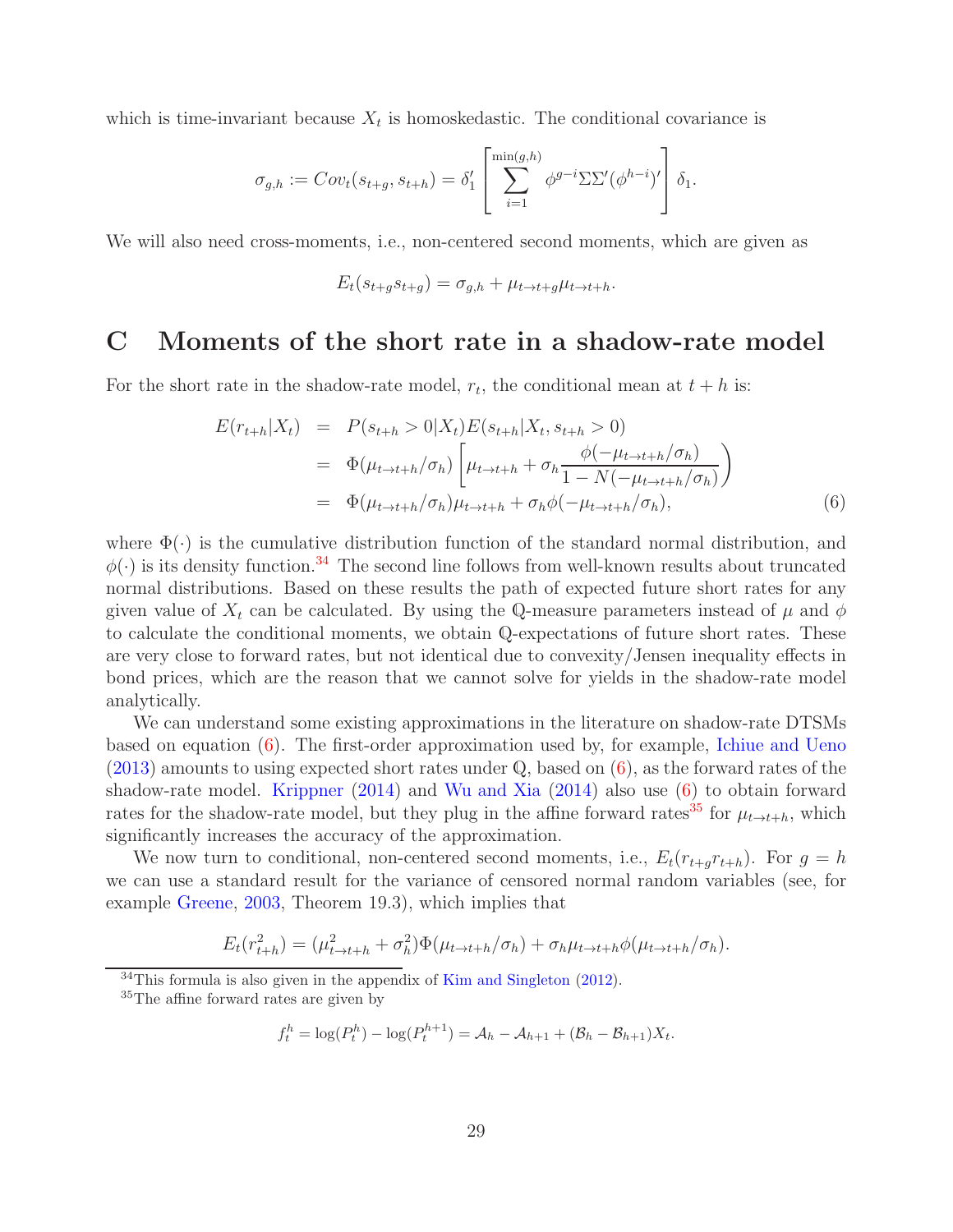More generally, for  $g \neq h$ , we use a result provided in [Priebsch](#page-27-6) [\(2013\)](#page-27-6):

$$
E_{t}(r_{t+g}r_{t+h}) = (\mu_{t\to t+g}\mu_{t\to t+h} + \sigma_{g,h})(1 - \Phi(-\varsigma_{t,g}) - \Phi(-\varsigma_{t,h}) + \Phi_{2}(-\varsigma_{t,g}, -\varsigma_{t,h}, \chi_{g,h}))
$$
  

$$
+ \sigma_{h}\mu_{t\to t+g}\phi(\varsigma_{t,h})\Phi\left(\frac{\varsigma_{t,g} - \chi_{g,h}\varsigma_{t,h}}{\sqrt{1 - \chi_{g,h}^{2}}}\right)
$$
  

$$
+ \sigma_{g}\mu_{t\to t+h}\phi(\varsigma_{t,g})\Phi\left(\frac{\varsigma_{t,h} - \chi_{g,h}\varsigma_{t,g}}{\sqrt{1 - \chi_{g,h}^{2}}}\right)
$$
  

$$
+ \sigma_{g}\sigma_{h}\sqrt{\frac{1 - \chi_{g,h}^{2}}{2\pi}}\phi\left(\sqrt{\frac{\varsigma_{t,g}^{2} - 2\chi_{g,h}\varsigma_{t,g}\varsigma_{t,h} + \varsigma_{t,h}^{2}}{1 - \chi_{g,h}^{2}}}\right),
$$

where  $\varsigma_{t,h} = \mu_{t\to t+h}/\sigma_h$ ,  $\chi_{g,h} = \sigma_{g,h}/(\sigma_g \sigma_h)$ , and  $\Phi_2(\cdot,\cdot,\rho)$  is the cumulative distribution function for the bivariate standard normal distribution with correlation coefficient  $\rho$ .

Note that the above results are for the special case  $r_{min} = 0$ , but are easy to generalize.

## <span id="page-31-0"></span>D Discrete-time bond pricing using cumulants

This appendix develops an approximative solution for bond prices, which can be used to calculate yields in shadow-rate models. It takes the ideas developed in [Priebsch](#page-27-6) [\(2013\)](#page-27-6) for continuous-time shadow-rate models, and translates them to the discrete-time case. An advantage of the discrete-time setting is that no numerical integration is necessary.

The price of a default-free, zero-coupon bond in discrete time is

$$
P_t^n = E_t^{\mathbb{Q}} \left[ \exp \left( -\sum_{i=0}^{n-1} r_{t+i} \right) \right].
$$

Define the random variable  $R_t^n = \sum_{i=0}^{n-1} r_{t+i}$ , which is not known until time  $t + n - 1$ . The conditional cumulant-generating function of  $R_t^n$  under the Q-measure is

$$
C_t(\eta) = \log \left[ E_t^{\mathbb{Q}} \left( e^{\eta R_t^n} \right) \right],
$$

and the log bond price is  $log(P_t^n) = C_t(-1)$ . The function  $C_t(\eta)$  has the power series representation

$$
C_t(\eta) = \sum_{j=1}^{\infty} \eta^j \frac{\kappa_j}{j!},
$$

where  $\kappa_j$  are the cumulants of  $R_t^n$ , which are generated by the j-th derivative of  $C_t(\eta)$  evaluated at  $\eta = 0$ . Priebsch' bond-pricing method for shadow-rate models is based on approximating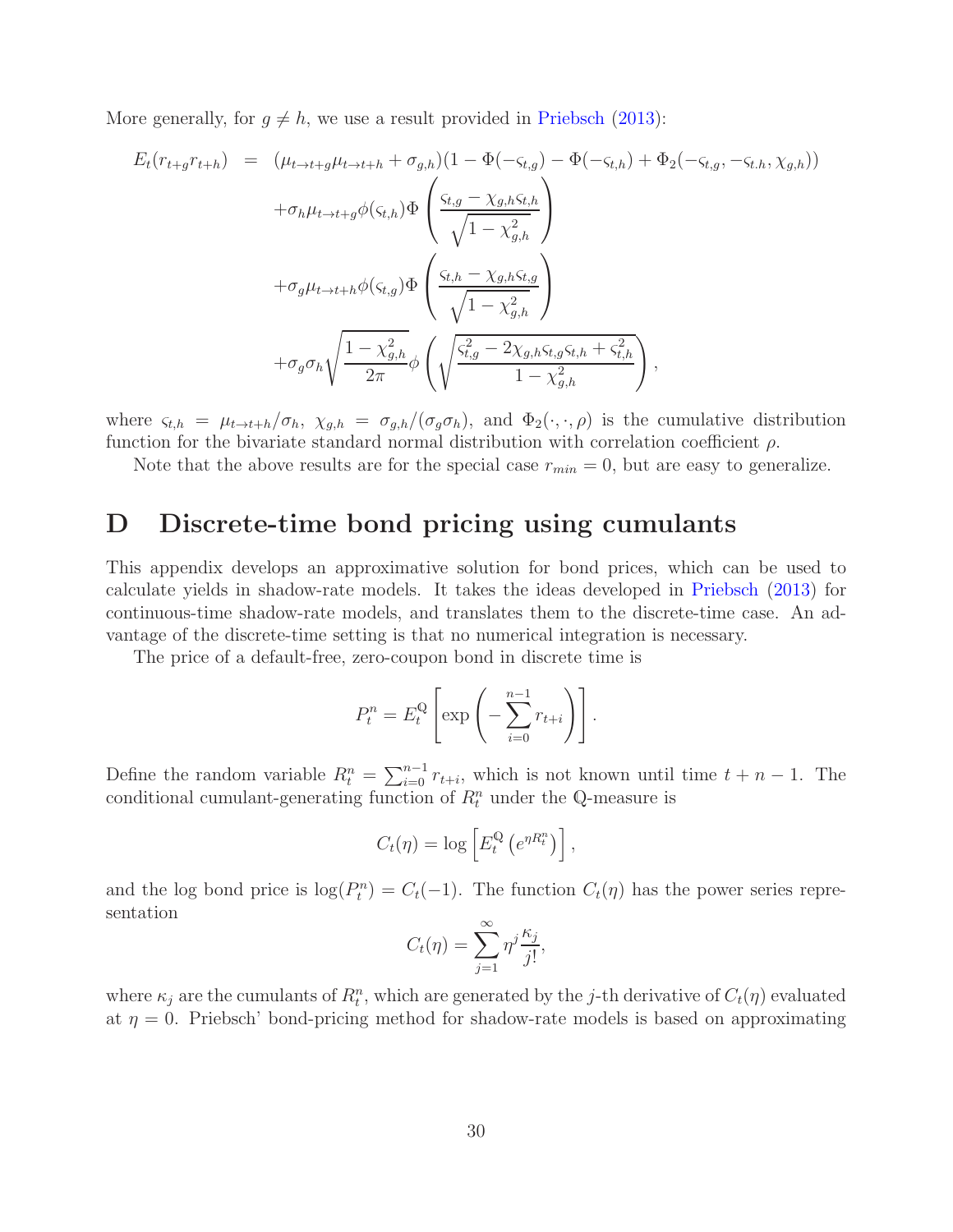$C_t(-1)$  using the first two cumulants:

$$
C_t(-1) \approx -\kappa_1 + \frac{1}{2}\kappa_2.
$$

#### D.1 First cumulant

The first cumulant is equal to the first moment:

$$
\kappa_1 = C'_t(0) = E_t^{\mathbb{Q}} R_t^n = \sum_{i=0}^{n-1} E_t^{\mathbb{Q}}(r_{t+i}).
$$

#### D.2 Second cumulant

The second cumulant is the variance:

$$
\kappa_2 = Var_t^{\mathbb{Q}}(R_t^n) = E_t^{\mathbb{Q}}[(R_t^n)^2] - \left[E_t^{\mathbb{Q}}(R_t^n)\right]^2 = E_t^{\mathbb{Q}}[(R_t^n)^2] - \kappa_1^2.
$$

For the second non-centered moment of  $R_t^n$  we have

$$
E_t^{\mathbb{Q}}\left[ (R_t^n)^2 \right] = E_t^{\mathbb{Q}}\left[ \left( \sum_{i=0}^{n-1} r_{t+i} \right)^2 \right] = \sum_{i=0}^{n-1} \sum_{j=0}^{n-1} E_t^{\mathbb{Q}}(r_{t+i}r_{t+j}).
$$

Note that if either i or j is equal to zero, the current short rate comes outside of the expectations operator, and we just need to calculate first moments.

#### D.3 Yields

Approximating yields using only the first cumulant gives

$$
y_t^n \approx n^{-1} \kappa_1 = n^{-1} \sum_{i=0}^{n-1} E_t^{\mathbb{Q}}(r_{t+i}).
$$

This approximation, which is used for example by [Ichiue and Ueno](#page-26-2) [\(2013\)](#page-26-2), ignores Jensen inequality terms, i.e., the convexity of bond prices, and is quite inaccurate as shown by [Priebsch](#page-27-6) [\(2013](#page-27-6)). Using a second-order approximation to the cumulant-generating function, we obtain

$$
y_t^n \approx n^{-1} \left( \kappa_1 - \frac{1}{2} \kappa_2 \right).
$$

Priebsch shows that for the specific yields-only model that he considers, this approximation is very accurate. Note that for the affine model, this approximation is exact, since only the first two cumulants of a Gaussian random variable are non-zero. Again, these results are for  $r_{min} = 0$  but are straightforward to generalize (see [Priebsch](#page-27-6), [2013\)](#page-27-6).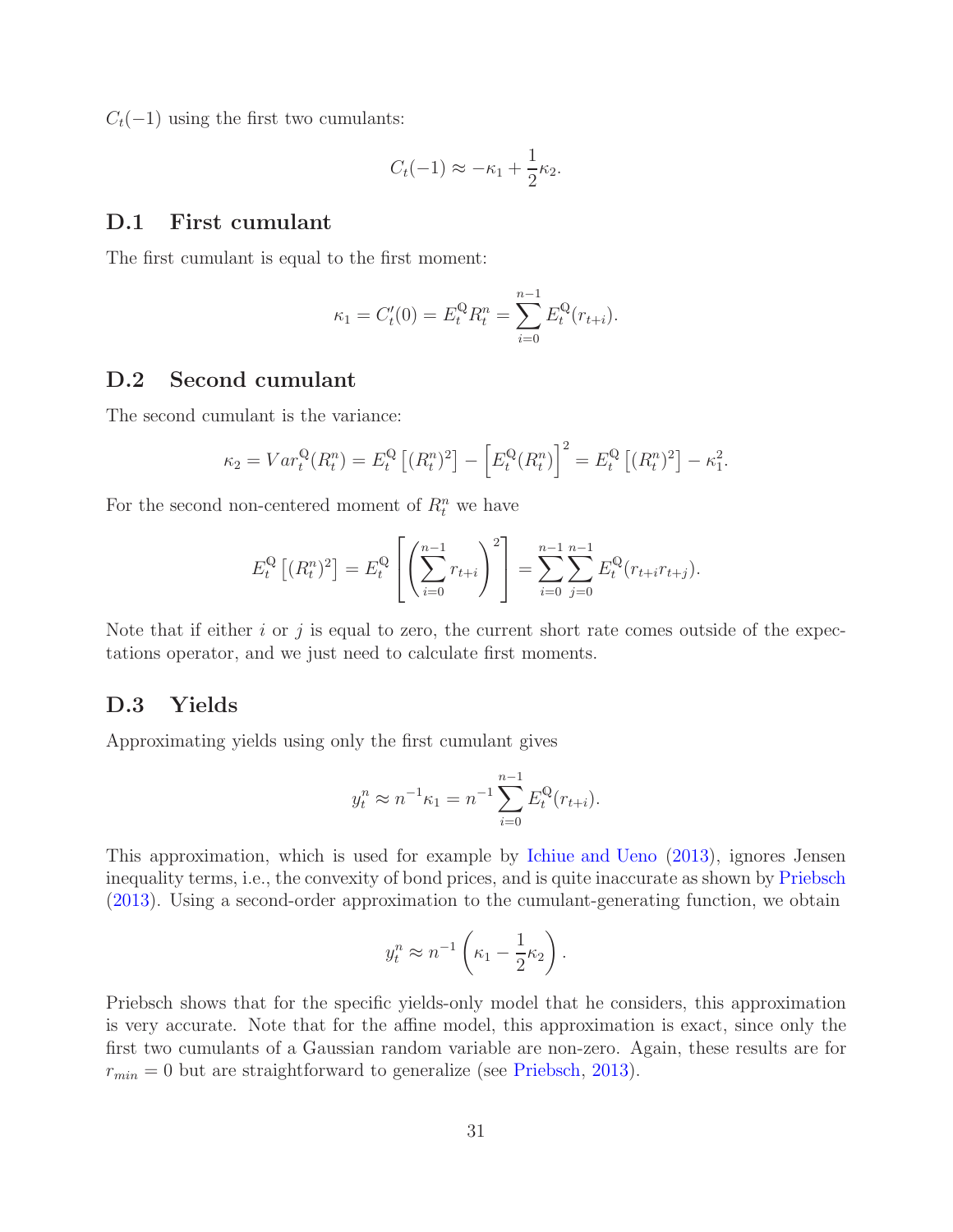| Model              | Total | 3m   | 6m   | 1y   | 2y   | 3y   | 5v   | 7v   | 10y  |
|--------------------|-------|------|------|------|------|------|------|------|------|
| <i>Full sample</i> |       |      |      |      |      |      |      |      |      |
| YA(3)              | 6.7   | 7.0  | 8.5  | 10.0 | 2.7  | 5.8  | 6.0  | 2.8  | 7.2  |
| MA(2)              | 11.8  | 16.6 | 9.7  | 14.3 | 12.5 | 10.2 | 8.2  | 7.2  | 13.2 |
| YZ(3)              | 6.5   | 6.8  | 8.5  | 9.5  | 3.0  | 5.6  | 6.2  | 3.1  | 6.5  |
| MZ(2)              | 10.4  | 13.5 | 10.4 | 12.4 | 10.5 | 9.3  | 6.9  | 5.7  | 11.8 |
| ZLB subsample      |       |      |      |      |      |      |      |      |      |
| YA(3)              | 7.6   | 6.7  | 3.7  | 10.8 | 2.4  | 7.8  | 9.5  | 2.9  | 10.8 |
| MA(2)              | 17.6  | 23.6 | 7.2  | 23.2 | 19.2 | 14.1 | 15.7 | 12.3 | 19.2 |
| YZ(3)              | 6.8   | 5.5  | 4.5  | 9.2  | 3.4  | 6.8  | 9.7  | 4.3  | 8.2  |
| MZ(2)              | 12.1  | 9.8  | 11.2 | 17.1 | 12.1 | 10.6 | 12.2 | 7.5  | 14.2 |

<span id="page-33-0"></span>Table 1: Cross-sectional fit

Notes: Root-mean-squared fitting errors of model-implied yields in basis points. Full sample: January 1985 to December 2014. ZLB subsample: December 2008 to December 2014.

<span id="page-33-1"></span>Table 2: Violations of the ZLB

|       |    | Forward rates                               | Short-rate expectations |      |  |
|-------|----|---------------------------------------------|-------------------------|------|--|
| Model |    | frequency avg. length frequency avg. length |                         |      |  |
| YA(3) | 23 |                                             |                         | 4.3  |  |
| MA(2  | 46 | 9 S                                         | 62                      | 18.5 |  |

Notes: Number of months, between December 2008 and December 2014, in which some forward rates (column two) or short-rate expectations (column four) drop below zero, and the average length (in months) of horizon over which the forward curve/short-rate path stays negative.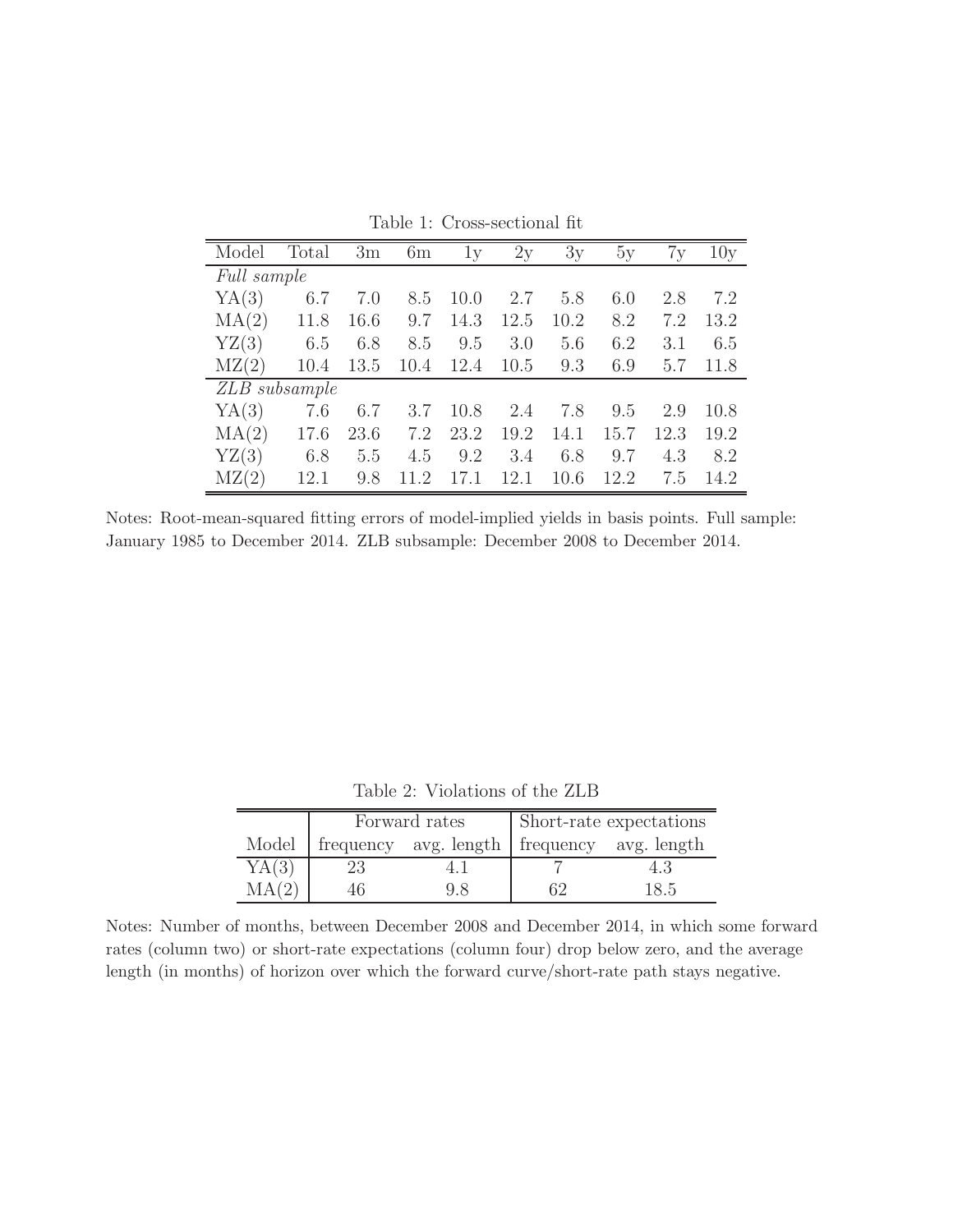<span id="page-34-0"></span>

| Model(s)                               | 6m      | 12m       | 18 <sub>m</sub> | 24m       |  |  |  |  |
|----------------------------------------|---------|-----------|-----------------|-----------|--|--|--|--|
| Mean absolute forecast errors          |         |           |                 |           |  |  |  |  |
| YA(3)                                  | 18.4    | 48.2      | 85.6            | 122.1     |  |  |  |  |
| MA(2)                                  | 9.5     | 8.4       | 7.4             | 22.9      |  |  |  |  |
| YZ(3)                                  | 8.0     | 20.5      | 49.7            | 88.2      |  |  |  |  |
| MZ(2)                                  | 9.2     | 8.1       | 6.2             | 12.2      |  |  |  |  |
| Relative mean absolute forecast errors |         |           |                 |           |  |  |  |  |
| YZ(3)/YA(3)                            | $0.44*$ | $0.43***$ | $0.58***$       | $0.72***$ |  |  |  |  |
| MZ(2)/MA(2)                            | 0.97    | 0.96      | $0.84**$        | $0.54***$ |  |  |  |  |
| MA(2)/YA(3)                            | 0.52    | $0.17***$ | $0.09***$       | $0.19***$ |  |  |  |  |
| MZ(2)/YZ(3)                            | 1.15    | $0.39**$  | $0.13***$       | $0.14***$ |  |  |  |  |

Table 3: Out-of-sample forecast accuracy at the ZLB

Notes: Top panel shows the mean absolute forecast errors (in basis points) for out-of-sample forecasts of the three-month T-bill rate at various forecast horizons. Bottom panel shows the relative mean absolute forecast errors for different model pairs. \*, \*\*, and \*\*\* indicate significance of the Diebold-Mariano test for equal forecast accuracy at the 10%, 5%, and 1% level, respectively. Forecast period: December 2008 to December 2012.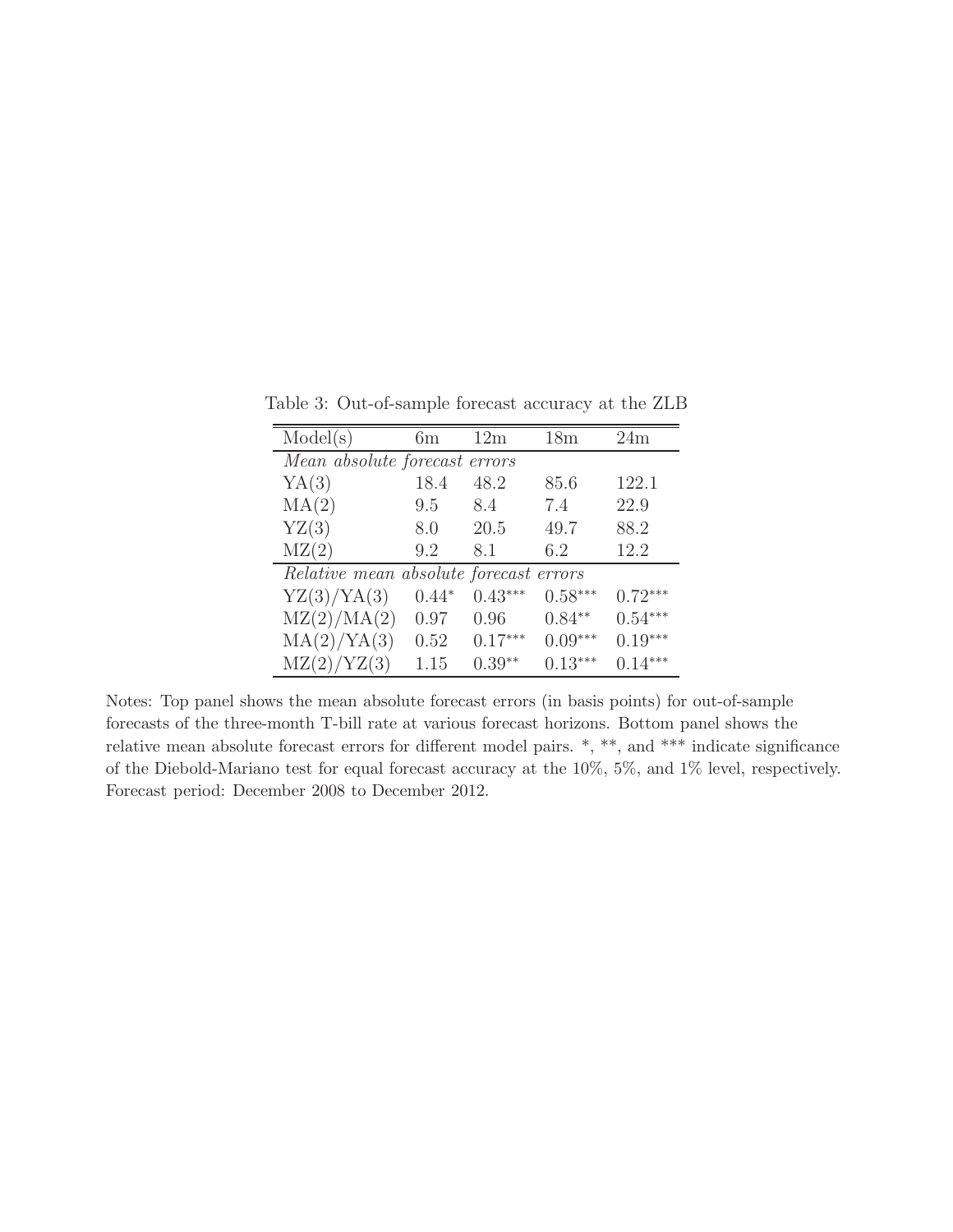<span id="page-35-0"></span>



Notes: Top panel shows three selected yields, for the three-month, two-year, and ten-year maturities. Bottom panel shows the macroeconomic data. Sample period: January 1985 to December 2014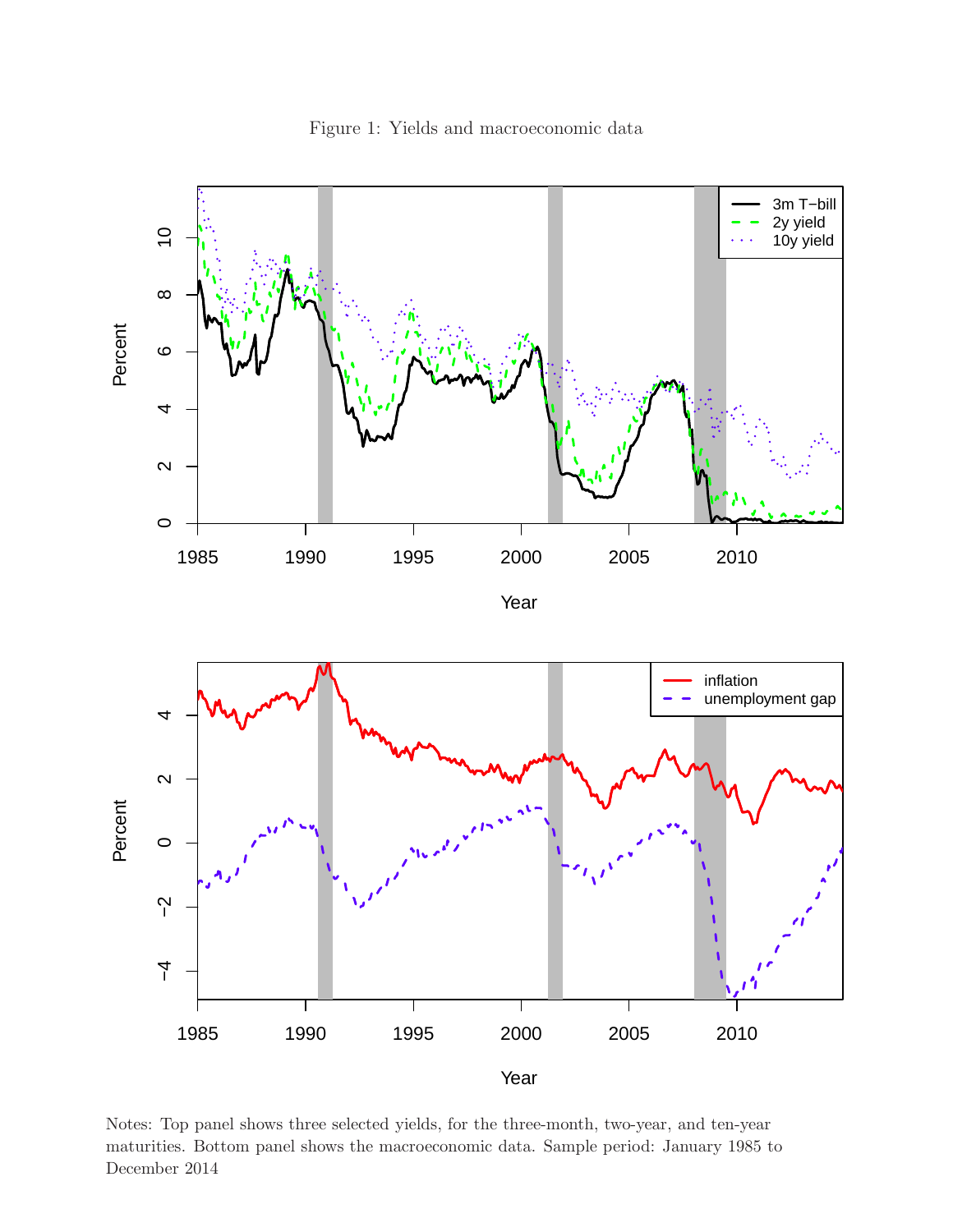

<span id="page-36-0"></span>Figure 2: Affine model probabilities of negative future short rates

Notes: Model-implied real-world (P) probabilities of negative future short-term interest rates at horizons of six months, one year, and two years. Shaded areas correspond to NBER recessions. Sample period: January 2000 to December 2014.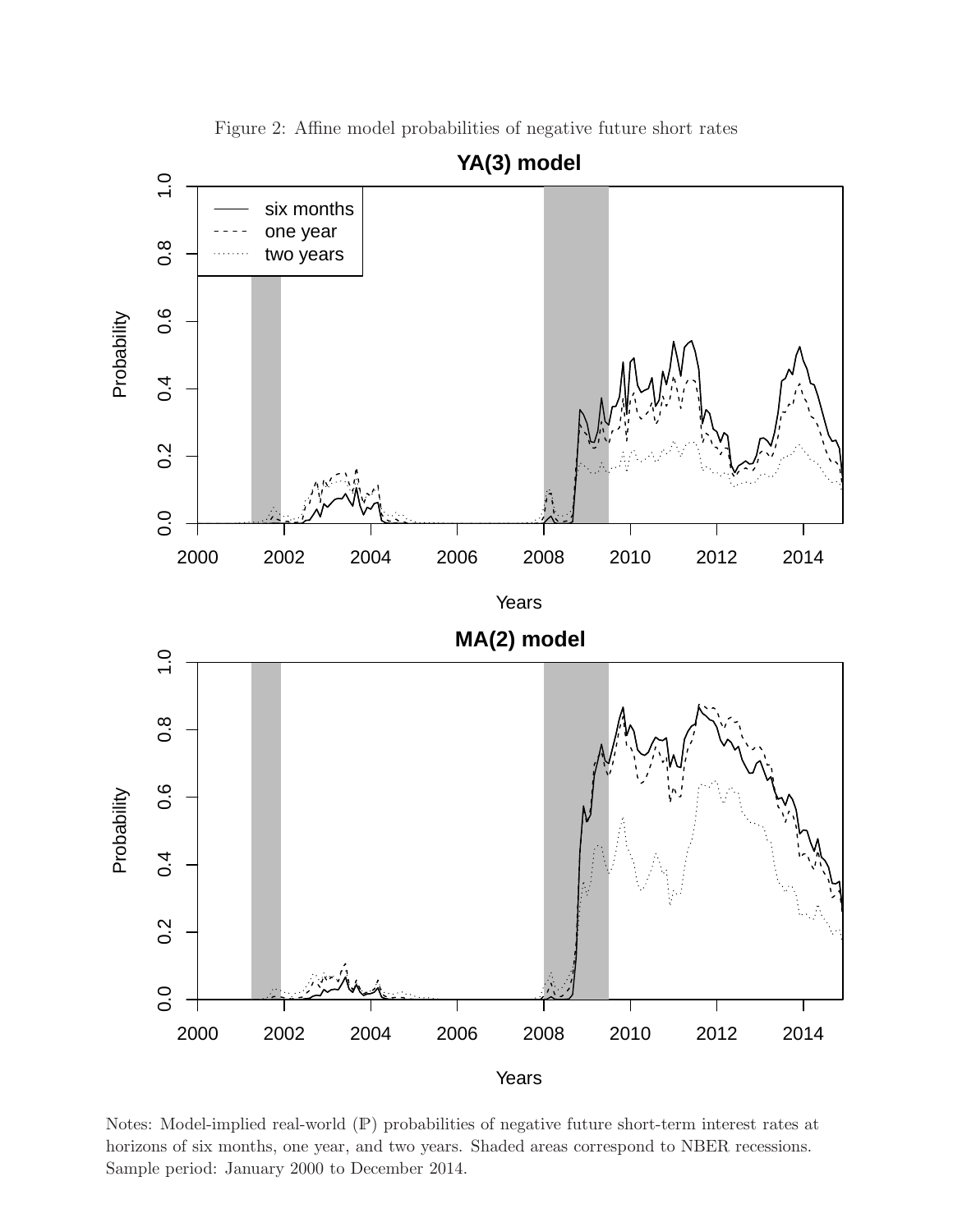<span id="page-37-0"></span>



Notes: Shadow short rates implied by shadow-rate models and the three-month T-bill rate. Shaded areas correspond to NBER recessions. Each panel shows estimated shadow short rates for  $r_{min}$ varying from 0 to 25 basis points; the top panel for model  $YZ(3)$ , the bottom panel for model MZ(2). Sample period: January 1985 to December 2014.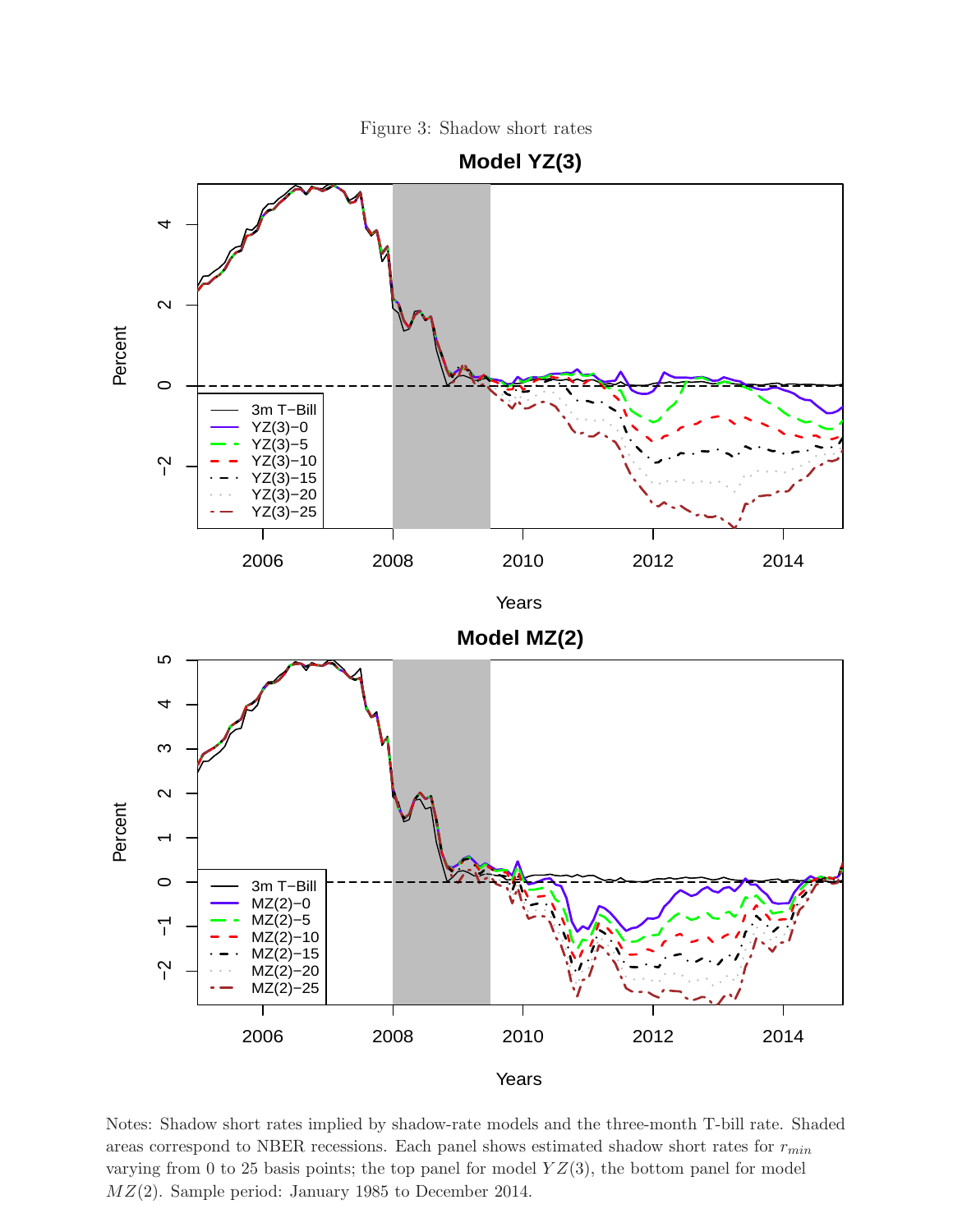

<span id="page-38-0"></span>Figure 4: Distribution of future shadow rate and short rate

Notes: Densities of future shadow rate and of future short rate, at horizon of 48 months, on December 31, 2012. Vertical lines show the mode and mean of the distribution of the future short rate. Model:  $MZ(2)$ .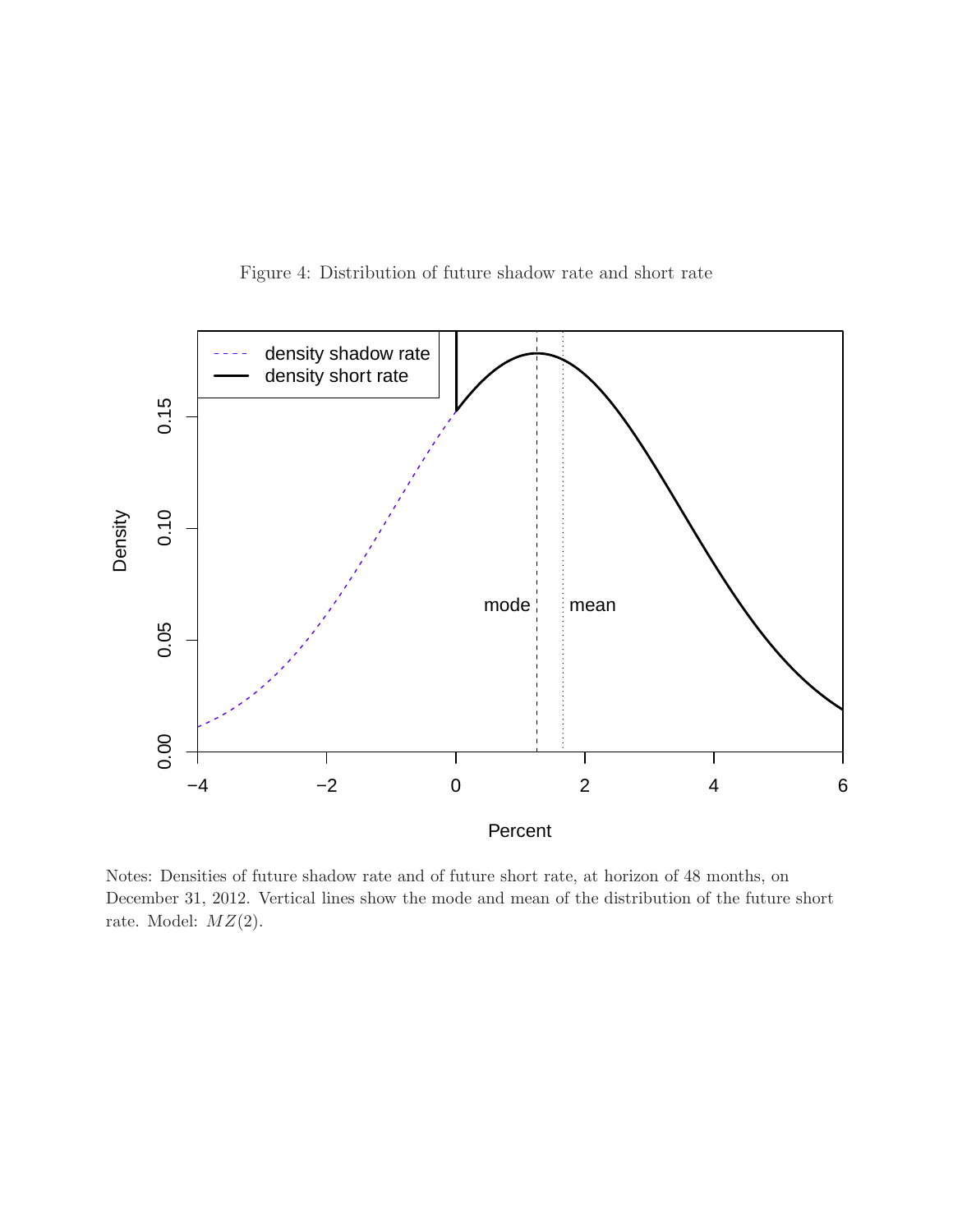<span id="page-39-0"></span>



Notes: Mean and modal paths of future short rates, under real-world (P) and risk-neutral (Q) probability measure. The mean path under Q approximately corresponds to fitted forward rates. Model:  $MZ(2)$ .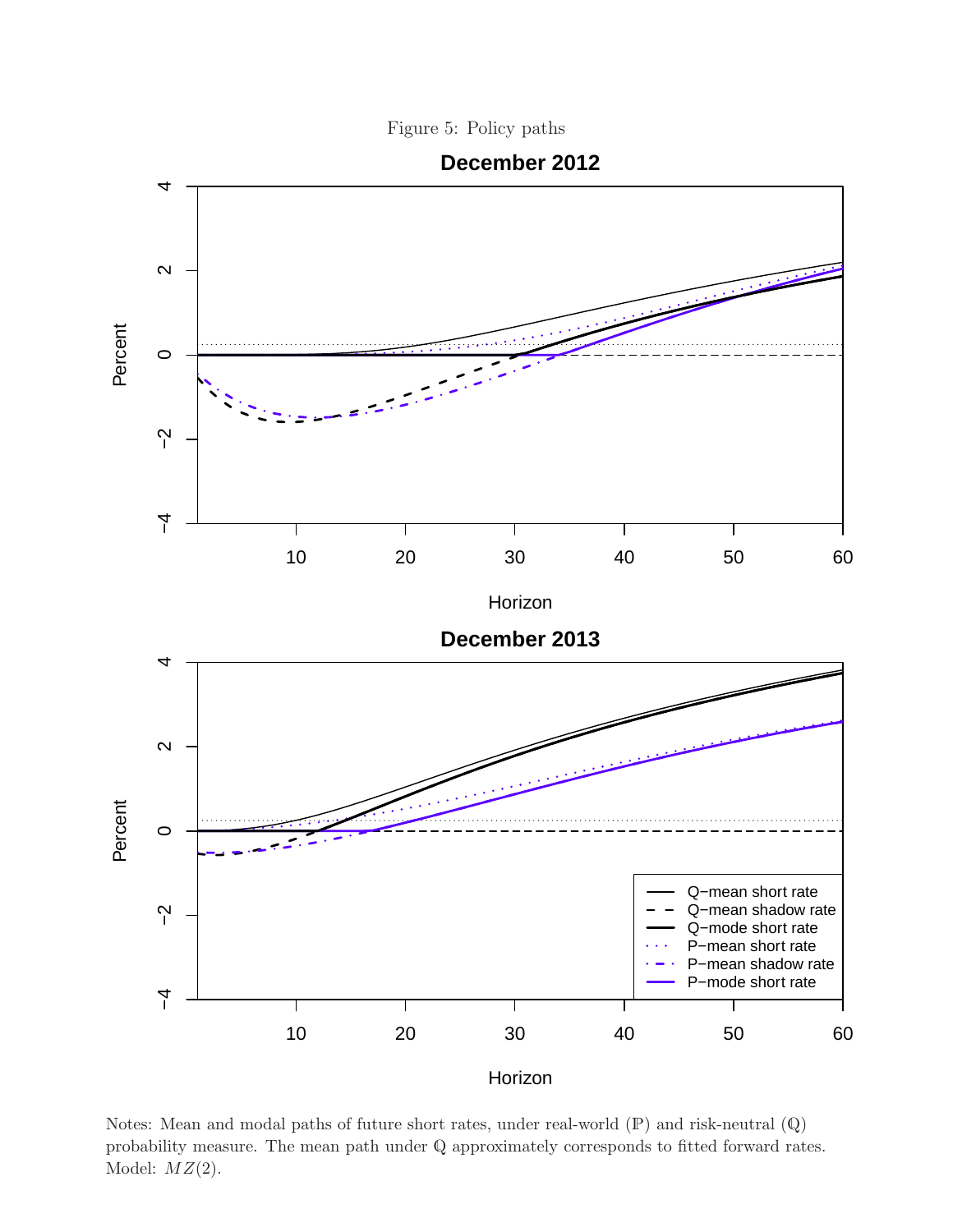Figure 6: Fitted and shadow yield curves



<span id="page-40-0"></span>**December 2012**

Notes: Actual, fitted, and shadow yield curves on select dates. Model:  $MZ(2)$ .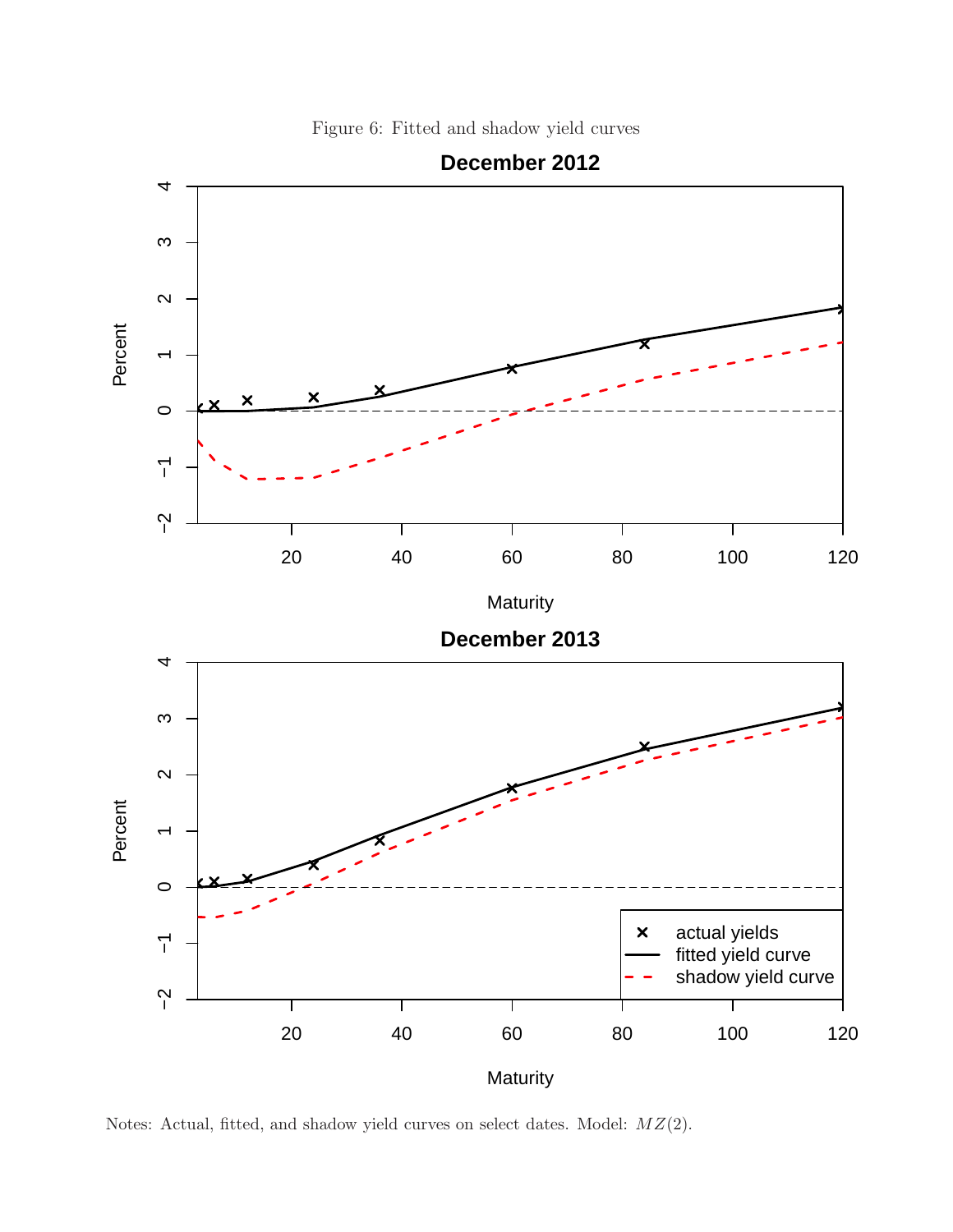

<span id="page-41-0"></span>Figure 7: Ten-year yield and ZLB wedge

Notes: The top panel shows the fitted ten-year yield and the corresponding shadow yield. The bottom panel shows the difference between these two yields. Model:  $MZ(2)$ 

Year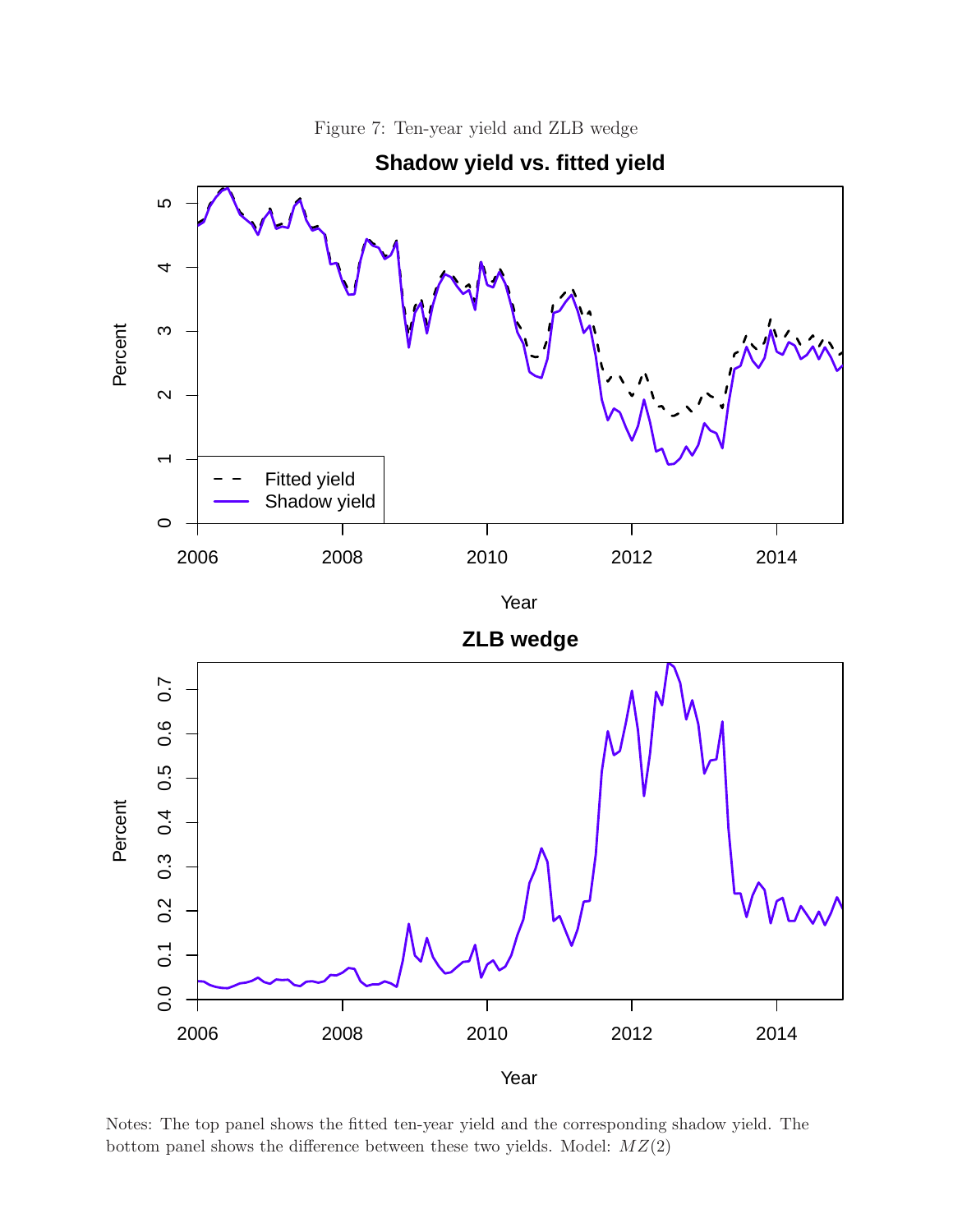

<span id="page-42-0"></span>Figure 8: Distribution of liftoff horizon

Notes: Density (under the risk-neutral probability measure) for the distribution of the liftoff horizon (in months), on December 31, 2012. Model:  $MZ(2)$ .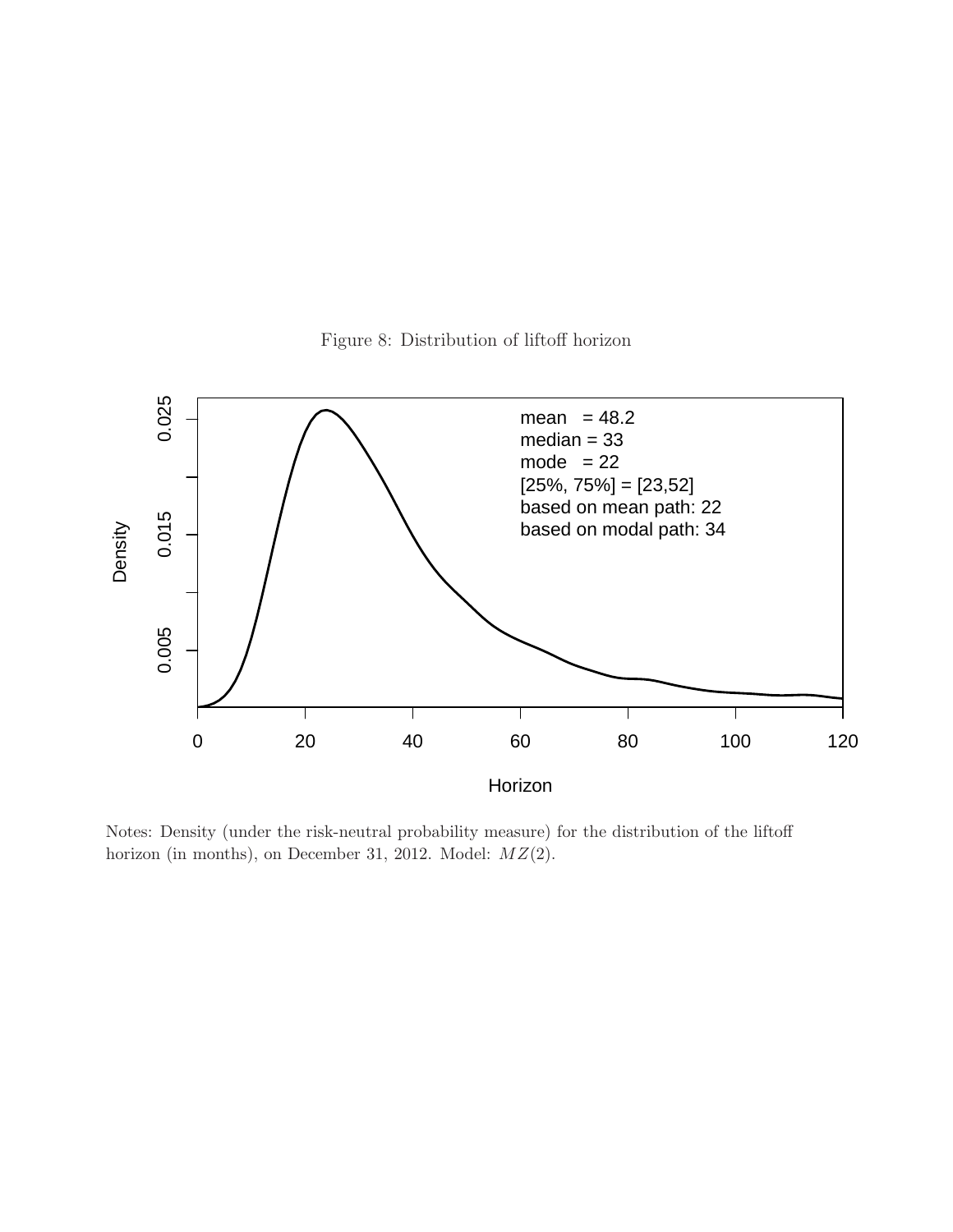<span id="page-43-0"></span>

Notes: The top panel compares liftoff estimates from  $MZ(2)$  based on the modal and mean paths, and the median and interquartile rang (shaded area) of the liftoff distribution (all under Q). The bottom panel compares modal-path estimates under Q and P to liftoff estimates from the Survey of Primary Dealers (median response) and from Macroeconomic Advisers, and to the FOMC's calendar-based forward guidance. Period: January 2008 to December 2014.